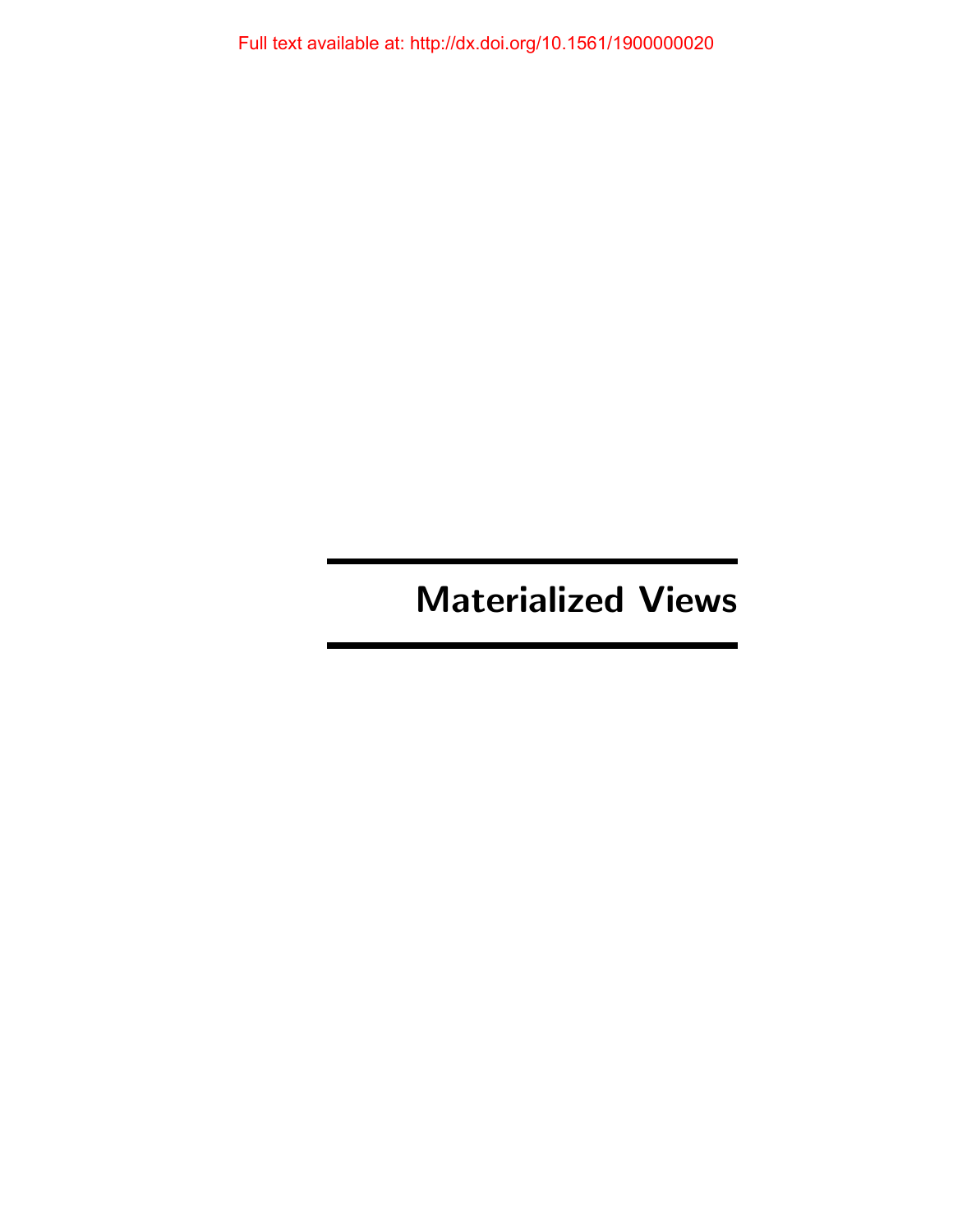# Materialized Views

# Rada Chirkova

North Carolina State University USA chirkova@csc.ncsu.edu

# Jun Yang

Duke University USA junyang@cs.duke.edu



Boston – Delft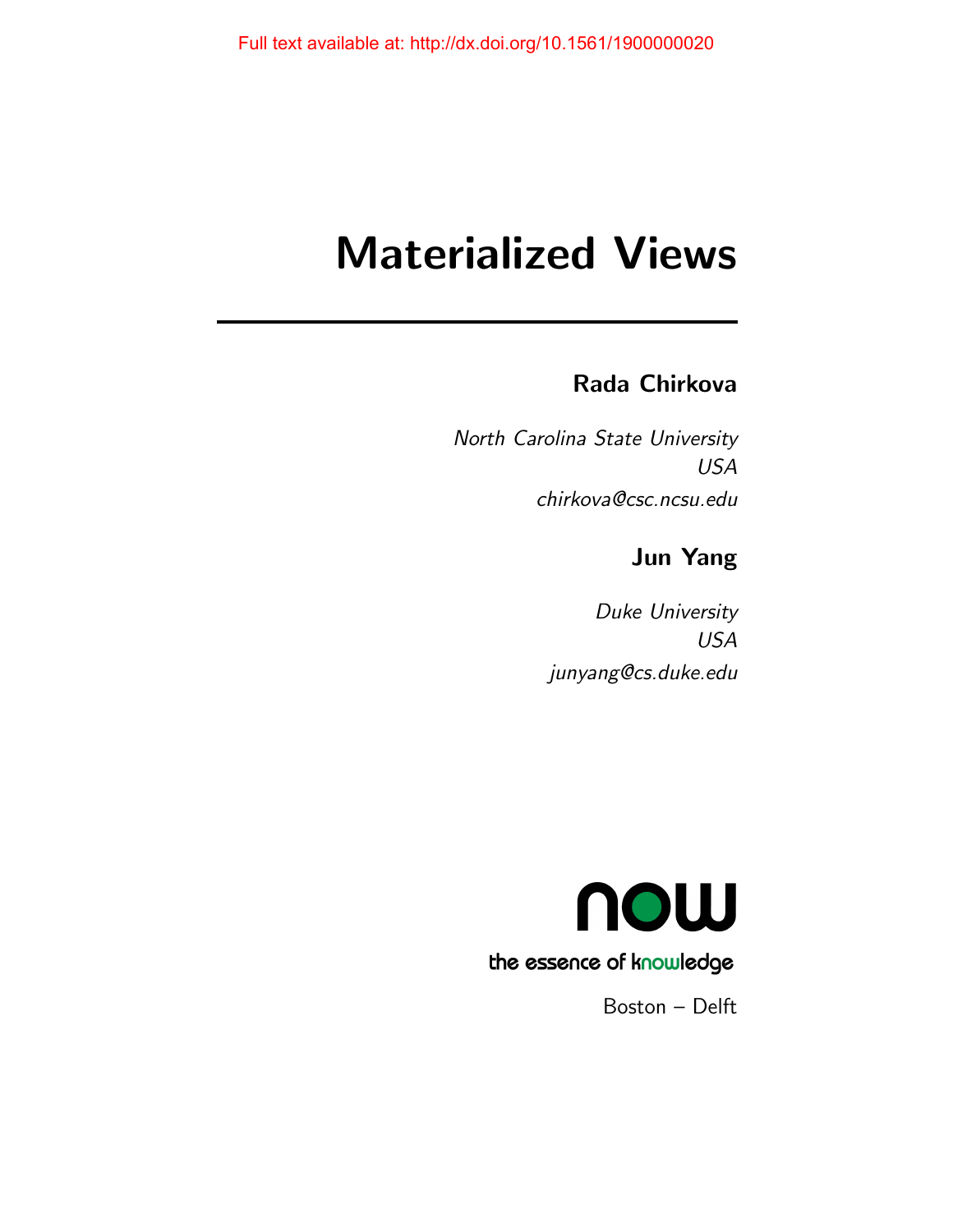## Foundations and Trends ${}^{\text{\textregistered}}$  in **Databases**

Published, sold and distributed by: now Publishers Inc. PO Box 1024 Hanover, MA 02339 USA Tel. +1-781-985-4510 www.nowpublishers.com sales@nowpublishers.com

Outside North America: now Publishers Inc. PO Box 179 2600 AD Delft The Netherlands Tel. +31-6-51115274

The preferred citation for this publication is R. Chirkova and J. Yang, Materialized Views, Foundation and Trends<sup> $\overline{R}$ </sup> in Databases, vol 4, no 4, pp 295–405, 2011

ISBN: 978-1-60198-622-1 c 2012 R. Chirkova and J. Yang

All rights reserved. No part of this publication may be reproduced, stored in a retrieval system, or transmitted in any form or by any means, mechanical, photocopying, recording or otherwise, without prior written permission of the publishers.

Photocopying. In the USA: This journal is registered at the Copyright Clearance Center, Inc., 222 Rosewood Drive, Danvers, MA 01923. Authorization to photocopy items for internal or personal use, or the internal or personal use of specific clients, is granted by now Publishers Inc for users registered with the Copyright Clearance Center (CCC). The 'services' for users can be found on the internet at: www.copyright.com

For those organizations that have been granted a photocopy license, a separate system of payment has been arranged. Authorization does not extend to other kinds of copying, such as that for general distribution, for advertising or promotional purposes, for creating new collective works, or for resale. In the rest of the world: Permission to photocopy must be obtained from the copyright owner. Please apply to now Publishers Inc., PO Box 1024, Hanover, MA 02339, USA; Tel. +1-781-871-0245; www.nowpublishers.com; sales@nowpublishers.com

now Publishers Inc. has an exclusive license to publish this material worldwide. Permission to use this content must be obtained from the copyright license holder. Please apply to now Publishers, PO Box 179, 2600 AD Delft, The Netherlands, www.nowpublishers.com; e-mail: sales@nowpublishers.com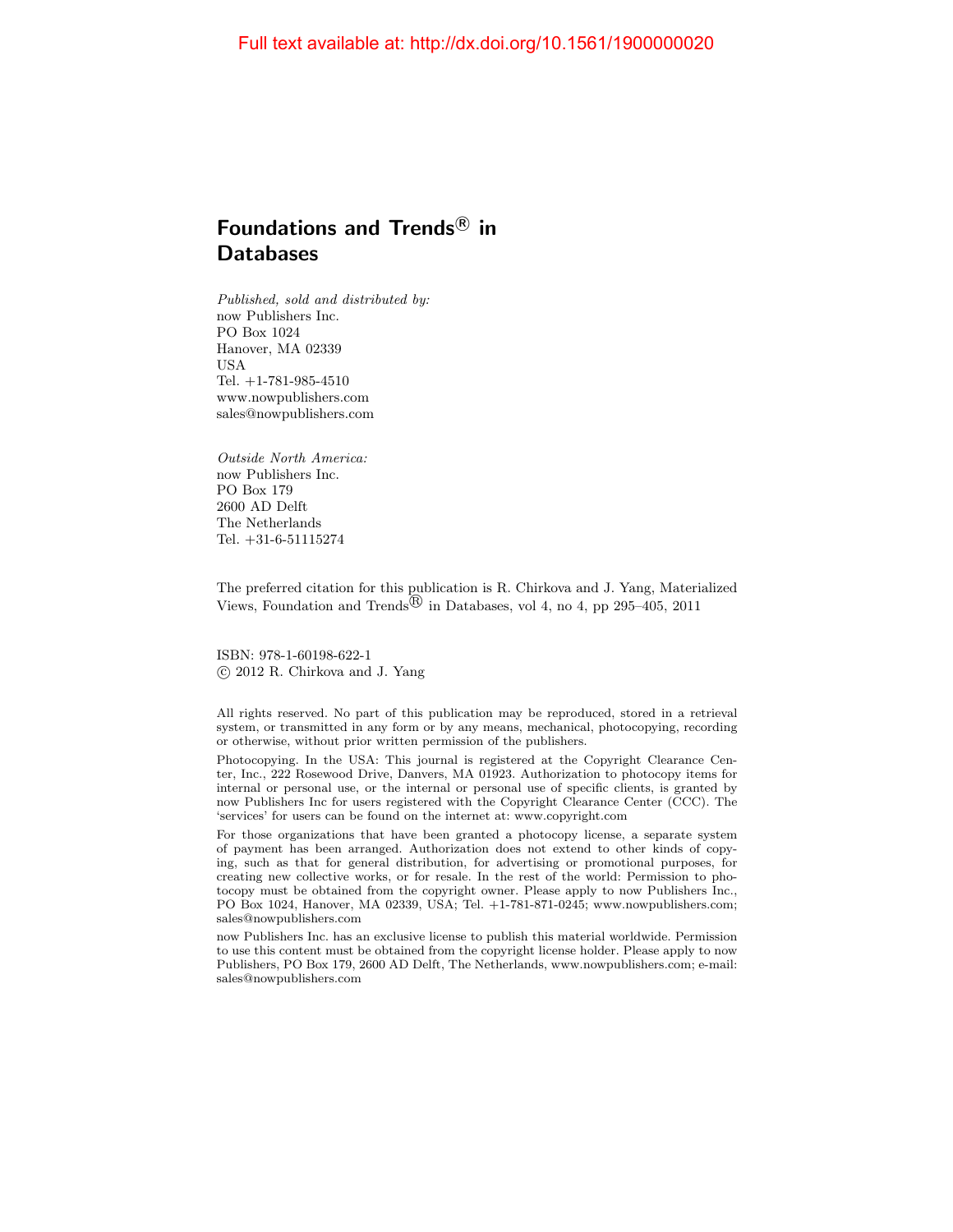# Foundations and Trends<sup>®</sup> in **Databases** Volume 4 Issue 4, 2011

# Editorial Board

### Editor-in-Chief:

Joseph M. Hellerstein Computer Science Division University of California, Berkeley Berkeley, CA USA hellerstein@cs.berkeley.edu

#### Editors

Anastasia Ailamaki (EPFL) Michael Carey (UC Irvine) Surajit Chaudhuri (Microsoft Research) Ronald Fagin (IBM Research) Minos Garofalakis (Yahoo! Research) Johannes Gehrke (Cornell University) Alon Halevy (Google) Jeffrey Naughton (University of Wisconsin) Christopher Olston (Yahoo! Research) Jignesh Patel (University of Michigan) Raghu Ramakrishnan (Yahoo! Research) Gerhard Weikum (Max-Planck Institute)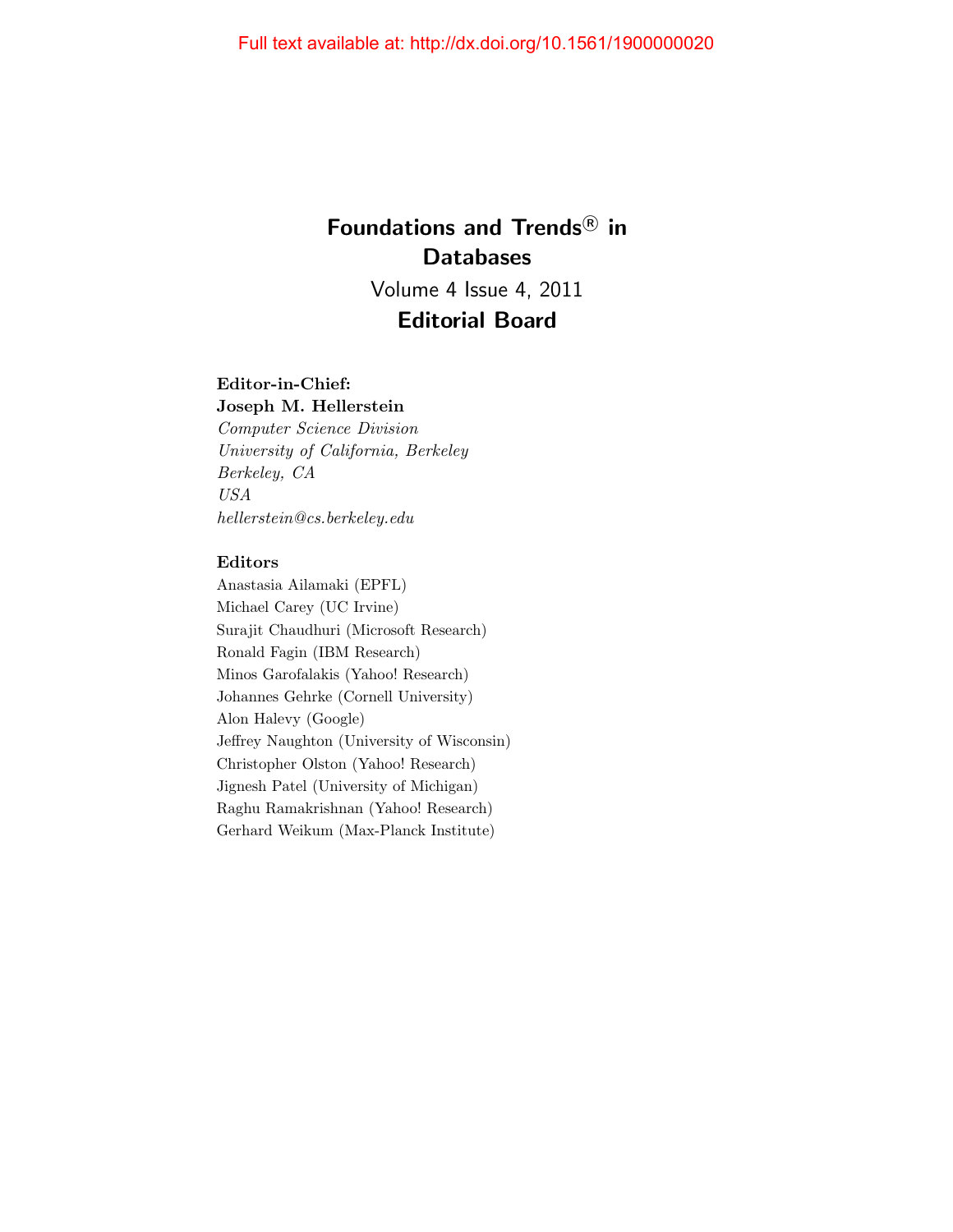## Editorial Scope

Foundations and Trends<sup>®</sup> in Databases covers a breadth of topics relating to the management of large volumes of data. The journal targets the full scope of issues in data management, from theoretical foundations, to languages and modeling, to algorithms, system architecture, and applications. The list of topics below illustrates some of the intended coverage, though it is by no means exhaustive:

- Data Models and Query Languages
- Query Processing and Optimization
- Storage, Access Methods, and Indexing
- Transaction Management, Concurrency Control and Recovery
- Deductive Databases
- Parallel and Distributed Database Systems
- Database Design and Tuning
- Metadata Management
- Object Management
- Trigger Processing and Active Databases
- Data Mining and OLAP
- Approximate and Interactive Query Processing
- Data Warehousing
- Adaptive Query Processing
- Data Stream Management
- Search and Query Integration
- XML and Semi-Structured Data
- Web Services and Middleware
- Data Integration and Exchange
- Private and Secure Data Management
- Peer-to-Peer, Sensornet and Mobile Data Management
- Scientific and Spatial Data Management
- Data Brokering and Publish/Subscribe
- Data Cleaning and Information Extraction
- Probabilistic Data Management

#### Information for Librarians

Foundations and Trends<sup>®</sup> in Databases, 2011, Volume 4, 4 issues. ISSN paper version 1931-7883. ISSN online version 1931-7891. Also available as a combined paper and online subscription.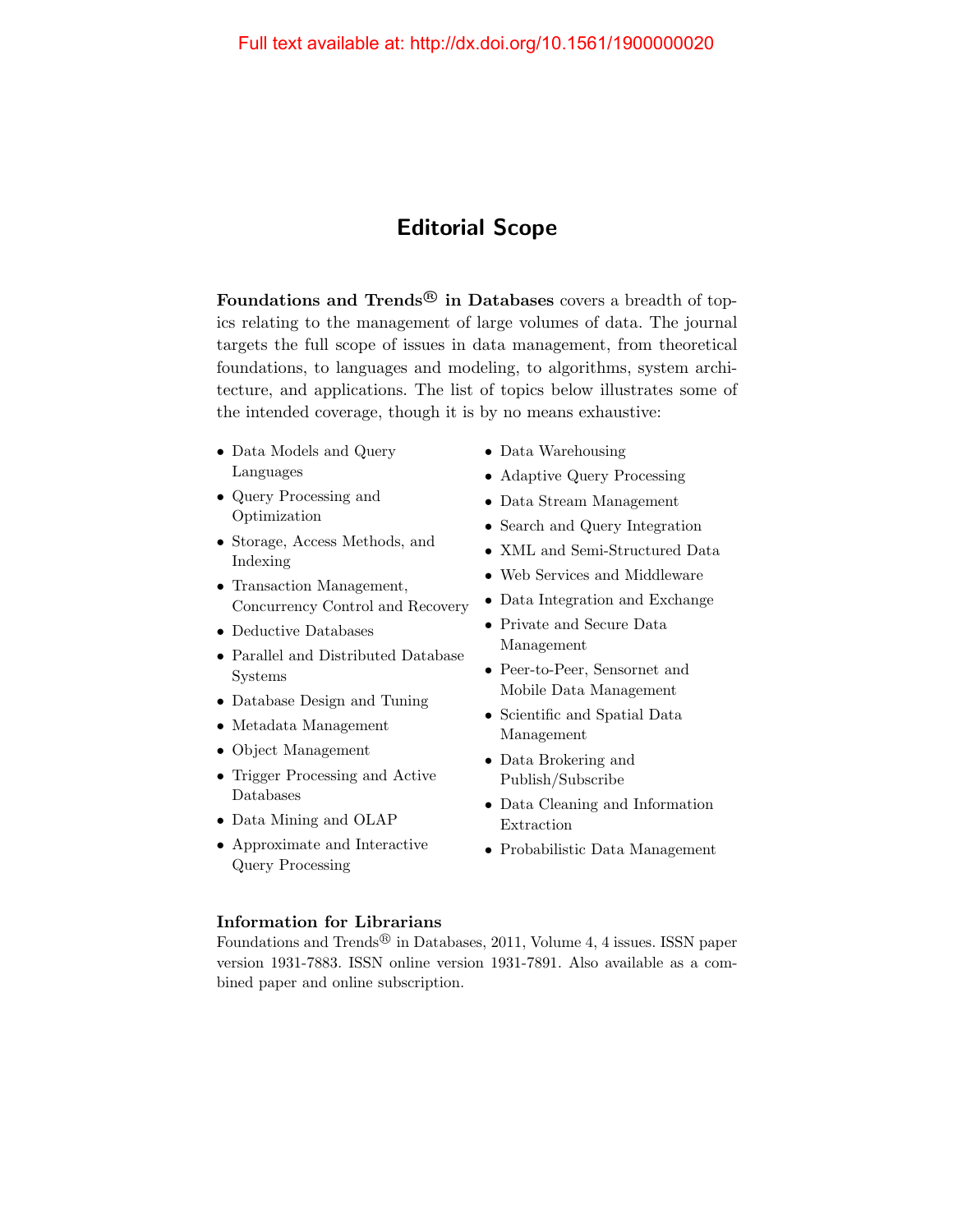Foundations and Trends<br> $^{\circledR}$  in Databases Vol. 4, No. 4 (2011) 295–405 c 2012 R. Chirkova and J. Yang DOI: 10.1561/1900000020



### Materialized Views

# Rada Chirkova<sup>1</sup> and Jun Yang<sup>2</sup>

<sup>1</sup> North Carolina State University, Department of Computer Science, Raleigh, North Carolina, 27695-8206, USA, chirkova@csc.ncsu.edu

<sup>2</sup> Duke University, Department of Computer Science, Durham, North Carolina, 27708-0129, USA, junyang@cs.duke.edu

#### Abstract

Materialized views are queries whose results are stored and maintained in order to facilitate access to data in their underlying base tables. In the SQL setting, they are now considered a mature technology implemented by most commercial database systems and tightly integrated into query optimization. They have also helped lay the foundation for important topics such as information integration and data warehousing. This monograph provides an introduction and reference to materialized views. We cover three fundamental problems: (1) maintaining materialized views efficiently when the base tables change, (2) using materialized views effectively to improve performance and availability, and (3) selecting which views to materialize. We also point out their connections to a few other areas in database research, illustrate the benefit of cross-pollination of ideas with these areas, and identify several directions for research on materialized views.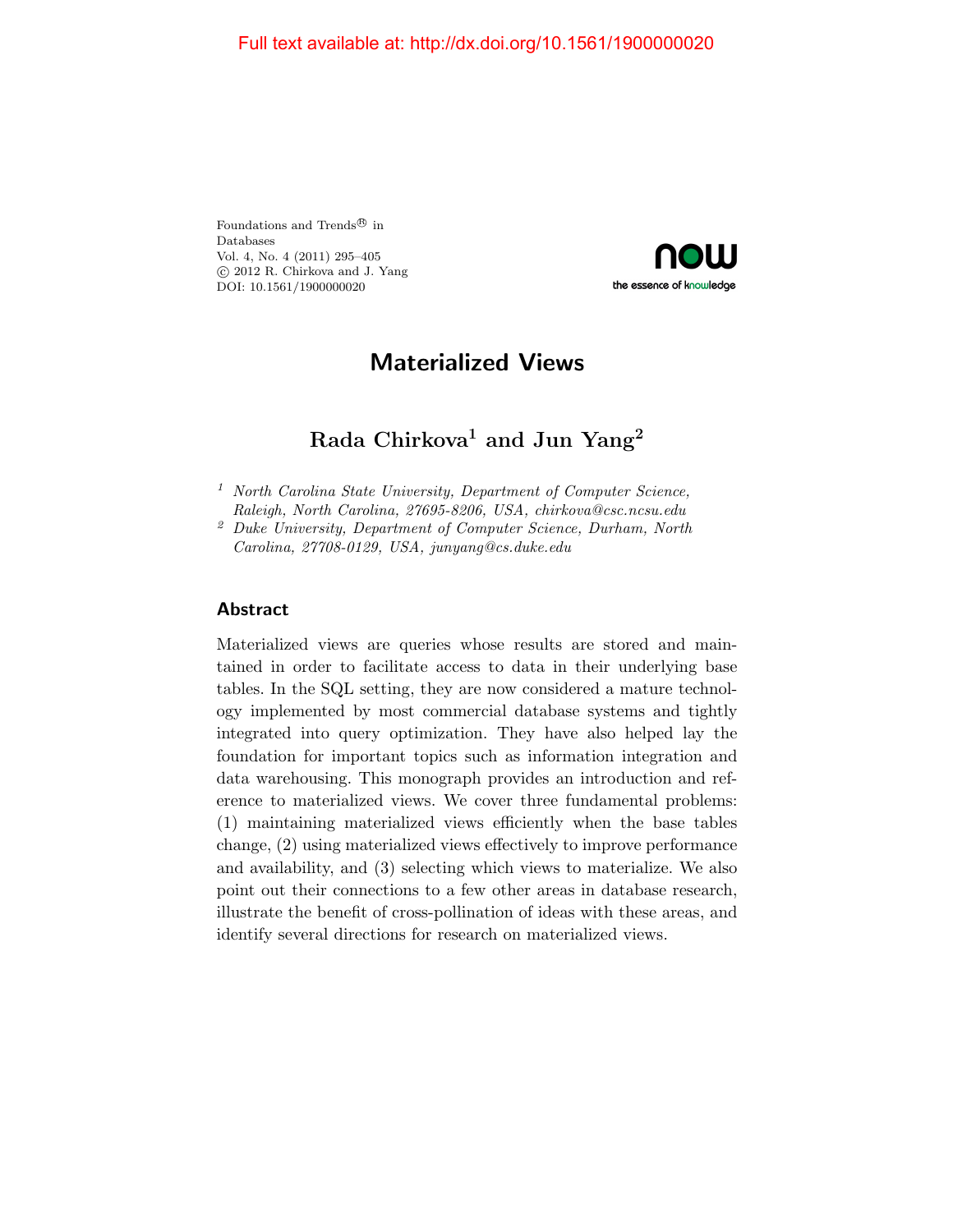# **Contents**

| Introduction<br>1                                       | $\mathbf{1}$ |
|---------------------------------------------------------|--------------|
| <b>Maintaining Materialized Views</b><br>$\bf{2}$       | 9            |
| Algorithmizing and Implementing Maintenance<br>2.1      | 13           |
| Information Available to Maintenance<br>2.2             | 22           |
| 2.3<br>Materialization Strategies                       | 28           |
| Timing of Maintenance<br>2.4                            | 33           |
| Other Issues of View Maintenance<br>2.5                 | 36           |
| 3<br><b>Using Materialized Views</b>                    | 43           |
| Background and Theory<br>3.1                            | 43           |
| Incorporation into Query Optimization<br>3.2            | 52           |
| Using Views for Data Integration<br>3.3                 | 54           |
| <b>Selecting Views to Materialize</b><br>$\overline{4}$ | 59           |
| View Selection to Speed Up Queries<br>4.1               | 61           |
| Implementation in Commercial Database Systems<br>4.2    | 71           |
| <b>Connections to Other Problems</b><br>5               | 75           |
| <b>Conclusion and Future Directions</b><br>6            | 83           |
| References                                              | 87           |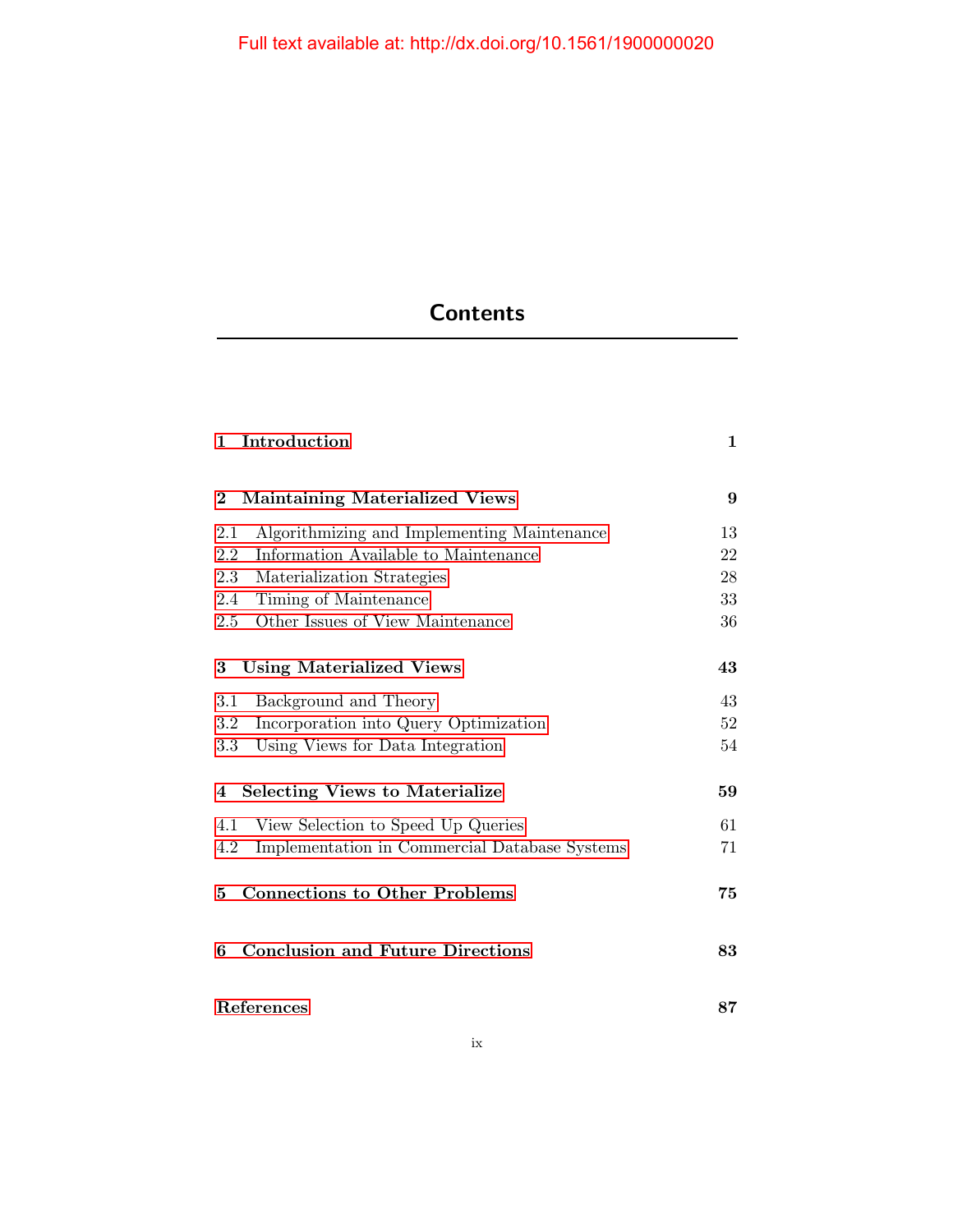<span id="page-7-0"></span>

Materialized views are a natural embodiment of the ideas of precomputation and caching in databases. Instead of computing a query from scratch from base data, a database system can use results that have already been computed, stored, and maintained. The ability of materialized views to speed up queries benefit most database applications, ranging from traditional querying and reporting to web database caching [\[255\]](#page-31-0), online analytical processing [\[89\]](#page-20-0), and data mining [\[208,](#page-28-0) [367\]](#page-39-0). By reducing dependency on the availability of base data, materialized views have also laid much of the foundation for information integration [\[45,](#page-17-0) [139,](#page-23-0) [270\]](#page-32-0) and data warehousing [\[89,](#page-20-0) [242\]](#page-30-0) systems. Because of their wide applicability, materialized views are a well-studied topic with both a rich research literature and mature commercial implementations. Our goal of this monograph is to provide an accessible introduction and reference to this topic, explain its core ideas, highlight its recent developments, and point out its sometimes subtle connections to other research topics in databases.

Background A database view is defined by a query. When evaluated, this view definition query returns the contents of the view. Database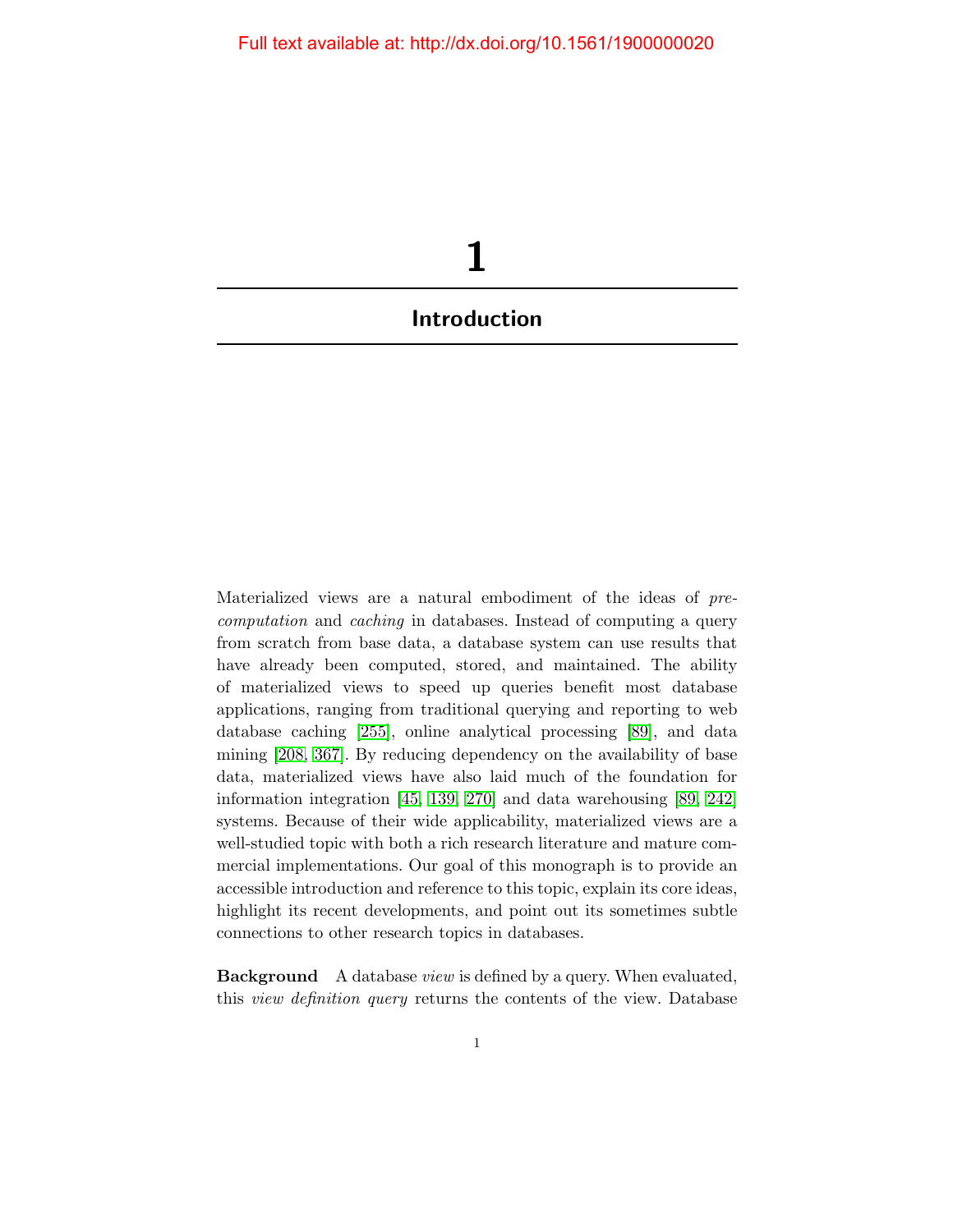#### 2 Introduction

users can pose queries or define other views over views just as they can over regular database tables. Conceptually, when the database system executes a query involving views, references to views are replaced by their definition queries (recursively, if a view is defined using other views), yielding a final query involving only regular "base tables."

<span id="page-8-0"></span>Example 1.1 (Adapted from [\[188\]](#page-27-0)). Consider a retailer with multiple stores across the globe. The stores are grouped into multiple geographic regions for administrative and accounting purposes. The retailer consolidates its inventory and sales information across all stores into a single relational database for auditing and analysis purposes. Consider some of the tables in such a database and their cardinality:

- pos(itemID, storeID, date, qty, price), with one billion  $(10^9)$  rows, records point-of-sale transactions. There is one row for every item sold in a transaction, with the ID of item, the ID of the store selling it, the date of sale, the quantity sold, and the unit price.
- stores(storeID, city, region), with 100 rows, records information about each store: namely, its ID, city, and region.
- items(itemID, name, category, cost), with  $50,000$ rows, records information about each item: namely, its ID, name, product category, and cost per unit.

The following view, defined over pos, computes the total sales revenue generated for each item by each store:

```
CREATE VIEW TotalByItemStore(itemID,storeID,total) AS
  SELECT itemID, storeID, SUM(qty*price)
 FROM pos GROUP BY itemID, storeID;
```
Suppose a business analyst wants to know the total revenue generated by each store for each item category. This query can be written against the above view as:

```
SELECT storeID, category, SUM(total) -(-01v)FROM TotalByItemStore, items
```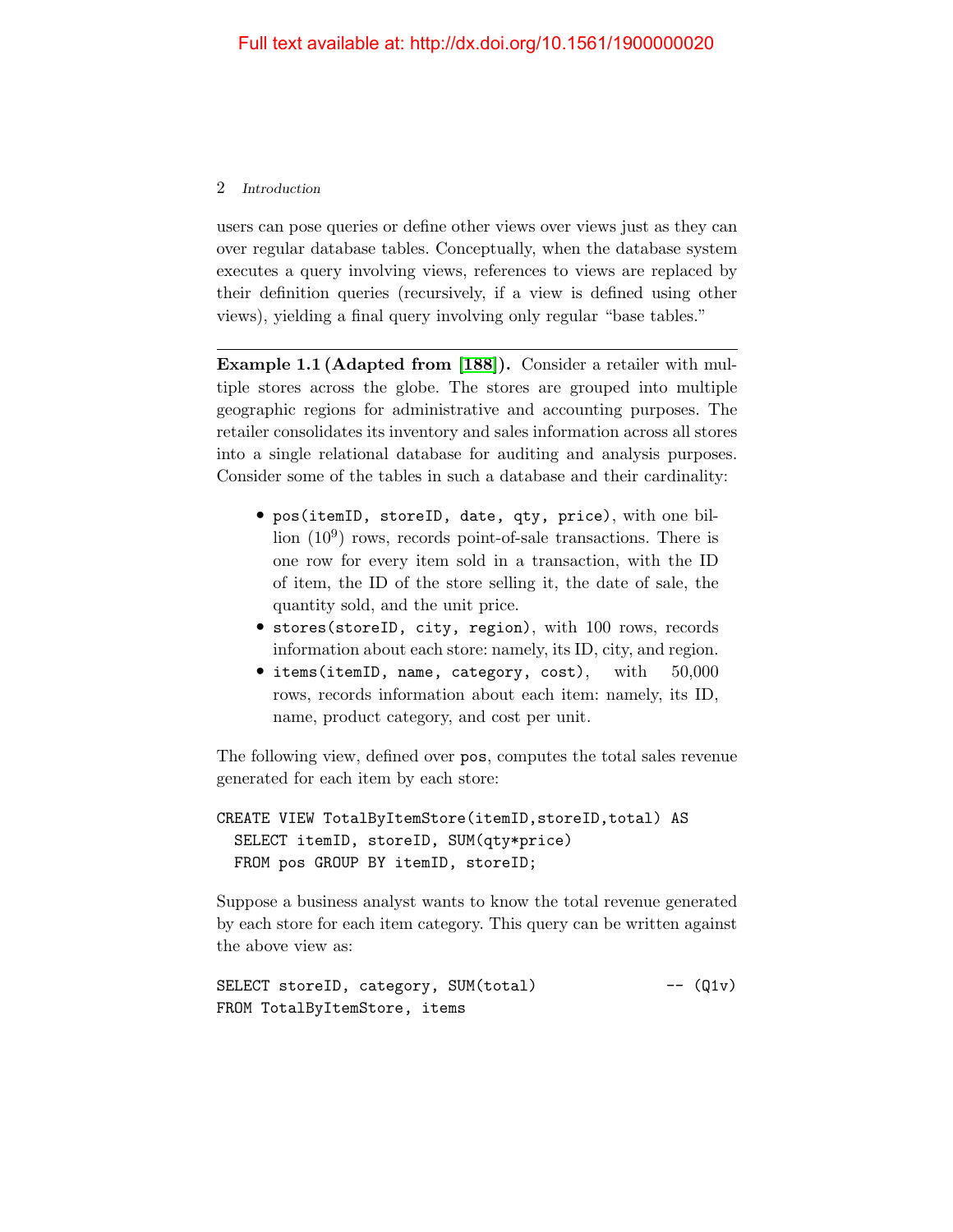```
WHERE TotalByItemStore.itemID = items.itemID
GROUP BY storeID, category;
```
When evaluating this query, the database system conceptually expands it to the following equivalent query involving only base tables:

```
SELECT storeID, category, SUM(qty*price) -- (Q1)
FROM pos, items
WHERE pos.itemID = items.itemID
GROUP BY storeID, category;
```
Traditionally, views are "virtual" — the database system stores their definition queries but not their contents. Virtual views are often used to control access and provide alternative interfaces to base tables. They also support logical data independence: when the base table schema changes, views can be redefined to use the new schema, so application queries written against these views will continue to function.

Over the years, however, the concept and practice of materialized views have steadily gained importance. We materialize a view by storing its contents (though many cases call for alternative materialization strategies; see Section [2.3\)](#page--1-2). Once materialized, a view can facilitate queries that use it (or can be rewritten to use it), when the base tables are expensive or even unavailable for access.

<span id="page-9-0"></span>Example 1.2. Continuing with Example [1.1,](#page-8-0) suppose we materialize the view TotalByItemStore. Now, query (Q1v) can be evaluated by joining items with the materialized contents of TotalByItemStore. This evaluation strategy is more efficient than joining items and pos, because TotalByItemStore has up to  $50{,}000 \times 100 = 5 \times 10^6$  rows, compared with  $10^9$  rows in pos.

Although (Q1) is not originally written over TotalByItemStore, it is possible to recognize that (Q1) can be rewritten as (Q1v) to take advantage of the materialized TotalByItemStore.

3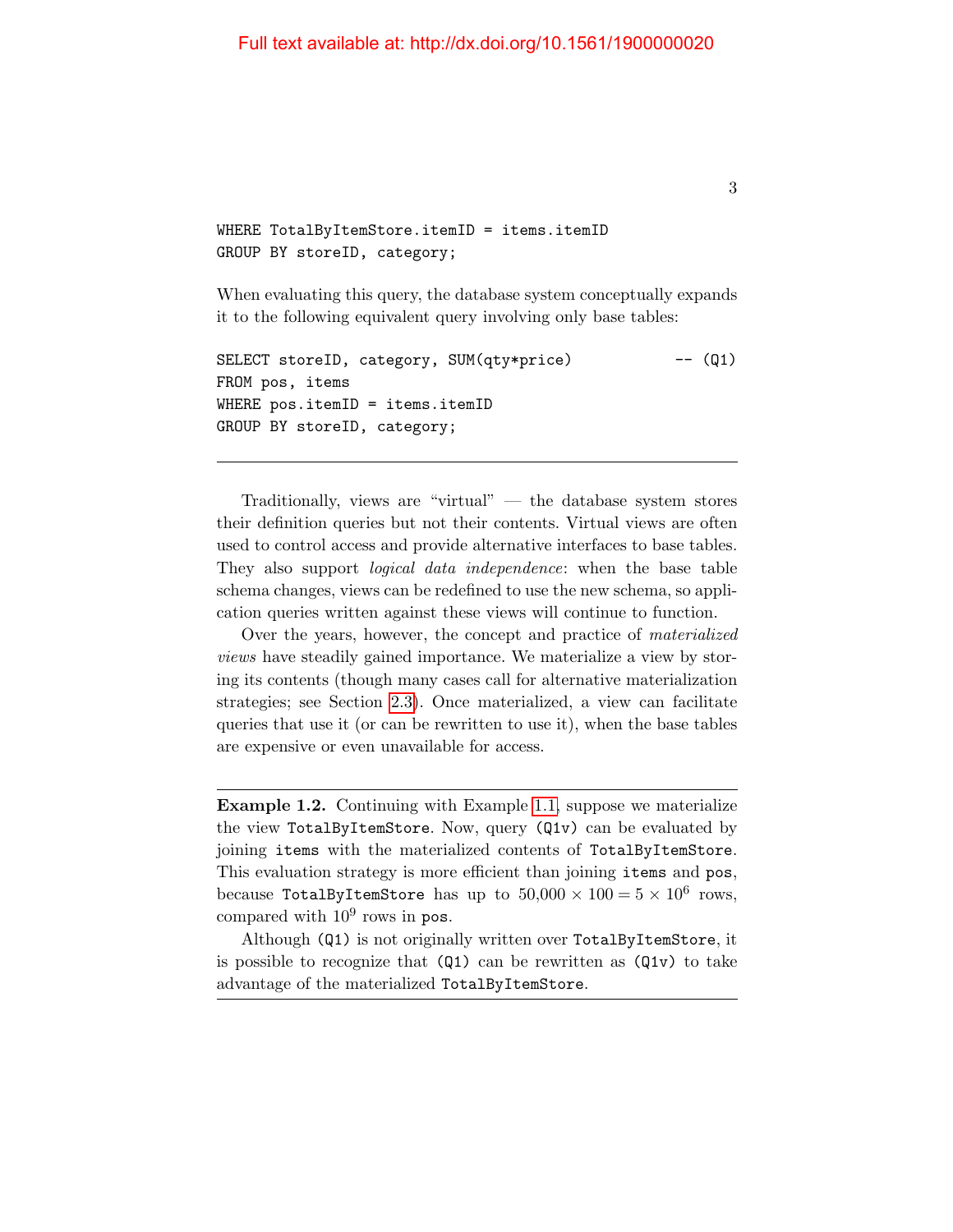#### 4 Introduction

Key Problems Example [1.2](#page-9-0) above illustrates one important question in the study of materialized views: how to answer queries using views, especially when the queries are not originally written in terms of the materialized views. The next natural question is, given a database workload (queries and modifications) as well as resource and performance requirements, how to *select what views to materialize* in the first place. Instead of relying on database administrators and application developers to answer these questions in an ad hoc fashion, we prefer a more systematic and automatic approach.

Materialized views are not free. Not only do they take additional space, but they also require maintenance: as base tables change, the materialized view contents become outdated. Thus, a third important question is how to maintain materialized views to keep them up to date with respect to the base tables. The most straightforward way to maintain a materialized view is to recompute its definition query over the new database state whenever the base tables change. However, in practice, since the numbers of rows changed are often small compared with the sizes of the entire base tables, *incremental view maintenance* the practice of computing and applying only incremental changes to materialized views induced by base table changes — may work better than recomputation.

Example 1.3. Continuing with Examples [1.1](#page-8-0) and [1.2,](#page-9-0) suppose that five rows have been inserted into base table pos as the result of a sale transaction  $\delta$  involving five different items at a particular store. Recomputing the materialized view TotalByItemStore from scratch would be both unnecessary and expensive, because most of its  $5 \times 10^6$  rows are not affected by  $\delta$ . With incremental maintenance, loosely speaking, we only need to identify the five affected rows in TotalByItemStore and increment their total by qty\*price of their corresponding new pos rows inserted by  $\delta$ .

To recap, the examples above reveal three key problems concerning materialized views: how to maintain them (*view maintenance*), how to use them (*answering queries using views*), and how to select them (*view*)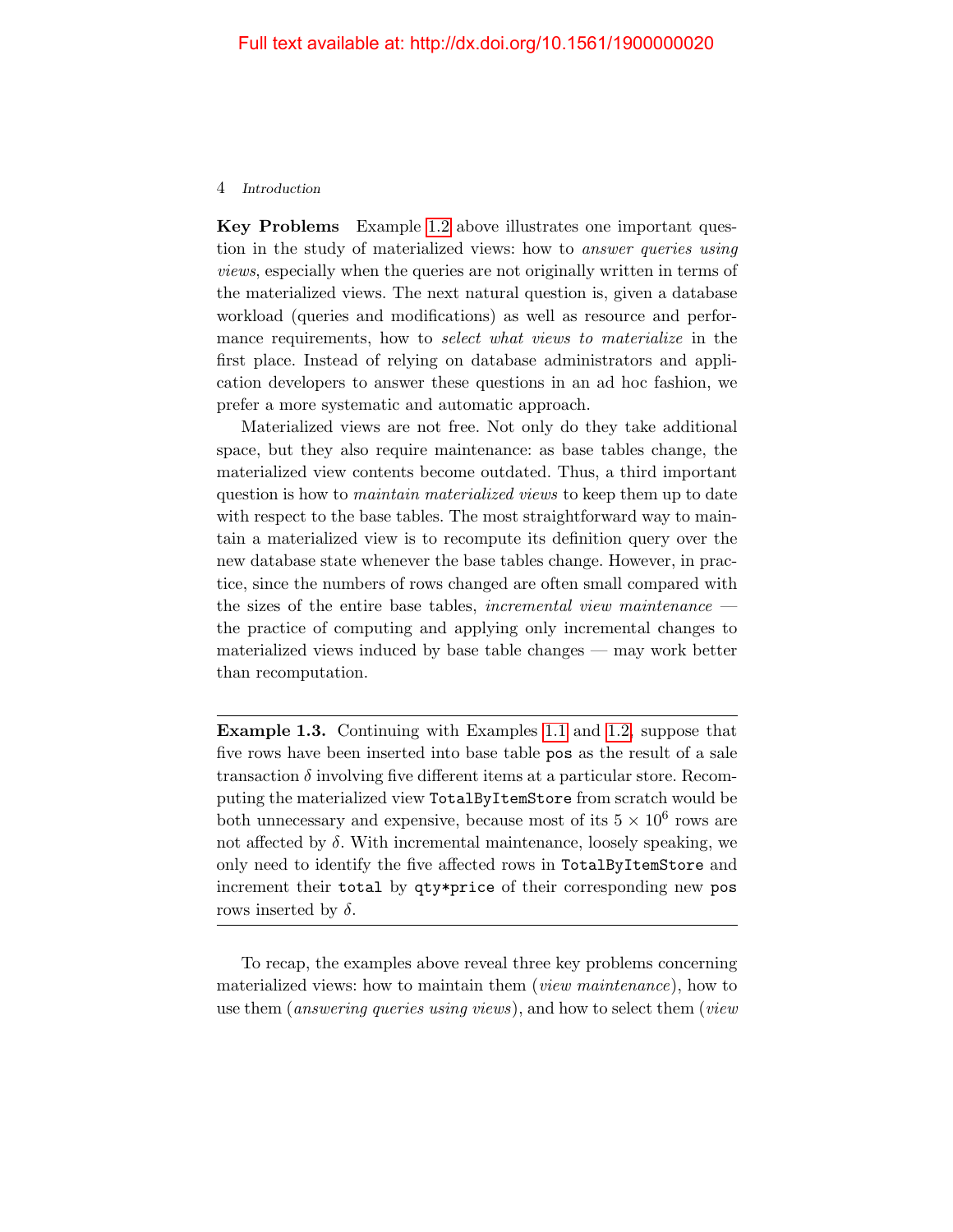selection). Solutions and techniques developed for these questions over the years have made materialized views an indispensable technology that greatly enhances the performance and features of database systems and many data-intensive applications, such as those mentioned in the opening of this section. Most commercial database systems now offer built-in support of materialized views; for other systems there exist popular recipes for "simulating" support of materialized views.

The ideas underlying materialized views are simple: e.g., precomputation, caching, and incremental evaluation. However, the great database tradition of declarative querying is what distinguishes materialized views from generic applications of these ideas in other contexts, and makes materialized views especially interesting, powerful, and challenging at the same time. Thanks to standardized, declarative database languages with clean semantics, study of materialized views has generated a rich body of theory and practice, aimed at providing efficient, effective, automated, and general solutions to the three key problems above.

Scope and Organization There is a vast body of literature on materialized views dating back to 1980s, not to mention work related to or influenced by it. There have also been other authoritative references to the topic, most notably the 1999 book edited by Gupta and Mumick [\[188\]](#page-27-0), the 2001 survey by Halevy [\[203\]](#page-27-1) on answering queries using views, as well as relevant entries in the recently compiled Encyclopedia of Database Systems [\[291\]](#page-34-0). We intend this monograph to serve as an accessible introduction and reference to the topic of materialized views for database researchers. In addition to covering the core ideas behind materialized views, we will highlight recent developments (especially those since 2000), and discuss connections to other more recent research topics in databases. This monograph is a more of a pedagogical text than a manual: given a problem, instead of presenting one definitive solution (which in many cases may not be clear or even exist), we walk the readers through the line of reasoning and research developments leading to better understanding of the problem. Therefore, this monograph should be used as a companion to, rather than a substitute for, the literature on materialized views.

5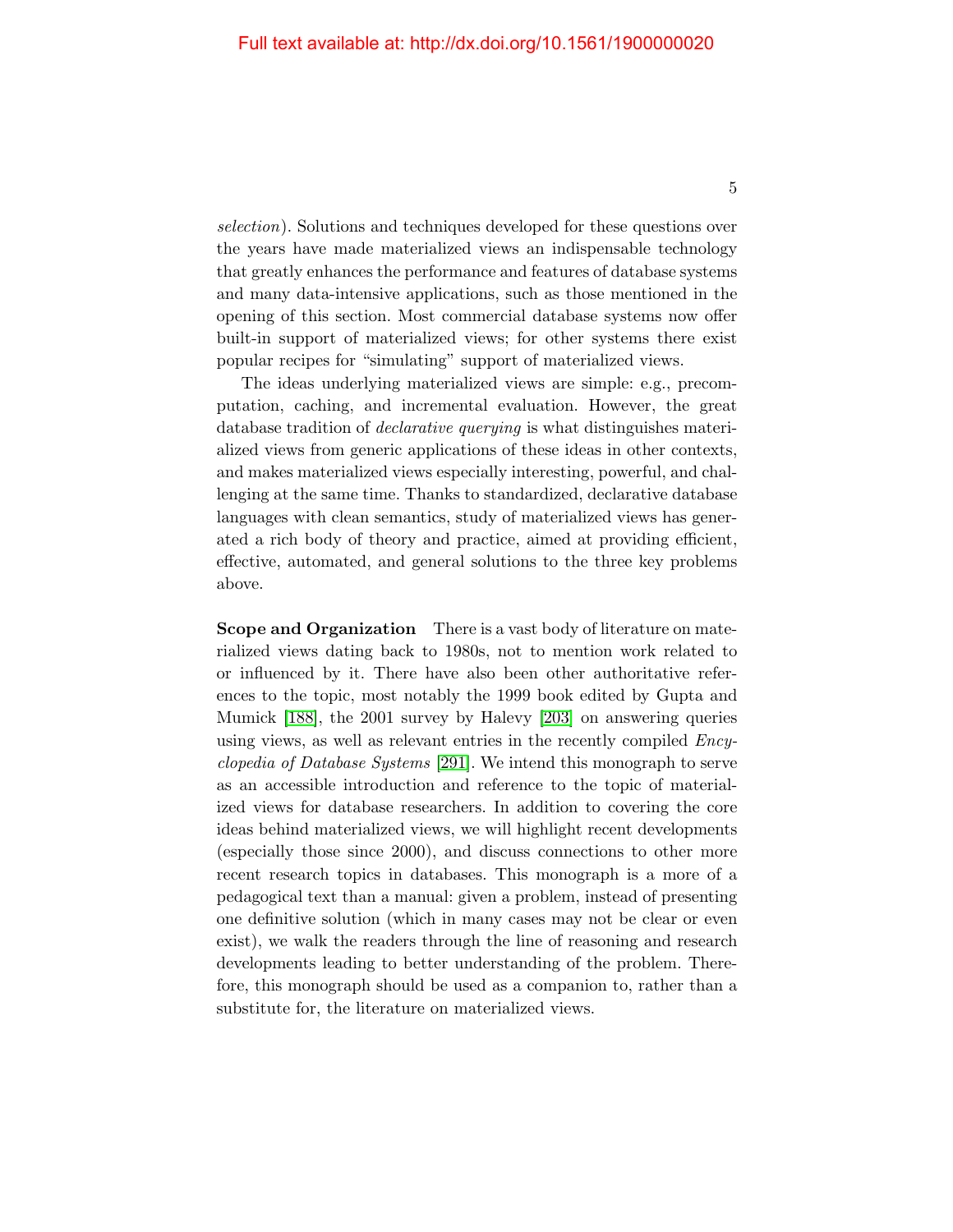#### 6 Introduction

The breadth of work on materialized views is as daunting as its depth. Different data models and query languages — object-oriented, semistructured, spatiotemporal, streaming, probabilistic, just to name a few — give rise to a multitude of problem settings that sometimes call for specialized techniques. To make this monograph approachable and focused, we limit its scope mostly to nonrecursive SQL views; we also assume that readers are familiar with relational and bag algebras (see standard database textbooks such as [\[159,](#page-25-0) [335\]](#page-37-0), or, for quick reference, [\[370\]](#page-39-1) and [\[174\]](#page-26-0), respectively). Our hope is that the core ideas we cover will help readers in further exploring other problem settings.

As mentioned earlier, materialized views now have mature implementations in most commercial database systems. In fact, the database industry has contributed significantly — in many cases as leaders — to the research literature. Written primarily with a research audience in mind, this monograph focuses on the research literature (including contributions from the industry) rather than the product specifics. While we give a high-level overview of commercial implementations, we offer no in-depth comparison of product features.

We note that materialized views are but one form of *derived data* the result of applying some transformation, structural or computational, to base data. The use of derived data to facilitate access to base data is a recurring theme in computer science. Besides materialized views, other examples include caches, replicas, indexes, and synopses [\[16,](#page-15-0) [123\]](#page-22-0). Despite differences in the form, complexity, and precision of derived data, the three fundamental questions remain: how to use derived data, what to maintain as derived data, and how to maintain them. Oftentimes, ideas and techniques developed for one form of derived data can be adapted and applied to another setting with interesting benefits. The repertoire of techniques for materialized views has been enriched by ideas from other forms of derived data. At the same time, many research areas, old and new alike, have drawn insights from materialized views, implicitly or explicitly. This monograph will highlight a few examples of such cross-pollination.

In the remainder of this monograph, Section [2](#page--1-0) covers the *view main*tenance problem. Section [3](#page--1-0) covers the view use problem. Section [4](#page--1-0)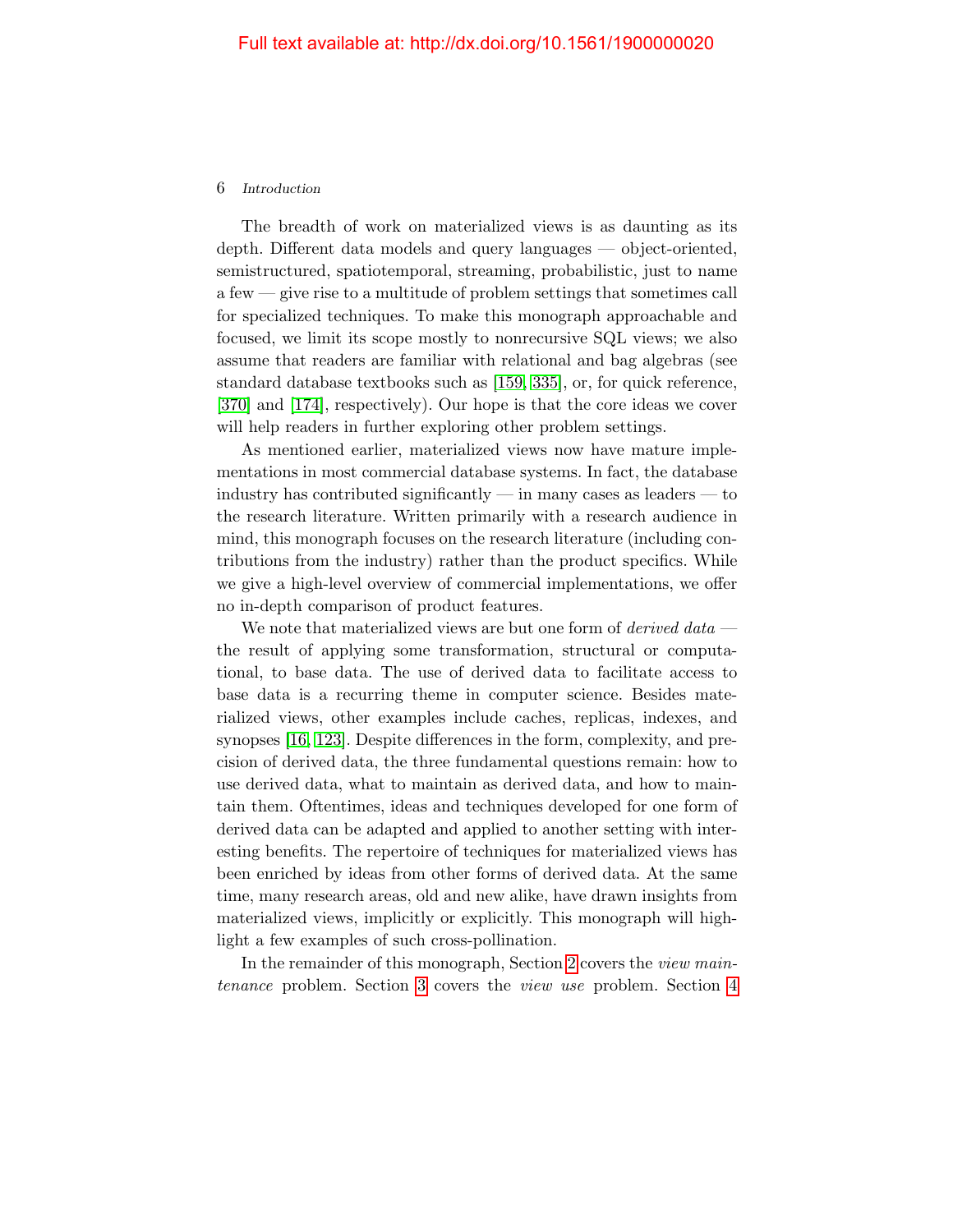covers the view selection problem. Section [5](#page--1-0) explores connections between materialized views and a few other topics. Section [6](#page--1-0) concludes with our perspectives on the current state and future directions of the study of materialized views.

7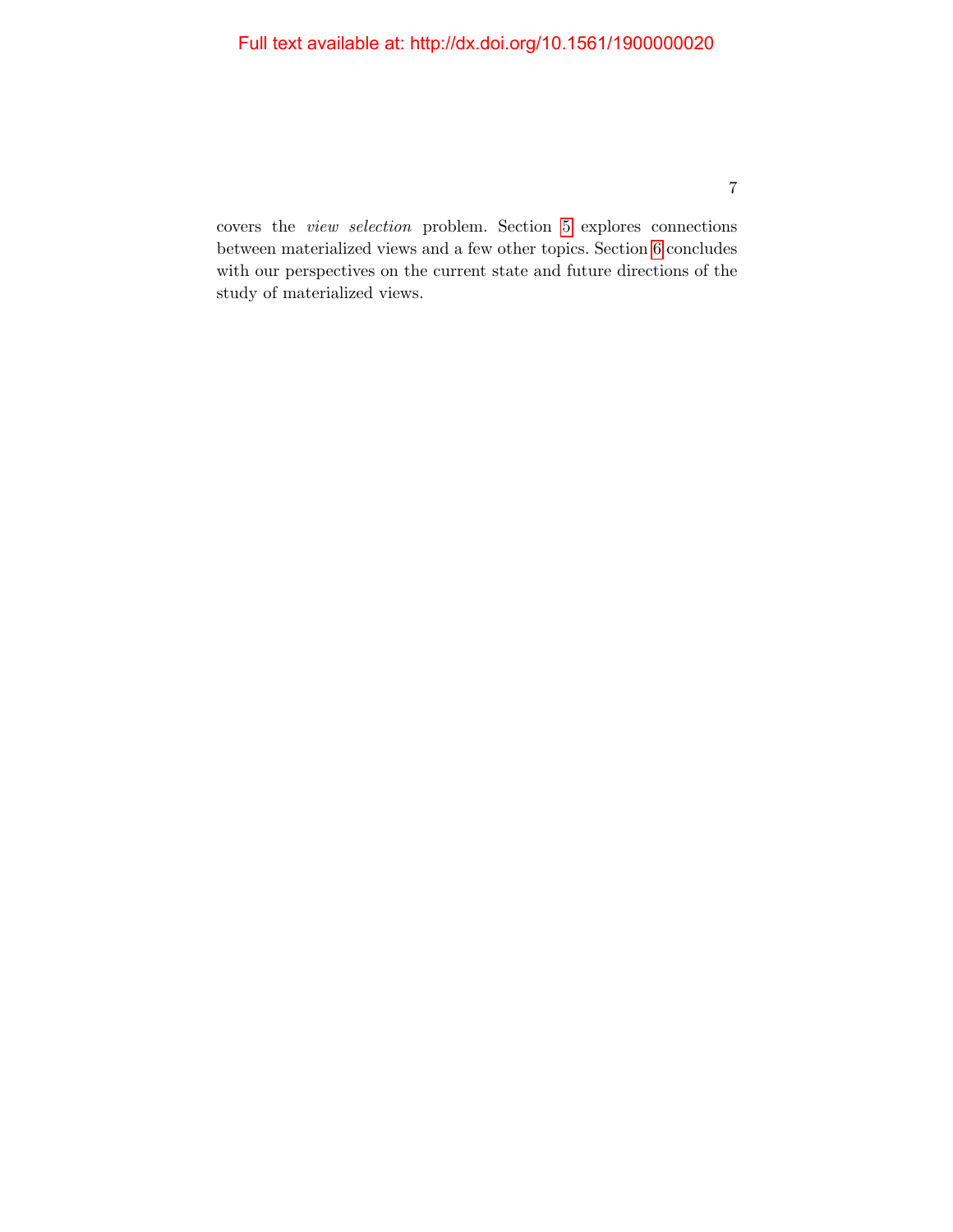- <span id="page-14-0"></span>[1] S. Abiteboul, R. Hull, and V. Vianu, Foundations of Databases. Addison-Wesley, 1995.
- [2] A. Aboulnaga and K. Salem, "Report: 4th international workshop on selfmanaging database systems (SMDB 2009)," IEEE Data Engineering Bulletin, vol. 32, no. 4, pp. 2–5, 2009.
- [3] B. Adelberg, H. Garcia-Molina, and B. Kao, "Applying update streams in a soft real-time database system," in Proceedings of the 1995 ACM SIGMOD International Conference on Management of Data, pp. 245–256, San Jose, California, USA, May 1995.
- [4] M. E. Adiba and B. G. Lindsay, "Database snapshots," in Proceedings of the 1980 International Conference on Very Large Data Bases, pp. 86–91, Montreal, Quebec, Canada, October 1980.
- [5] F. Afrati and R. Chirkova, "Selecting and using views to compute aggregate queries," in Proceedings of the 2005 International Conference on Database Theory, pp. 383–397, Edinburgh, UK, January 2005.
- [6] F. Afrati and R. Chirkova, "Selecting and using views to compute aggregate queries," Journal of Computer and System Sciences, vol. 77, no. 6, pp. 1079– 1107, 2011.
- [7] F. Afrati, C. Li, and J. Ullman, "Generating efficient plans for queries using views," in Proceedings of the 2001 ACM SIGMOD International Conference on Management of Data, pp. 319–330, Santa Barbara, California, USA, June 2001.
- [8] F. N. Afrati, R. Chirkova, M. Gergatsoulis, B. Kimelfeld, V. Pavlaki, and Y. Sagiv, "On rewriting XPath queries using views," in Proceedings of the 2009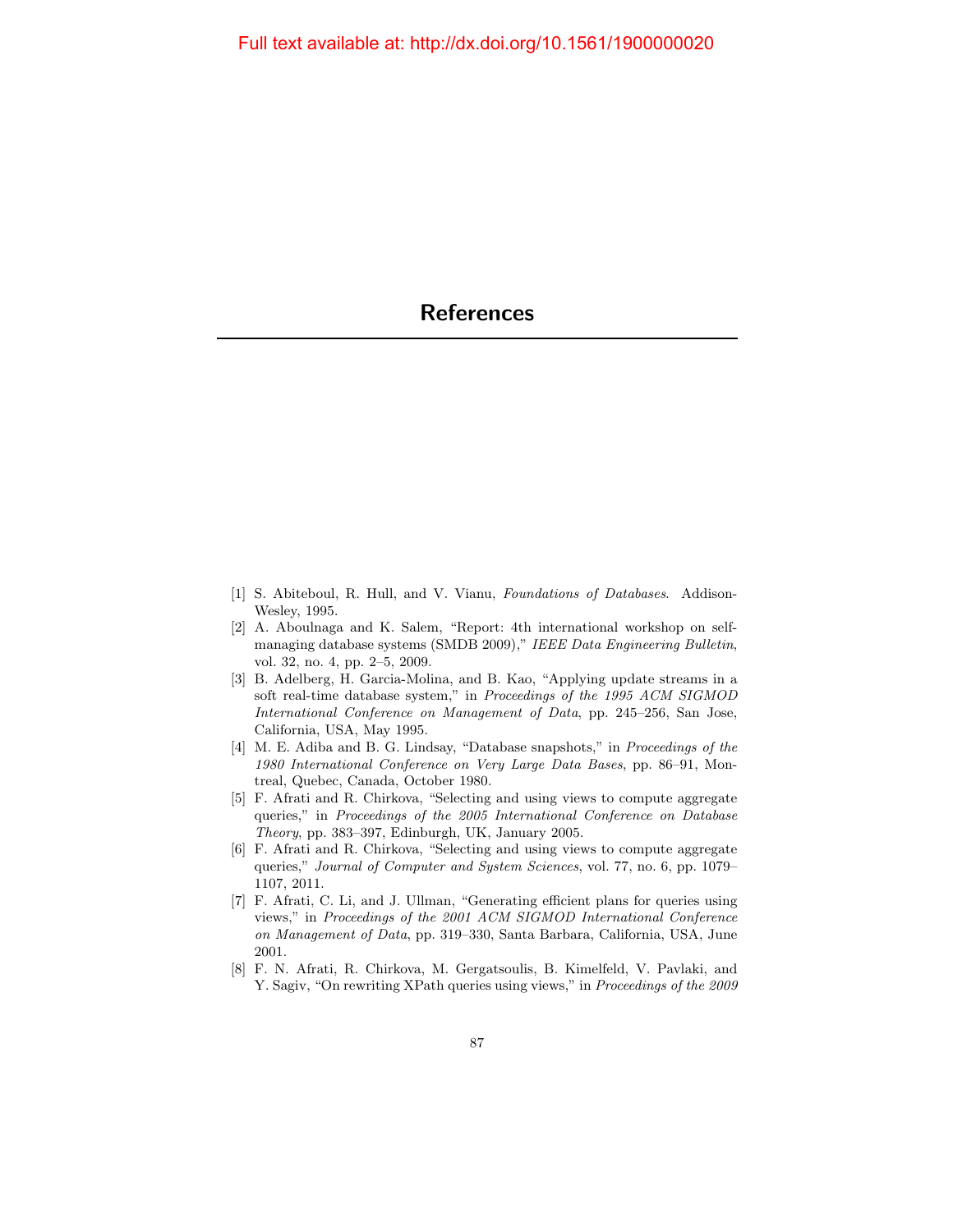International Conference on Extending Database Technology, pp. 168–179, Saint Petersburg, Russia, March 2009.

- [9] F. N. Afrati, R. Chirkova, M. Gergatsoulis, and V. Pavlaki, "View selection for real conjunctive queries," Acta Informatica, vol. 44, no. 5, pp. 289–321, 2007.
- [10] F. N. Afrati, M. Damigos, and M. Gergatsoulis, "Union rewritings for XPath fragments," in Proceedings of the 2011 International Database Engineering and Applications Symposium, pp. 43–51, Lisbon, Portugal, September 2011.
- [11] F. N. Afrati, C. Li, and P. Mitra, "Answering queries using views with arithmetic comparisons," in Proceedings of the 2002 ACM Symposium on Principles of Database Systems, pp. 209–220, Madison, Wisconsin, USA, June 2002.
- [12] F. N. Afrati, C. Li, and J. D. Ullman, "Using views to generate efficient evaluation plans for queries," Journal of Computer and System Sciences, vol. 73, no. 5, pp. 703–724, 2007.
- [13] F. N. Afrati and V. Pavlaki, "Rewriting queries using views with negation," AI Communications, vol. 19, no. 3, pp. 229–237, 2006.
- [14] P. K. Agarwal, J. Xie, J. Yang, and H. Yu, "Scalable continuous query processing by tracking hotspots," in Proceedings of the 2006 International Conference on Very Large Data Bases, pp. 31–42, Seoul, Korea, September 2006.
- <span id="page-15-1"></span>[15] C. C. Aggarwal, ed., *Data Streams: Models and Algorithms*. Springer, 1st ed., Novermber 2006.
- <span id="page-15-0"></span>[16] C. C. Aggarwal and P. S. Yu, "A survey of synopsis construction in data streams," in Aggarwal [\[15\]](#page-15-1), pp. 169–207.
- [17] D. Agrawal, A. E. Abbadi, A. Most´efaoui, M. Raynal, and M. Roy, "The lord of the rings: Efficient maintenance of views at data warehouses," in Proceedings of the 2002 International Symposium on Distributed Computing, pp. 33–47, Toulouse, France, October 2002.
- [18] D. Agrawal, A. E. Abbadi, A. K. Singh, and T. Yurek, "Efficient view maintenance at data warehouses," in Proceedings of the 1997 ACM SIGMOD International Conference on Management of Data, pp. 417–427, Tucson, Arizona, USA, May 1997.
- [19] P. Agrawal, A. Silberstein, B. F. Cooper, U. Srivastava, and R. Ramakrishnan, "Asynchronous view maintenance for VLSD databases," in Proceedings of the 2009 ACM SIGMOD International Conference on Management of Data, pp. 179–192, Providence, Rhode Island, USA, June 2009.
- [20] S. Agrawal, N. Bruno, S. Chaudhuri, and V. R. Narasayya, "AutoAdmin: Self-tuning database systems technology," IEEE Data Engineering Bulletin, vol. 29, no. 3, pp. 7–15, 2006.
- [21] S. Agrawal, S. Chaudhuri, L. Kollár, A. P. Marathe, V. R. Narasayya, and M. Syamala, "Database tuning advisor for Microsoft SQL Server 2005," in Proceedings of the 2004 International Conference on Very Large Data Bases, pp. 1110–1121, Toronto, Canada, August 2004.
- [22] S. Agrawal, S. Chaudhuri, L. Kollár, A. P. Marathe, V. R. Narasayya, and M. Syamala, "Database tuning advisor for Microsoft SQL Server 2005: demo," in Proceedings of the 2005 ACM SIGMOD International Conference on Management of Data, pp. 930–932, Baltimore, Maryland, USA, June 2005.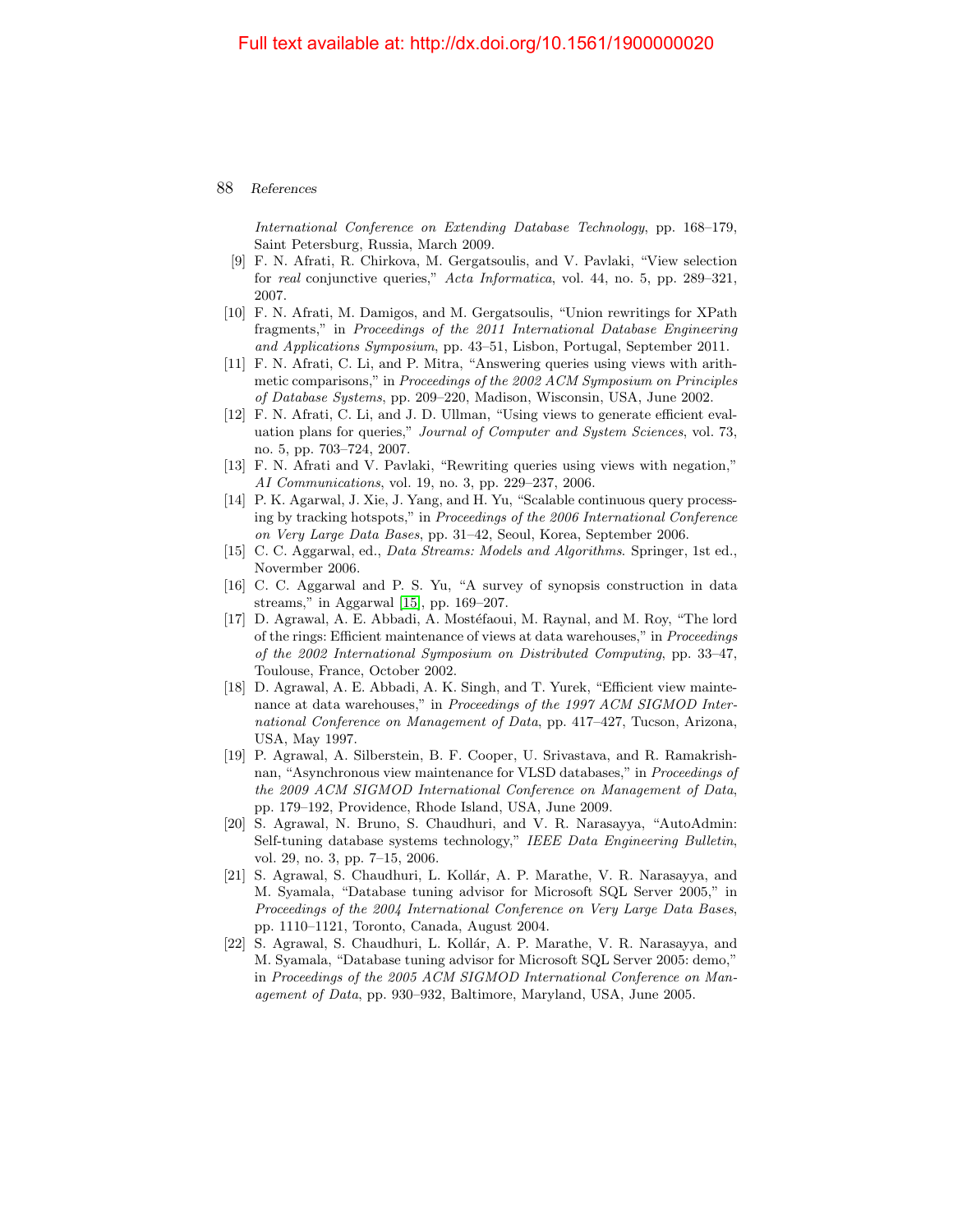- [23] S. Agrawal, S. Chaudhuri, and V. R. Narasayya, "Automated selection of materialized views and indexes in SQL databases," in Proceedings of the 2000 International Conference on Very Large Data Bases, pp. 496–505, Cairo, Egypt, September 2000.
- [24] S. Agrawal, S. Chaudhuri, and V. R. Narasayya, "Materialized view and index selection tool for Microsoft SQL Server 2000," in Proceedings of the 2001 ACM SIGMOD International Conference on Management of Data, p. 608, Santa Barbara, California, USA, June 2001.
- [25] M. K. Aguilera, R. E. Strom, D. C. Sturman, M. Astley, and T. D. Chandra, "Matching events in a content-based subscription system," in Proceedings of the 1999 ACM Symposium on Principles of Distributed Computing, pp. 53–61, Atlanta, Georgia, USA, May 1999.
- [26] Y. Ahmad, O. Kennedy, C. Koch, and M. Nikolic, "DBToaster: Higherorder delta processing for dynamic, frequently fresh views," Proceedings of the VLDB Endowment, vol. 5, no. 10, pp. 968–979, 2012.
- [27] A. Ailamaki, S. Babu, P. Furtado, S. Lightstone, G. M. Lohman, P. Martin, V. R. Narasayya, G. Pauley, K. Salem, K.-U. Sattler, and G. Weikum, "Report: 3rd International Workshop on Self-Managing Database Systems (SMDB 2008)," IEEE Data Engineering Bulletin, vol. 31, no. 4, pp. 2–5, 2008.
- [28] A. Ailamaki, S. Chaudhuri, S. Lightstone, G. M. Lohman, P. Martin, K. Salem, and G. Weikum, "Report on the Second International Workshop on Self-Managing Database Systems (SMDB 2007)," IEEE Data Engineering Bulletin, vol. 30, no. 2, pp. 2–4, 2007.
- [29] M. O. Akinde, O. G. Jensen, and M. H. Böhlen, "Minimizing detail data in data warehouses," in Proceedings of the 1998 International Conference on Extending Database Technology, pp. 293–307, Valencia, Spain, March 1998.
- [30] M. Arenas, P. Barceló, L. Libkin, and F. Murlak, Relational and XML Data Exchange. Synthesis Lectures on Data Management. Morgan & Claypool Publishers, 2010.
- [31] A. Arion, V. Benzaken, I. Manolescu, and Y. Papakonstantinou, "Structured materialized views for XML queries," in Proceedings of the 2007 International Conference on Very Large Data Bases, pp. 87–98, Vienna, Austria, September 2007.
- [32] Z. Asgharzadeh Talebi, R. Chirkova, and Y. Fathi, "Exact and inexact methods for solving the problem of view selection for aggregate queries," International Journal of Business Intelligence and Data Mining, vol. 4, no. 3/4, pp. 391–415, 2009.
- [33] Z. Asgharzadeh Talebi, R. Chirkova, Y. Fathi, and M. Stallmann, "Exact and inexact methods for selecting views and indexes for OLAP performance improvement," in Proceedings of the 2008 International Conference on Extending Database Technology, pp. 311–322, Nantes, France, March 2008.
- [34] B. Babcock, M. Datar, and R. Motwani, "Load shedding in data stream systems," in Aggarwal [\[15\]](#page-15-1), pp. 127–147.
- [35] S. Babu, K. Munagala, J. Widom, and R. Motwani, "Adaptive caching for continuous queries," in Proceedings of the 2005 International Conference on Data Engineering, Tokyo, Japan, April 2005.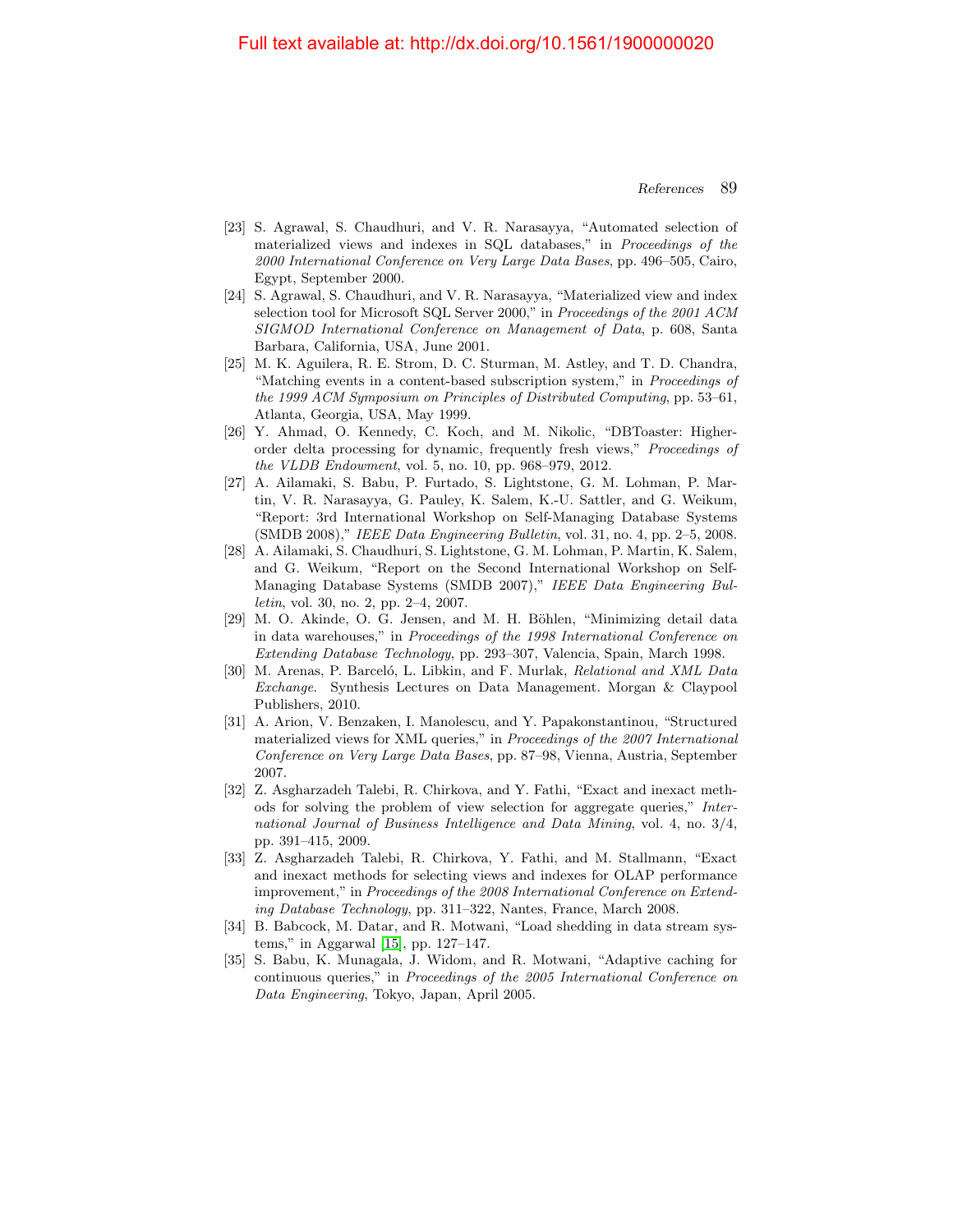- [36] S. Babu and K.-U. Sattler, "Report: 5th international workshop on selfmanaging database systems (SMDB 2010)," IEEE Data Engineering Bulletin, vol. 33, no. 3, pp. 4–7, 2010.
- [37] S. Babu, U. Srivastava, and J. Widom, "Exploiting k-constraints to reduce memory overhead in continuous queries over data streams," ACM Transactions on Database Systems, vol. 29, no. 3, pp. 545–580, 2004.
- [38] A. Balmin, F. Özcan, K. S. Beyer, R. Cochrane, and H. Pirahesh, "A framework for using materialized XPath views in XML query processing," in Proceedings of the 2004 International Conference on Very Large Data Bases, pp. 60–71, Toronto, Canada, August 2004.
- [39] M. Bamha, F. Bentayeb, and G. Hains, "An efficient scalable parallel view maintenance algorithm for shared nothing multi-processor machines," in Proceedings of the 1999 International Conference on Database and Expert Systems Applications, pp. 616–625, Florence, Italy, August 1999.
- [40] E. Baralis, S. Paraboschi, and E. Teniente, "Materialized views selection in a multidimensional database," in Proceedings of the 1997 International Conference on Very Large Data Bases, pp. 156–165, Athens, Greece, August 1997.
- [41] P. Barceló, "Logical foundations of relational data exchange," ACM SIGMOD Record, vol. 38, no. 1, pp. 49–58, 2009.
- [42] P. Belknap, B. Dageville, K. Dias, and K. Yagoub, "Self-tuning for SQL performance in Oracle Database 11g," in Proceedings of the 2009 International Conference on Data Engineering, pp. 1694–1700, Shanghai, China, March 2009.
- [43] R. G. Bello, K. Dias, A. Downing, J. J. F. Jr., J. L. Finnerty, W. D. Norcott, H. Sun, A. Witkowski, and M. Ziauddin, "Materialized views in Oracle," in Proceedings of the 1998 International Conference on Very Large Data Bases, pp. 659–664, New York City, New York, USA, August 1998.
- [44] M. Benedikt and G. Gottlob, "The impact of virtual views on containment," Proceedings of the VLDB Endowment, vol. 3, no. 1, pp. 297–308, 2010.
- <span id="page-17-0"></span>[45] P. A. Bernstein and L. M. Haas, "Information integration in the enterprise," Communications of the ACM, vol. 51, no. 9, pp. 72–79, 2008.
- [46] P. Bhatotia, A. Wieder, R. Rodrigues, U. A. Acar, and R. Pasquin, "Incoop: MapReduce for incremental computations," in Proceedings of the 2011 ACM Symposium on Cloud Computing, pp. 7:1–7:14, Cascais, Portugal, October 2011.
- [47] P. Bizarro, S. Babu, D. DeWitt, and J. Widom, "Content-based routing: Different plans for different data," in Proceedings of the 2005 International Conference on Very Large Data Bases, Trondheim, Norway, August 2005.
- [48] J. A. Blakeley, N. Coburn, and P.-Å. Larson, "Updating derived relations: Detecting irrelevant and autonomously computable updates," in *Proceedings* of the 1986 International Conference on Very Large Data Bases, pp. 457–466, Kyoto, Japan, August 1986.
- [49] J. A. Blakeley, N. Coburn, and P.-V. Larson, "Updating derived relations: Detecting irrelevant and autonomously computable updates," ACM Transactions on Database Systems, vol. 14, no. 3, pp. 369–400, 1989.
- [50] J. A. Blakeley, P.-Å. Larson, and F. W. Tompa, "Efficiently updating materialized views," in Proceedings of the 1986 ACM SIGMOD International Conference on Management of Data, pp. 61–71, Washington DC, USA, May 1986.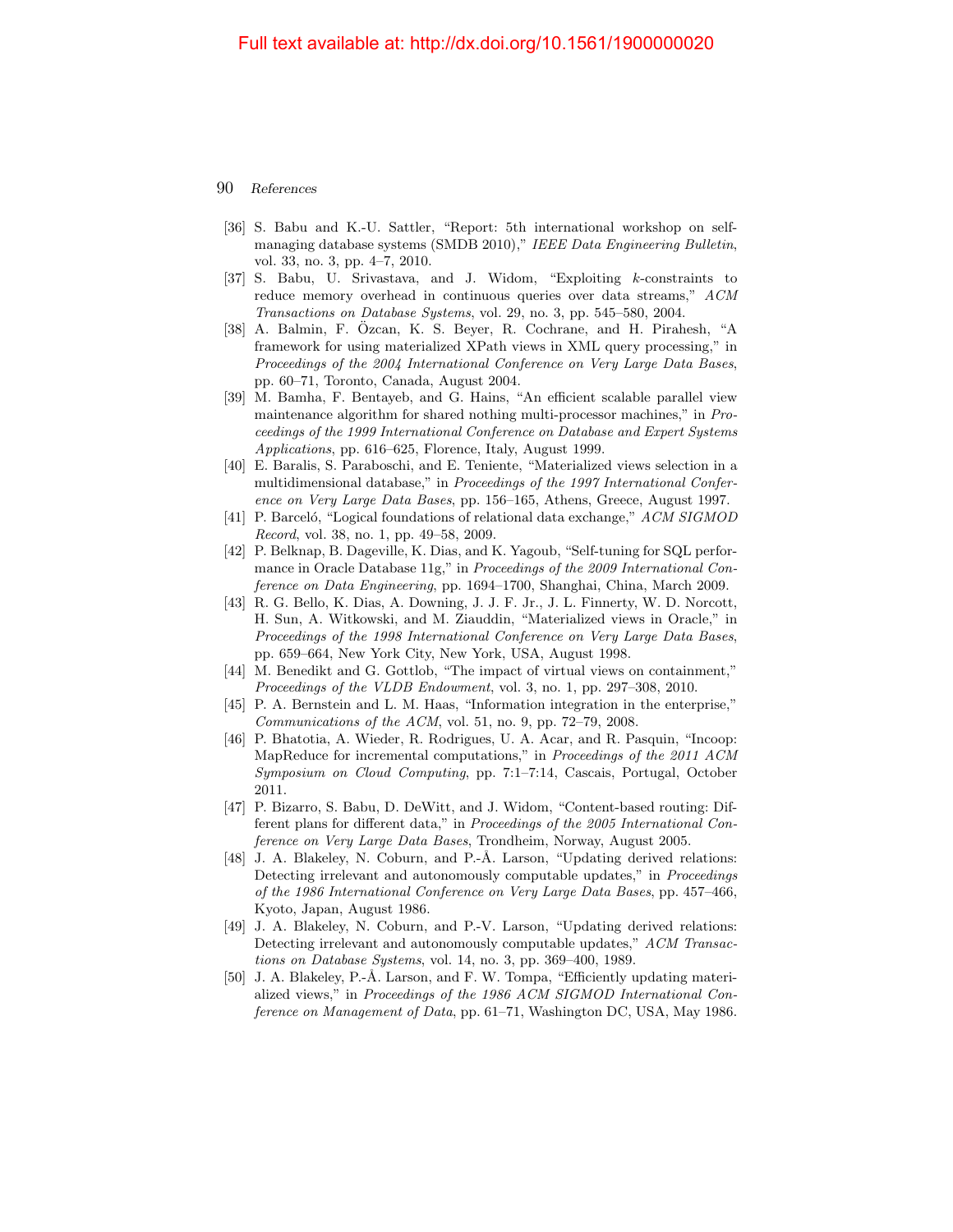- [51] J. A. Blakeley and N. L. Martin, "Join index, materialized view, and hybridhash join: A performance analysis," in Proceedings of the 1990 International Conference on Data Engineering, pp. 256–263, Los Angeles, California, USA, February 1990.
- [52] A. Bonifati, M. H. Goodfellow, I. Manolescu, and D. Sileo, "Algebraic incremental maintenance of XML views," in Proceedings of the 2011 International Conference on Extending Database Technology, pp. 177–188, Uppsala, Sweden, March 2011.
- [53] P. Bonnet and D. Shasha, "Index tuning," in Liu and Ozsu [\[291\]](#page-34-0), pp. 1433– 1435.
- [54] P. Bonnet and D. Shasha, "Schema tuning," in Liu and Ozsu [\[291\]](#page-34-0), pp. 2497– 2499.
- [55] N. Bruno and S. Chaudhuri, "Automatic physical database tuning: A relaxation-based approach," in Proceedings of the 2005 ACM SIGMOD International Conference on Management of Data, pp. 227–238, Baltimore, Maryland, USA, June 2005.
- [56] N. Bruno and S. Chaudhuri, "Physical design refinement: The "merge-reduce" approach," in Proceedings of the 2006 International Conference on Extending Database Technology, pp. 386–404, Munich, Germany, March 2006.
- [57] N. Bruno and S. Chaudhuri, "To tune or not to tune? A lightweight physical design alerter," in *Proceedings of the 2006 International Conference on Very* Large Data Bases, pp. 499–510, Seoul, Korea, September 2006.
- [58] N. Bruno and S. Chaudhuri, "Online approach to physical design tuning," in Proceedings of the 2007 International Conference on Data Engineering, pp. 826–835, Istanbul, Turkey, April 2007.
- [59] N. Bruno and S. Chaudhuri, "Online AutoAdmin (physical design tuning)," in Proceedings of the 2007 ACM SIGMOD International Conference on Management of Data, pp. 1067–1069, Beijing, China, June 2007.
- [60] N. Bruno and S. Chaudhuri, "Physical design refinement: The merge-reduce approach," ACM Transactions on Database Systems, vol. 32, no. 4, pp. 28–43, 2007.
- [61] N. Bruno and S. Chaudhuri, "Constrained physical design tuning," Proceedings of the VLDB Endowment, vol. 1, pp. 4–15, 2008.
- [62] N. Bruno and S. Chaudhuri, "Constrained physical design tuning," The VLDB Journal, vol. 19, no. 1, pp. 21–44, 2010.
- [63] N. Bruno, S. Chaudhuri, and G. Weikum, "Database tuning using online algorithms," in Liu and Özsu  $[291]$ , pp. 741–744.
- [64] P. Buneman and E. K. Clemons, "Efficiently monitoring relational databases," ACM Transactions on Database Systems, vol. 4, no. 3, pp. 368–382, 1979.
- [65] C. J. Bunger, L. S. Colby, R. L. Cole, W. J. McKenna, G. Mulagund, and D. Wilhite, "Aggregate maintenance for data warehousing in Informix Red Brick Vista," in Proceedings of the 2001 International Conference on Very Large Data Bases, pp. 659–662, Roma, Italy, September 2001.
- [66] A. Calì, D. Calvanese, G. D. Giacomo, and M. Lenzerini, "Data integration under integrity constraints," Information Systems, vol. 29, no. 2, pp. 147–163, 2004.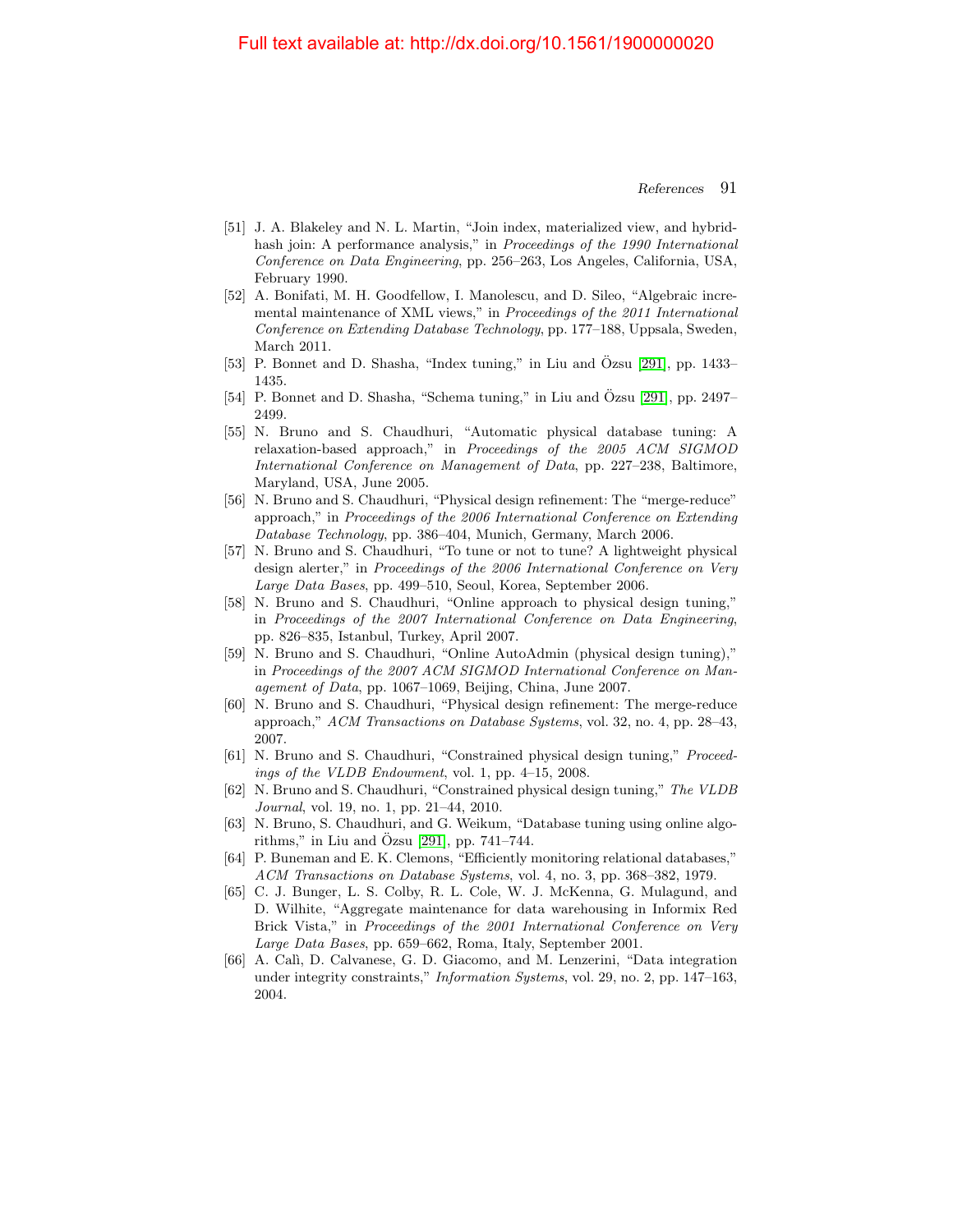- [67] D. Calvanese and G. D. Giacomo, "Data integration: A logic-based perspective," AI Magazine, vol. 26, no. 1, pp. 59–70, 2005.
- [68] D. Calvanese, G. D. Giacomo, M. Lenzerini, D. Nardi, and R. Rosati, "Data integration in data warehousing," International Journal of Cooperative Information Systems, vol. 10, no. 3, pp. 237–271, 2001.
- [69] D. Calvanese, G. D. Giacomo, M. Lenzerini, and R. Rosati, "Logical foundations of peer-to-peer data integration," in Proceedings of the 2004 ACM Symposium on Principles of Database Systems, pp. 241–251, Paris, France, June 2004.
- [70] D. Calvanese, G. D. Giacomo, M. Lenzerini, and R. Rosati, "View-based query answering over description logic ontologies," in Proceedings of the 2008 International Conference on Principles of Knowledge Representation and Reasoning, pp. 242–251, Sydney, Australia, September 2008.
- [71] D. Calvanese, G. D. Giacomo, M. Lenzerini, and M. Y. Vardi, "Answering regular path queries using views," in Proceedings of the 2000 International Conference on Data Engineering, pp. 389–398, Los Angeles, California, USA, February 2000.
- [72] D. Calvanese, G. D. Giacomo, M. Lenzerini, and M. Y. Vardi, "Lossless regular views," in Proceedings of the 2002 ACM Symposium on Principles of Database Systems, pp. 247–258, Madison, Wisconsin, USA, June 2002.
- [73] D. Calvanese, G. D. Giacomo, M. Lenzerini, and M. Y. Vardi, "Query containment using views," in Proceedings of the 2003 Italian Symposium on Advanced Database Systems, pp. 467–474, Cetraro (CS), Italy, June 2003.
- [74] D. Calvanese, G. D. Giacomo, M. Lenzerini, and M. Y. Vardi, "View-based query containment," in Proceedings of the 2003 ACM Symposium on Principles of Database Systems, pp. 56–67, San Diego, California, USA, June 2003.
- [75] D. Calvanese, G. D. Giacomo, M. Lenzerini, and M. Y. Vardi, "View-based query processing: On the relationship between rewriting, answering and losslessness," in Proceedings of the 2005 International Conference on Database Theory, pp. 321–336, Edinburgh, UK, Janaury 2005.
- [76] D. Calvanese, G. D. Giacomo, M. Lenzerini, and M. Y. Vardi, "View-based query processing: On the relationship between rewriting, answering and losslessness," Theoretical Computer Science, vol. 371, no. 3, pp. 169–182, 2007.
- [77] K. S. Candan, D. Agrawal, W.-S. Li, O. Po, and W.-P. Hsiung, "View invalidation for dynamic content caching in multitiered architectures," in Proceedings of the 2002 International Conference on Very Large Data Bases, pp. 562–573, Hong Kong, China, September 2002.
- [78] S. Castano, V. D. Antonellis, and S. D. C. di Vimercati, "Global viewing of heterogeneous data sources," IEEE Transactions on Knowledge and Data Engineering, vol. 13, no. 2, pp. 277–297, 2001.
- [79] B. Cautis, A. Deutsch, and N. Onose, "XPath rewriting using multiple views: Achieving completeness and efficiency," in Proceedings of the 2008 International Workshop on the Web and Databases, Vancouver, Canada, June 2008.
- [80] B. Cautis, A. Deutsch, and N. Onose, "Querying data sources that export infinite sets of views," in Proceedings of the 2009 International Conference on Database Theory, pp. 84–97, Saint-Petersburg, Russia, March 2009.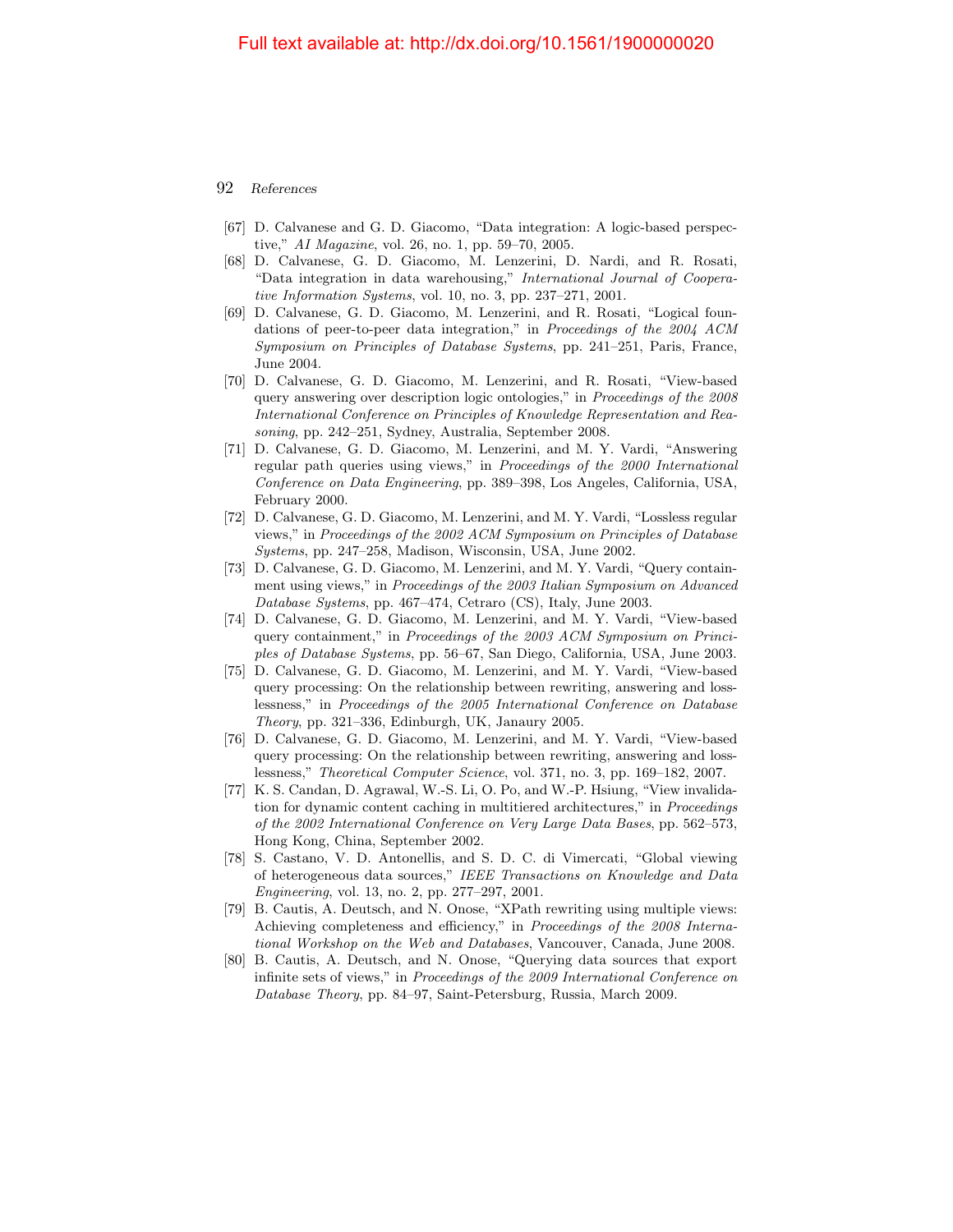- [81] B. Cautis, A. Deutsch, N. Onose, and V. Vassalos, "Efficient rewriting of XPath queries using query set specifications," Proceedings of the VLDB Endowment, vol. 2, no. 1, pp. 301–312, 2009.
- [82] B. Cautis, A. Deutsch, N. Onose, and V. Vassalos, "Querying XML data sources that export very large sets of views," ACM Transactions on Database Systems, vol. 36, no. 1, p. 5, 2011.
- [83] S. Ceri and J. Widom, "Deriving production rules for incremental view maintenance," in Proceedings of the 1991 International Conference on Very Large Data Bases, pp. 577–589, Barcelona, Catalonia, Spain, 1991.
- [84] A. Chandra and P. Merlin, "Optimal implementation of conjunctive queries in relational data bases," in Proceedings of the 1977 ACM Symposium on Theory of Computing, pp. 77–90, Boulder, Colorado, USA, May 1977.
- [85] S. Chandrasekaran and M. J. Franklin, "PSoup: A system for streaming queries over streaming data," The VLDB Journal, vol. 12, no. 2, pp. 140–156, 2003.
- [86] S. Chaudhuri, "An overview of query optimization in relational systems," in Proceedings of the 1998 ACM Symposium on Principles of Database Systems, pp. 34–43, Seattle, Washington, USA, June 1998.
- [87] S. Chaudhuri, E. Christensen, G. Graefe, V. R. Narasayya, and M. J. Zwilling, "Self-tuning technology in Microsoft SQL Server," IEEE Data Engineering Bulletin, vol. 22, no. 2, pp. 20–26, 1999.
- [88] S. Chaudhuri, M. Datar, and V. R. Narasayya, "Index selection for databases: A hardness study and principled heuristic solution," IEEE Transactions on Knowledge and Data Engineering, vol. 16, pp. 1313–1323, 2004.
- <span id="page-20-0"></span>[89] S. Chaudhuri and U. Dayal, "An overview of data warehousing and OLAP technology," ACM SIGMOD Record, vol. 26, no. 1, pp. 65–74, 1997.
- [90] S. Chaudhuri, R. Krishnamurthy, S. Potamianos, and K. Shim, "Optimizing queries with materialized views," in Proceedings of the 1995 International Conference on Data Engineering, pp. 190–200, Taipei, Taiwan, March 1995.
- [91] S. Chaudhuri and V. R. Narasayya, "An efficient cost-driven index selection tool for Microsoft SQL server," in Proceedings of the 1997 International Conference on Very Large Data Bases, pp. 146–155, Athens, Greece, August 1997.
- [92] S. Chaudhuri and V. R. Narasayya, "AutoAdmin 'what-if' index analysis utility," in Proceedings of the 1998 ACM SIGMOD International Conference on Management of Data, pp. 367–378, Seattle, Washington, USA, May 1998.
- [93] S. Chaudhuri and V. R. Narasayya, "Self-tuning database systems: A decade of progress," in Proceedings of the 2007 International Conference on Very Large Data Bases, pp. 3–14, Vienna, Austria, September 2007.
- [94] S. Chaudhuri, V. R. Narasayya, and G. Weikum, "Database tuning using combinatorial search," in Liu and Özsu  $[291]$ , pp. 738–741.
- [95] S. Chaudhuri and M. Y. Vardi, "Optimization of real conjunctive queries," in Proceedings of the 1993 ACM Symposium on Principles of Database Systems, pp. 59–70, Washington DC, USA, May 1993.
- [96] S. Chaudhuri and G. Weikum, "Self-management technology in databases," in Liu and Ozsu  $[291]$ , pp. 2550–2555.
- [97] S. Chaudhuri and G. Weikum, "Rethinking database system architecture: Towards a self-tuning risc-style database system," in Proceedings of the 2000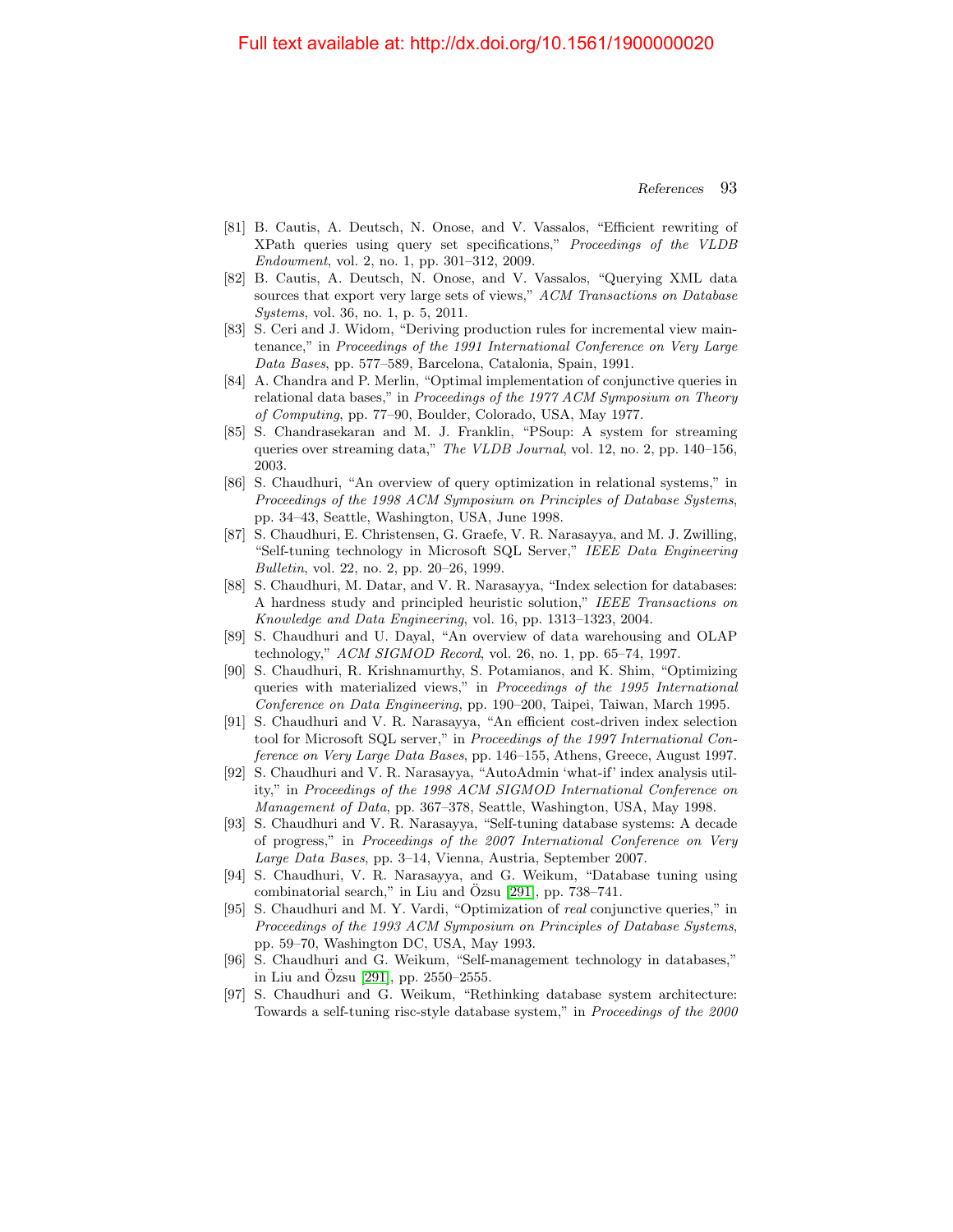International Conference on Very Large Data Bases, pp. 1–10, Cairo, Egypt, September 2000.

- [98] L. W. F. Chaves, E. Buchmann, F. Hueske, and K. Böhm, "Towards materialized view selection for distributed databases," in Proceedings of the 2009 International Conference on Extending Database Technology, pp. 1088–1099, Saint Petersburg, Russia, March 2009.
- [99] D. Chen and C.-Y. Chan, "ViewJoin: Efficient view-based evaluation of tree pattern queries," in Proceedings of the 2010 International Conference on Data Engineering, pp. 816–827, Long Beach, California, USA, March 2010.
- [100] J. Chen, S. Chen, and E. A. Rundensteiner, "A transactional model for data warehouse maintenance," in Proceedings of the 2002 International Conference on Conceptual Modeling, pp. 247–262, Tampere, Finland, October 2002.
- [101] J. Chen, D. J. DeWitt, F. Tian, and Y. Wang, "NiagaraCQ: A scalable continuous query system for internet databases," in Proceedings of the 2000 ACM SIGMOD International Conference on Management of Data, pp. 379–390, Dallas, Texas, USA, May 2000.
- [102] J. Chen, X. Zhang, S. Chen, A. Koeller, and E. A. Rundensteiner, "DyDa: Data warehouse maintenance in fully concurrent environments," in Proceedings of the 2001 ACM SIGMOD International Conference on Management of Data, p. 619, Santa Barbara, California, USA, June 2001.
- [103] L. Chen and E. A. Rundensteiner, "XCache: XQuery-based caching system," in Proceedings of the 2002 International Workshop on the Web and Databases, pp. 31–36, Madison, Wisconsin, USA, June 2002.
- [104] S. Chen, B. Liu, and E. A. Rundensteiner, "Multiversion-based view maintenance over distributed data sources," ACM Transactions on Database Systems, vol. 29, no. 4, pp. 675–709, 2004.
- [105] J. Cheney, L. Chiticariu, and W. C. Tan, "Provenance in databases: Why, how and where," Foundations and Trends in Databases, vol. 1, no. 4, pp. 379–474, 2009.
- [106] R. Chirkova, "Query containment," in Liu and Ozsu [\[291\]](#page-34-0), pp.  $2249-2253$ .
- [107] R. Chirkova, "The view-selection problem has an exponential-time lower bound for conjunctive queries and views," in Proceedings of the 2002 ACM Symposium on Principles of Database Systems, pp. 159–168, Madison, Wisconsin, USA, June 2002.
- [108] R. Chirkova, A. Y. Halevy, and D. Suciu, "A formal perspective on the view selection problem," The VLDB Journal, vol. 11, no. 3, pp. 216–237, 2002.
- [109] R. Chirkova and C. Li, "Materializing views with minimal size to answer queries," in Proceedings of the 2003 ACM Symposium on Principles of Database Systems, pp. 38–48, San Diego, California, USA, June 2003.
- [110] R. Chirkova, C. Li, and J. Li, "Answering queries using materialized views with minimum size," The VLDB Journal, vol. 15, no. 3, pp. 191-210, 2006.
- [111] S. Cohen, "Aggregation: Expressiveness and containment," in Liu and  $\text{Ozsu}$  [\[291\]](#page-34-0), pp. 59–63.
- [112] S. Cohen, "Equivalence of queries combining set and bag-set semantics," in Proceedings of the 2006 ACM Symposium on Principles of Database Systems, pp. 70–79, Chicago, Illinois, USA, June 2006.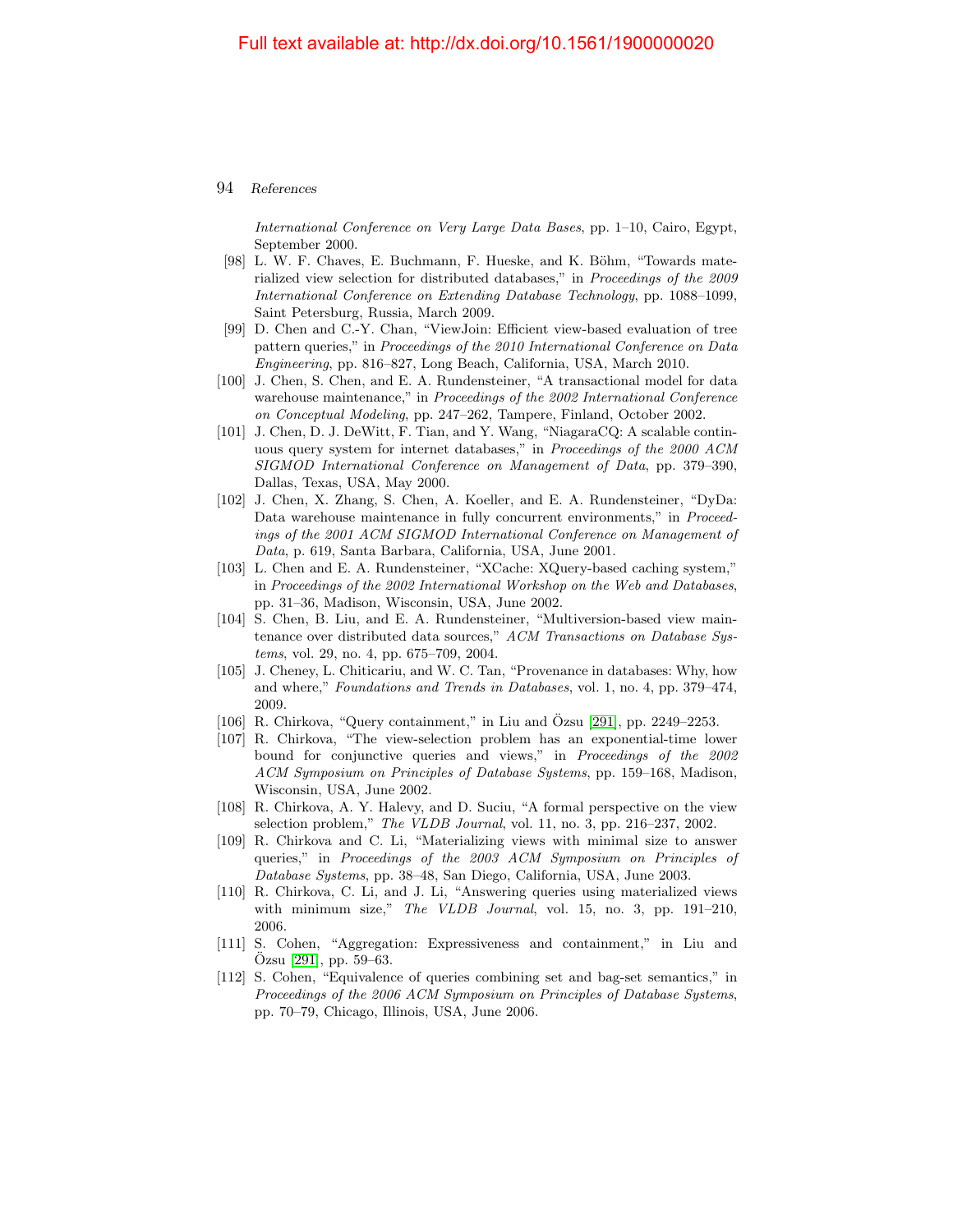- [113] S. Cohen, "User-defined aggregate functions: Bridging theory and practice," in Proceedings of the 2006 ACM SIGMOD International Conference on Management of Data, pp. 49–60, Chicago, Illinois, USA, June 2006.
- [114] S. Cohen, "Equivalence of queries that are sensitive to multiplicities," The VLDB Journal, vol. 18, pp. 765–785, 2009.
- [115] S. Cohen, W. Nutt, and Y. Sagiv, "Rewriting queries with arbitrary aggregation functions using views," ACM Transactions on Database Systems, vol. 31, no. 2, pp. 672–715, 2006.
- [116] S. Cohen, W. Nutt, and Y. Sagiv, "Deciding equivalences among conjunctive aggregate queries," Journal of the ACM, vol. 54, no. 2, 2007.
- [117] S. Cohen, W. Nutt, and A. Serebrenik, "Rewriting aggregate queries using views," in Proceedings of the 1999 ACM Symposium on Principles of Database Systems, pp. 155–166, Philadelphia, Pennsylvania, USA, June 1999.
- [118] S. Cohen, W. Nutt, and A. Serebrenik, "Algorithms for rewriting aggregate queries using views," in Proceedings of the 2000 East European Conference on Advances in Databases and Information Systems Held Jointly with the International Conference on Database Systems for Advanced Applications, pp. 65–78, Prague, Czech Republic, September 2000.
- [119] L. S. Colby, T. Griffin, L. Libkin, I. S. Mumick, and H. Trickey, "Algorithms for deferred view maintenance," in Proceedings of the 1996 ACM SIGMOD International Conference on Management of Data, pp. 469–480, Montreal, Quebec, Canada, June 1996.
- [120] L. S. Colby, A. Kawaguchi, D. F. Lieuwen, I. S. Mumick, and K. A. Ross, "Supporting multiple view maintenance policies," in Proceedings of the 1997 ACM SIGMOD International Conference on Management of Data, pp. 405–416, Tucson, Arizona, USA, May 1997.
- [121] M. Compton, "Finding equivalent rewritings with exact views," in Proceedings of the 2009 International Conference on Data Engineering, pp. 1243–1246, Shanghai, China, March 2009.
- [122] T. Condie, N. Conway, P. Alvaro, J. M. Hellerstein, K. Elmeleegy, and R. Sears, "MapReduce online," in Proceedings of the 2010 USENIX Symposium on Networked Systems Design and Implementation, San Jose, California, USA, April 2010.
- <span id="page-22-0"></span>[123] G. Cormode, M. N. Garofalakis, P. J. Haas, and C. Jermaine, "Synopses for massive data: Samples, histograms, wavelets, sketches," Foundations and Trends in Databases, vol. 4, no. 1–3, pp. 1–294, 2012.
- [124] Y. Cui and J. Widom, "Storing auxiliary data for efficient maintenance and lineage tracing of complex views," in Proceedings of the 2000 International Workshop on Design and Management of Data Warehouses, Stockholm, Sweden, June 2000.
- [125] B. Dageville, D. Das, K. Dias, K. Yagoub, M. Zaït, and M. Ziauddin, "Automatic SQL tuning in Oracle 10g," in Proceedings of the 2004 International Conference on Very Large Data Bases, pp. 1098–1109, Toronto, Canada, August 2004.
- [126] B. Dageville and K. Dias, "Oracle's self-tuning architecture and solutions," IEEE Data Engineering Bulletin, vol. 29, no. 3, pp. 24–31, 2006.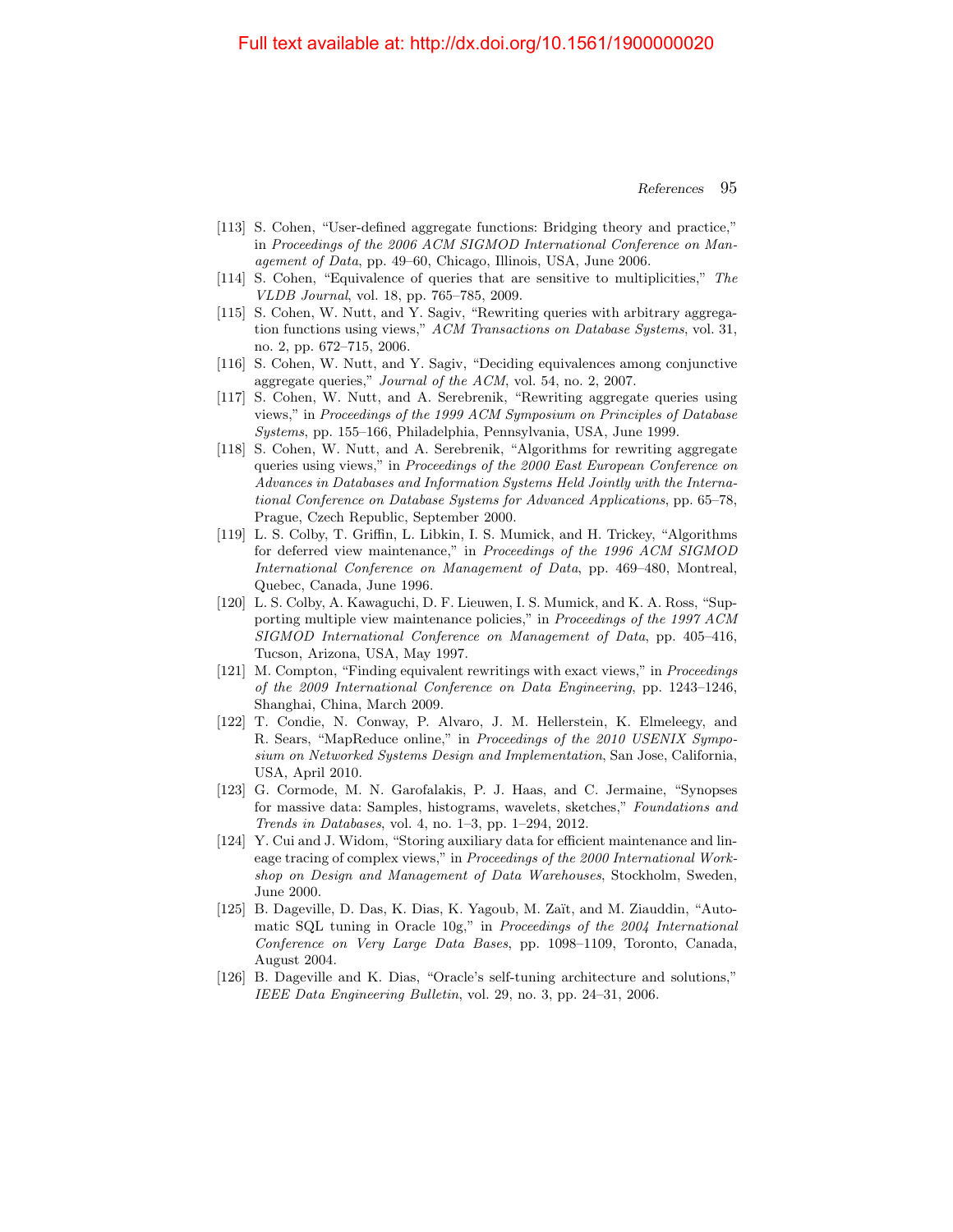- [127] N. N. Dalvi, C. Re, and D. Suciu, "Queries and materialized views on probabilistic databases," Journal of Computer and System Sciences, vol. 77, no. 3, pp. 473–490, 2011.
- [128] N. N. Dalvi and D. Suciu, "Answering queries from statistics and probabilistic views," in Proceedings of the 2005 International Conference on Very Large Data Bases, pp. 805–816, Trondheim, Norway, August 2005.
- [129] S. Dar, M. J. Franklin, B. T. Jónsson, D. Srivastava, and M. Tan, "Semantic data caching and replacement," in Proceedings of the 1996 International Conference on Very Large Data Bases, pp. 330–341, Mumbai (Bombay), India, September 1996.
- [130] J. Dean and S. Ghemawat, "MapReduce: A flexible data processing tool," Communications of the ACM, vol. 53, no. 1, pp. 72–77, 2010.
- [131] D. DeHaan, P.-Å. Larson, and J. Zhou, "Stacked indexed views in Microsoft SQL Server," in Proceedings of the 2005 ACM SIGMOD International Conference on Management of Data, pp. 179–190, Baltimore, Maryland, USA, June 2005.
- [132] A. Deligiannakis, "View maintenance aspects," in Liu and Ozsu [\[291\]](#page-34-0), pp. 3328–3331.
- [133] A. J. Demers, J. Gehrke, B. Panda, M. Riedewald, V. Sharma, and W. M. White, "Cayuga: A general purpose event monitoring system," in *Proceedings* of the 2007 Conference on Innovative Data Systems Research, pp. 412–422, Asilomar, California, USA, January 2007.
- [134] A. Deutsch, "FOL modeling of integrity constraints (dependencies)," in Liu and  $\ddot{O}$ zsu [\[291\]](#page-34-0), pp. 1155–1161.
- [135] A. Deutsch, Y. Katsis, and Y. Papakonstantinou, "Determining source contribution in integration systems," in Proceedings of the 2005 ACM Symposium on Principles of Database Systems, pp. 304–315, Baltimore, Maryland, USA, June 2005.
- [136] A. Deutsch, B. Ludäscher, and A. Nash, "Rewriting queries using views with access patterns under integrity constraints," in Proceedings of the 2005 International Conference on Database Theory, pp. 352–367, Edinburgh, UK, January 2005.
- [137] A. Deutsch and A. Nash, "Chase," in Liu and Özsu [\[291\]](#page-34-0), pp. 323–327.
- [138] A. Deutsch, L. Popa, and V. Tannen, "Query reformulation with constraints," ACM SIGMOD Record, vol. 35, no. 1, pp. 65–73, 2006.
- <span id="page-23-0"></span>[139] A. Doan, A. Halevy, and Z. Ives, Principles of Data Integration. Morgan Kaufmann, 1st ed., July 2012.
- [140] A. Doan and A. Y. Halevy, "Semantic integration research in the database community: A brief survey," AI Magazine, vol. 26, no. 1, pp. 83–94, 2005.
- [141] G. Dong and J. Su, "Incremental computation of queries," in Liu and Ozsu  $[291]$ , pp. 1414–1417.
- [142] A. El-Helw, I. F. Ilyas, and C. Zuzarte, "Statadvisor: Recommending statistical views," Proceedings of the VLDB Endowment, vol. 2, no. 2, pp. 1306–1317, 2009.
- [143] M. El-Sayed, E. A. Rundensteiner, and M. Mani, "Incremental maintenance of materialized XQuery views," in Proceedings of the 2006 International Conference on Data Engineering, p. 129, Atlanta, Georgia, USA, April 2006.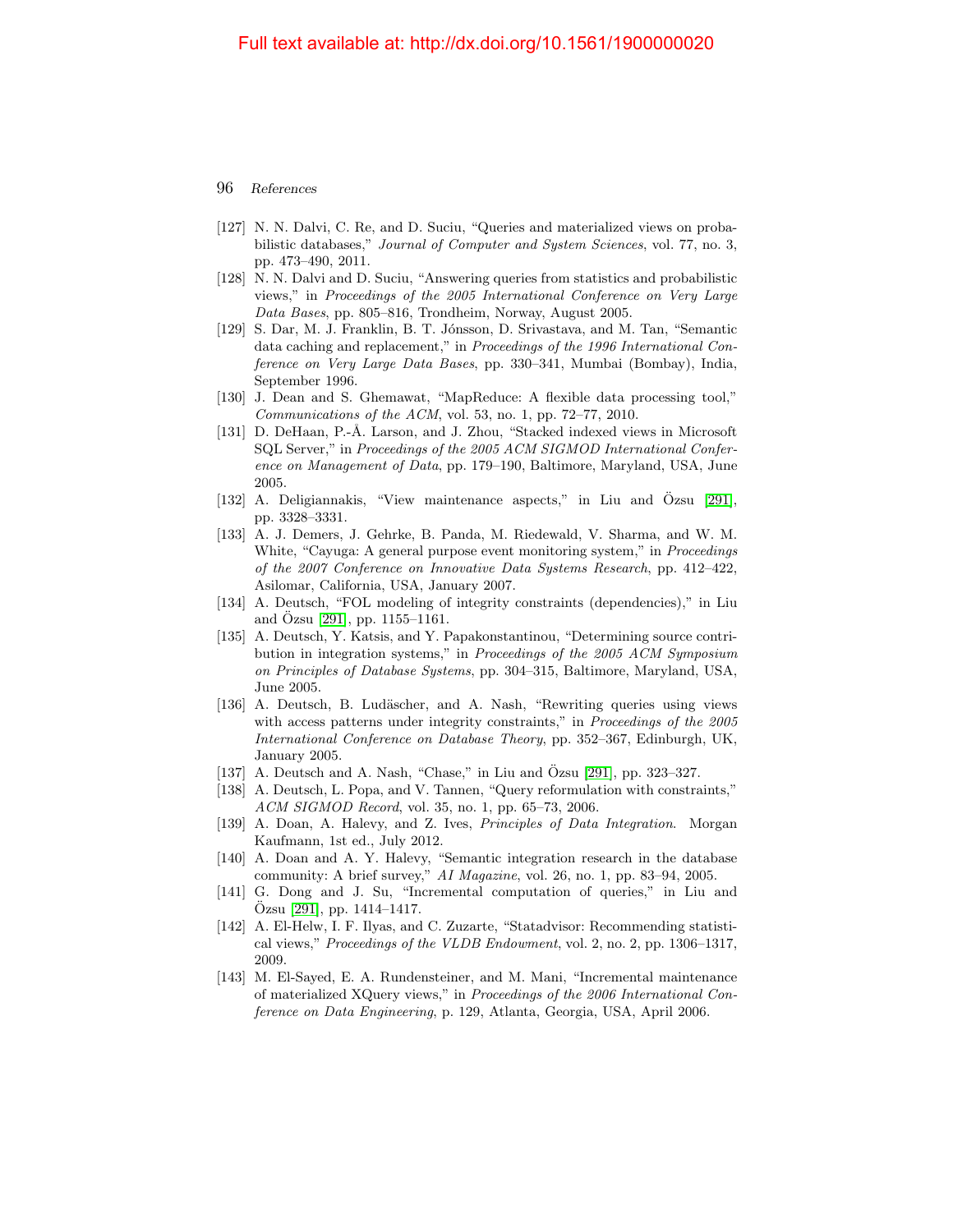- [144] C. Elkan, "Independence of logic database queries and updates," in Proceedings of the 1990 ACM Symposium on Principles of Database Systems, pp. 154–160, Nashville, Tennessee, USA, April 1990.
- [145] H. Engström, S. Chakravarthy, and B. Lings, "A systematic approach to selecting maintenance policies in a data warehouse environment," in Proceedings of the 2002 International Conference on Extending Database Technology, pp. 317–335, Prague, Czech Republic, March 2002.
- [146] P. T. Eugster, P. Felber, R. Guerraoui, and A.-M. Kermarrec, "The many faces of publish/subscribe," ACM Computing Surveys, vol. 35, no. 2, pp. 114–131, 2003.
- [147] F. Fabret, H.-A. Jacobsen, F. Llirbat, J. Pereira, K. A. Ross, and D. Shasha, "Filtering algorithms and implementation for very fast publish/subscribe," in Proceedings of the 2001 ACM SIGMOD International Conference on Management of Data, Santa Barbara, California, USA, June 2001.
- [148] W. Fan, F. Geerts, X. Jia, and A. Kementsietsidis, "Rewriting regular XPath queries on XML views," in Proceedings of the 2007 International Conference on Data Engineering, pp. 666–675, Istanbul, Turkey, April 2007.
- [149] S. J. Finkelstein, M. Schkolnick, and P. Tiberio, "Physical database design for relational databases," ACM Transactions on Database Systems, vol. 13, no. 1, 1988.
- [150] S. Flesca and S. Greco, "Rewriting queries using views," IEEE Transactions on Knowledge and Data Engineering, vol. 13, no. 6, pp. 980–995, 2001.
- [151] N. Folkert, A. Gupta, A. Witkowski, S. Subramanian, S. Bellamkonda, S. Shankar, T. Bozkaya, and L. Sheng, "Optimizing refresh of a set of materialized views," in Proceedings of the 2005 International Conference on Very Large Data Bases, pp. 1043–1054, Trondheim, Norway, August 2005.
- [152] Y. Fu, K. Kowalczykowski, K. W. Ong, Y. Papakonstantinou, and K. K. Zhao, "Ajax-based report pages as incrementally rendered views," in Proceedings of the 2010 ACM SIGMOD International Conference on Management of Data, pp. 567–578, Indianapolis, Indiana, USA, June 2010.
- [153] Y. Fu, K. W. Ong, Y. Papakonstantinou, and M. Petropoulos, "The SQLbased all-declarative FORWARD web application development framework," in Proceedings of the 2011 Conference on Innovative Data Systems Research, pp. 69–78, Asilomar, California, USA, January 2011.
- [154] A. Fuxman, P. G. Kolaitis, R. J. Miller, and W. C. Tan, "Peer data exchange," in Proceedings of the 2005 ACM Symposium on Principles of Database Systems, pp. 160–171, Baltimore, Maryland, USA, June 2005.
- [155] A. Fuxman, P. G. Kolaitis, R. J. Miller, and W. C. Tan, "Peer data exchange," ACM Transactions on Database Systems, vol. 31, no. 4, pp. 1454–1498, 2006.
- [156] A. Fuxman and R. J. Miller, "First-order query rewriting for inconsistent databases," in Proceedings of the 2005 International Conference on Database Theory, pp. 337–351, Edinburgh, UK, January 2005.
- [157] H. Garcia-Molina, W. J. Labio, and J. Yang, "Expiring data in a warehouse," in Proceedings of the 1998 International Conference on Very Large Data Bases, pp. 500–511, New York City, New York, USA, August 1998.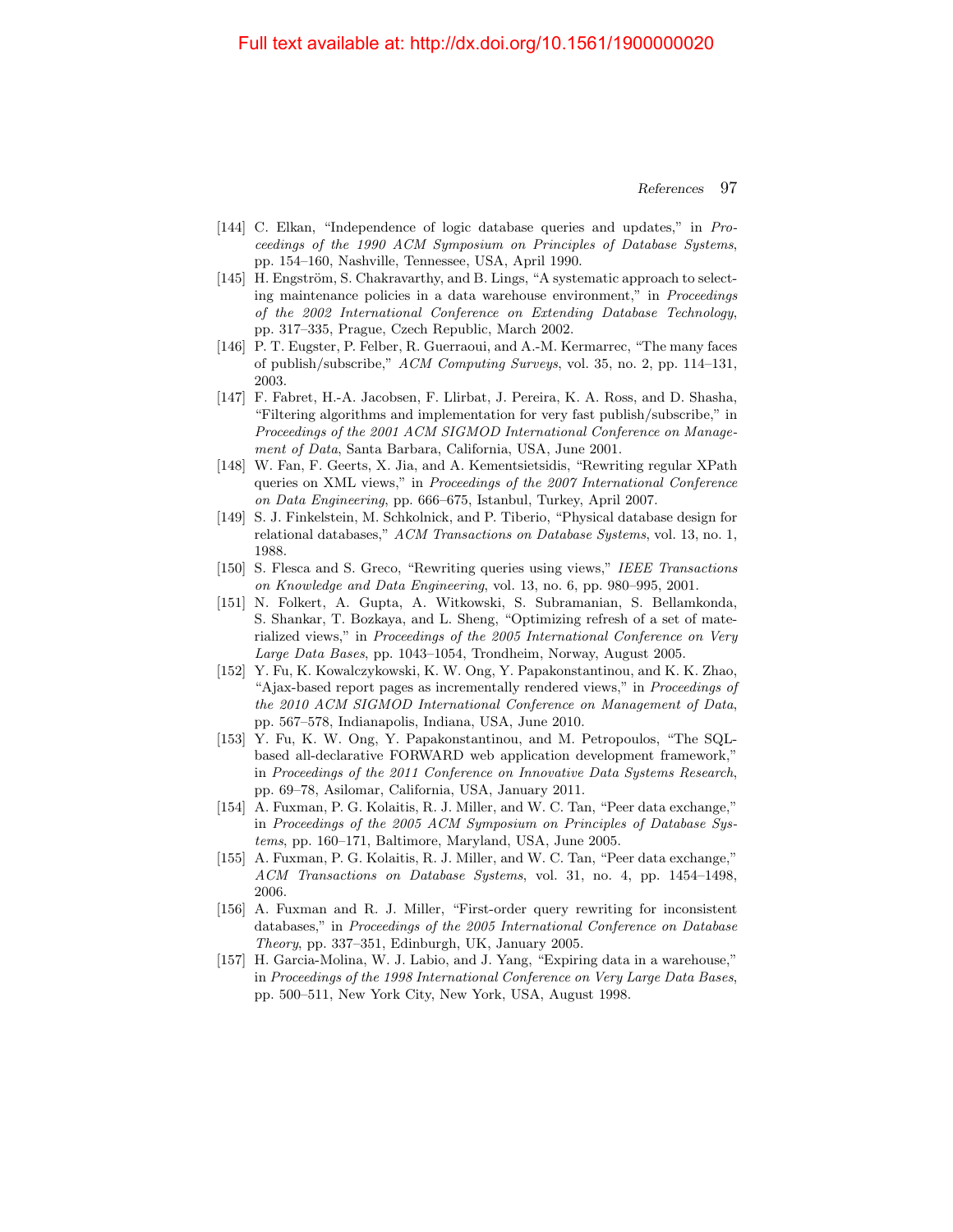- [158] H. Garcia-Molina, J. Ullman, and J. Widom, Database Systems: The Complete Book. Pearson Prentice Hall, 2009.
- <span id="page-25-0"></span>[159] H. Garcia-Molina, J. D. Ullman, and J. Widom, Database Systems: The Complete Book. Pearson Education, 2nd ed., 2009.
- [160] K. E. Gebaly and A. Aboulnaga, "Robustness in automatic physical database design," in Proceedings of the 2008 International Conference on Extending Database Technology, pp. 145–156, Nantes, France, March 2008.
- [161] R. Gemulla and W. Lehner, "Deferred maintenance of disk-based random samples," in Proceedings of the 2006 International Conference on Extending Database Technology, pp. 423–441, Munich, Germany, March 2006.
- [162] M. R. Genesereth, Data Integration: The Relational Logic Approach. Synthesis Lectures on Artificial Intelligence and Machine Learning. Morgan & Claypool Publishers, 2010.
- [163] T. M. Ghanem, A. K. Elmagarmid, P.-Å. Larson, and W. G. Aref, "Supporting" views in data stream management systems," ACM Transactions on Database Systems, vol. 35, no. 1, 2010.
- [164] G. D. Giacomo, D. Lembo, M. Lenzerini, and R. Rosati, "On reconciling data exchange, data integration, and peer data management," in Proceedings of the 2007 ACM Symposium on Principles of Database Systems, pp. 133–142, Beijing, China, June 2007.
- [165] P. Godfrey and J. Gryz, "View disassembly: A rewrite that extracts portions of views," Journal of Computer and System Sciences, vol. 73, no. 6, pp. 941–961, 2007.
- [166] P. Godfrey, J. Gryz, A. Hoppe, W. Ma, and C. Zuzarte, "Query rewrites with views for XML in DB2," in Proceedings of the 2009 International Conference on Data Engineering, pp. 1339–1350, Shanghai, China, March 2009.
- [167] J. Goldstein and P.-Å. Larson, "Optimizing queries using materialized views: A practical, scalable solution," in Proceedings of the 2001 ACM SIGMOD International Conference on Management of Data, pp. 331–342, Santa Barbara, California, USA, June 2001.
- [168] G. Gou, M. Kormilitsin, and R. Chirkova, "Query evaluation using overlapping views: Completeness and efficiency," in Proceedings of the 2006 ACM SIG-MOD International Conference on Management of Data, pp. 37–48, Chicago, Illinois, USA, June 2006.
- [169] G. Graefe and H. A. Kuno, "Self-selecting, self-tuning, incrementally optimized indexes," in Proceedings of the 2010 International Conference on Extending Database Technology, pp. 371–381, Lausanne, Switzerland, March 2010.
- [170] G. Graefe and M. J. Zwilling, "Transaction support for indexed views," in Proceedings of the 2004 ACM SIGMOD International Conference on Management of Data, Paris, France, June 2004.
- [171] G. Grahne and A. Thomo, "Query containment and rewriting using views for regular path queries under constraints," in Proceedings of the 2003 ACM Symposium on Principles of Database Systems, pp. 111–122, San Diego, California, USA, June 2003.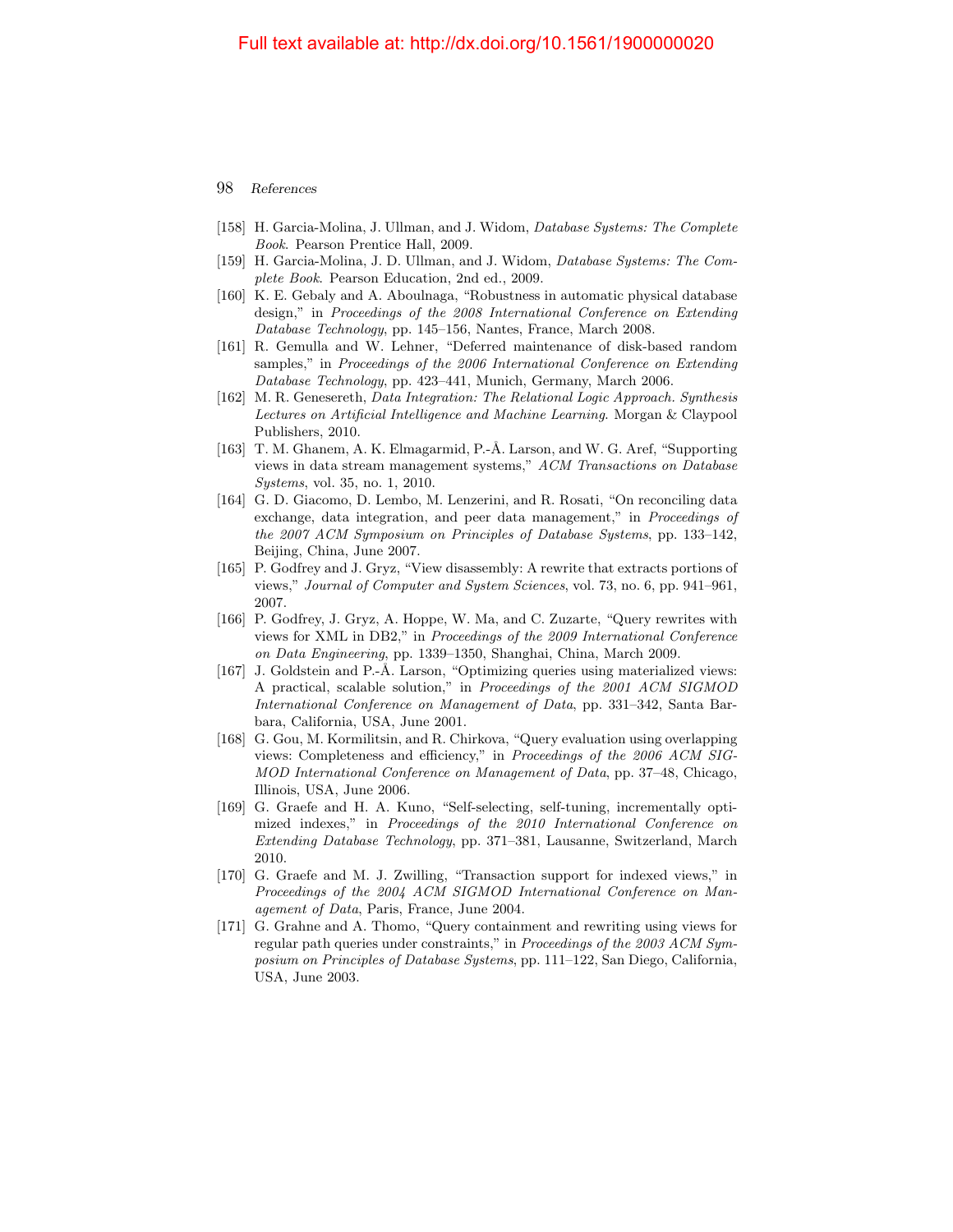- [172] J. Gray, A. Bosworth, A. Layman, and H. Pirahesh, "Data cube: A relational aggregation operator generalizing group-by, cross-tab, and sub-total," in Proceedings of the 1996 International Conference on Data Engineering, pp. 152–159, New Orleans, Louisiana, USA, February 1996.
- [173] J. Gray, S. Chaudhuri, A. Bosworth, A. Layman, D. Reichart, and M. Venkatrao, "Data cube: A relational aggregation operator generalizing group-by, cross-tab, and sub-totals," Data Mining and Knowledge Discovery, vol. 1, no. 1, pp. 29–53, 1997.
- <span id="page-26-0"></span>[174] T. J. Green, "Bag semantics," in Liu and Ozsu [\[291\]](#page-34-0), pp. 201–206.
- [175] T. J. Green and Z. G. Ives, "Recomputing materialized instances after changes to mappings and data," in Proceedings of the 2012 International Conference on Data Engineering, pp. 330–341, Washington DC, USA, April 2012.
- [176] T. J. Green, G. Karvounarakis, Z. G. Ives, and V. Tannen, "Update exchange with mappings and provenance," in Proceedings of the 2007 International Conference on Very Large Data Bases, pp. 675–686, Vienna, Austria, September 2007.
- [177] T. J. Green, G. Karvounarakis, Z. G. Ives, and V. Tannen, "Provenance in ORCHESTRA," IEEE Data Engineering Bulletin, vol. 33, no. 3, pp. 9–16, 2010.
- [178] T. J. Green, G. Karvounarakis, N. E. Taylor, O. Biton, Z. G. Ives, and V. Tannen, "ORCHESTRA: Facilitating collaborative data sharing," in Proceedings of the 2007 ACM SIGMOD International Conference on Management of Data, pp. 1131–1133, Beijing, China, June 2007.
- [179] T. Griffin and B. Kumar, "Algebraic change propagation for semijoin and outerjoin queries," ACM SIGMOD Record, vol. 27, no. 3, pp. 22–27, 1998.
- [180] T. Griffin and L. Libkin, "Incremental maintenance of views with duplicates," in Proceedings of the 1995 ACM SIGMOD International Conference on Management of Data, pp. 328–339, San Jose, California, USA, May 1995.
- [181] T. Griffin, L. Libkin, and H. Trickey, "An improved algorithm for the incremental recomputation of active relational expressions," IEEE Transactions on Knowledge and Data Engineering, vol. 9, no. 3, pp. 508–511, 1997.
- [182] S. Grumbach, M. Rafanelli, and L. Tininini, "On the equivalence and rewriting of aggregate queries," Acta Informatica, vol. 40, no. 8, pp. 529–584, 2004.
- [183] S. Grumbach and L. Tininini, "On the content of materialized aggregate views," Journal of Computer and System Sciences, vol. 66, no. 1, pp. 133–168, 2003.
- [184] A. Gupta and J. A. Blakeley, "Using partial information to update materialized views," Information Systems, vol. 20, no. 8, pp. 641–662, 1995.
- [185] A. Gupta, V. Harinarayan, and D. Quass, "Aggregate-query processing in data warehousing environments," in Proceedings of the 1995 International Conference on Very Large Data Bases, pp. 358–369, Zurich, Switzerland, September 1995.
- [186] A. Gupta, H. V. Jagadish, and I. S. Mumick, "Data integration using selfmaintainable views," in Proceedings of the 1996 International Conference on Extending Database Technology, pp. 140–144, Avignon, France, March 1996.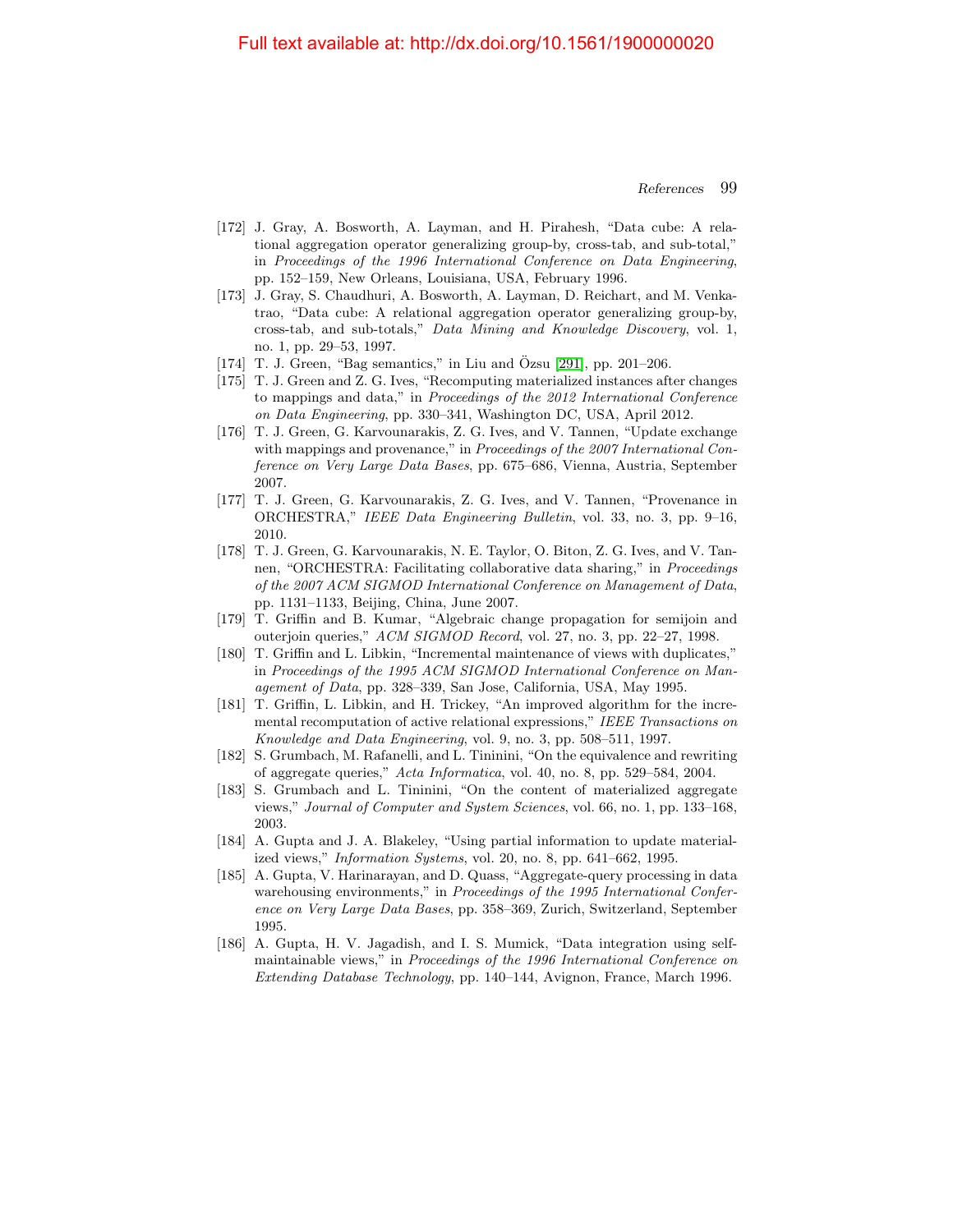- [187] A. Gupta and I. S. Mumick, "Maintenance of materialized views: Problems, techniques, and applications," IEEE Data Engineering Bulletin, vol. 18, no. 2, pp. 3–18, 1995.
- <span id="page-27-0"></span>[188] A. Gupta and I. S. Mumick, eds., *Materialized Views: Techniques, Implemen*tations, and Applications. MIT Press, 1999.
- [189] A. Gupta, I. S. Mumick, and V. S. Subrahmanian, "Maintaining views incrementally," in Proceedings of the 1993 ACM SIGMOD International Conference on Management of Data, pp. 157–166, Washington DC, USA, May 1993.
- [190] A. K. Gupta, A. Y. Halevy, and D. Suciu, "View selection for stream processing," in Proceedings of the 2002 International Workshop on the Web and Databases, pp. 83–88, Madison, Wisconsin, USA, June 2002.
- [191] A. K. Gupta, D. Suciu, and A. Y. Halevy, "The view selection problem for XML content based routing," in Proceedings of the 2003 ACM Symposium on Principles of Database Systems, pp. 68–77, San Diego, California, USA, June 2003.
- [192] H. Gupta, "Selection of views to materialize in a data warehouse," in Proceedings of the 1997 International Conference on Database Theory, pp. 98–112, Delphi, Greece, January 1997.
- [193] H. Gupta, "Selection and maintenance of views in a data warehouse," PhD thesis, Department of Computer Science, Stanford University, 1999.
- [194] H. Gupta, V. Harinarayan, A. Rajaraman, and J. D. Ullman, "Index selection for OLAP," in Proceedings of the 1997 International Conference on Data Engineering, pp. 208–219, Birmingham, UK, April 1997.
- [195] H. Gupta and I. S. Mumick, "Selection of views to materialize under a maintenance cost constraint," in Proceedings of the 1999 International Conference on Database Theory, pp. 453–470, Jerusalem, Israel, January 1999.
- [196] H. Gupta and I. S. Mumick, "Selection of views to materialize in a data warehouse," IEEE Transactions on Knowledge and Data Engineering, vol. 17, no. 1, pp. 24–43, 2005.
- [197] H. Gupta and I. S. Mumick, "Incremental maintenance of aggregate and outerjoin expressions," Information Systems, vol. 31, no. 6, pp. 435–464, 2006.
- [198] N. Gupta, L. Kot, G. Bender, S. Roy, J. Gehrke, and C. Koch, "Coordination through querying in the Youtopia system," in Proceedings of the 2011 ACM SIGMOD International Conference on Management of Data, pp. 1331–1334, Athens, Greece, June 2011.
- [199] L. M. Haas, "Beauty and the beast: The theory and practice of information integration," in Proceedings of the 2007 International Conference on Database Theory, pp. 28–43, Barcelona, Spain, January 2007.
- [200] A. Halevy, "Data integration: A status report," in Datenbanksysteme für Business, Technologie und Web, pp. 24–29, Leipzig, Germany, February 2003.
- [201] A. Y. Halevy, "Information integration," in Liu and Ozsu [\[291\]](#page-34-0), pp.  $1490-1496$ .
- [202] A. Y. Halevy, "Theory of answering queries using views," ACM SIGMOD Record, vol. 29, no. 4, pp. 40–47, 2000.
- <span id="page-27-1"></span>[203] A. Y. Halevy, "Answering queries using views: A survey," The VLDB Journal, vol. 10, no. 4, pp. 270–294, 2001.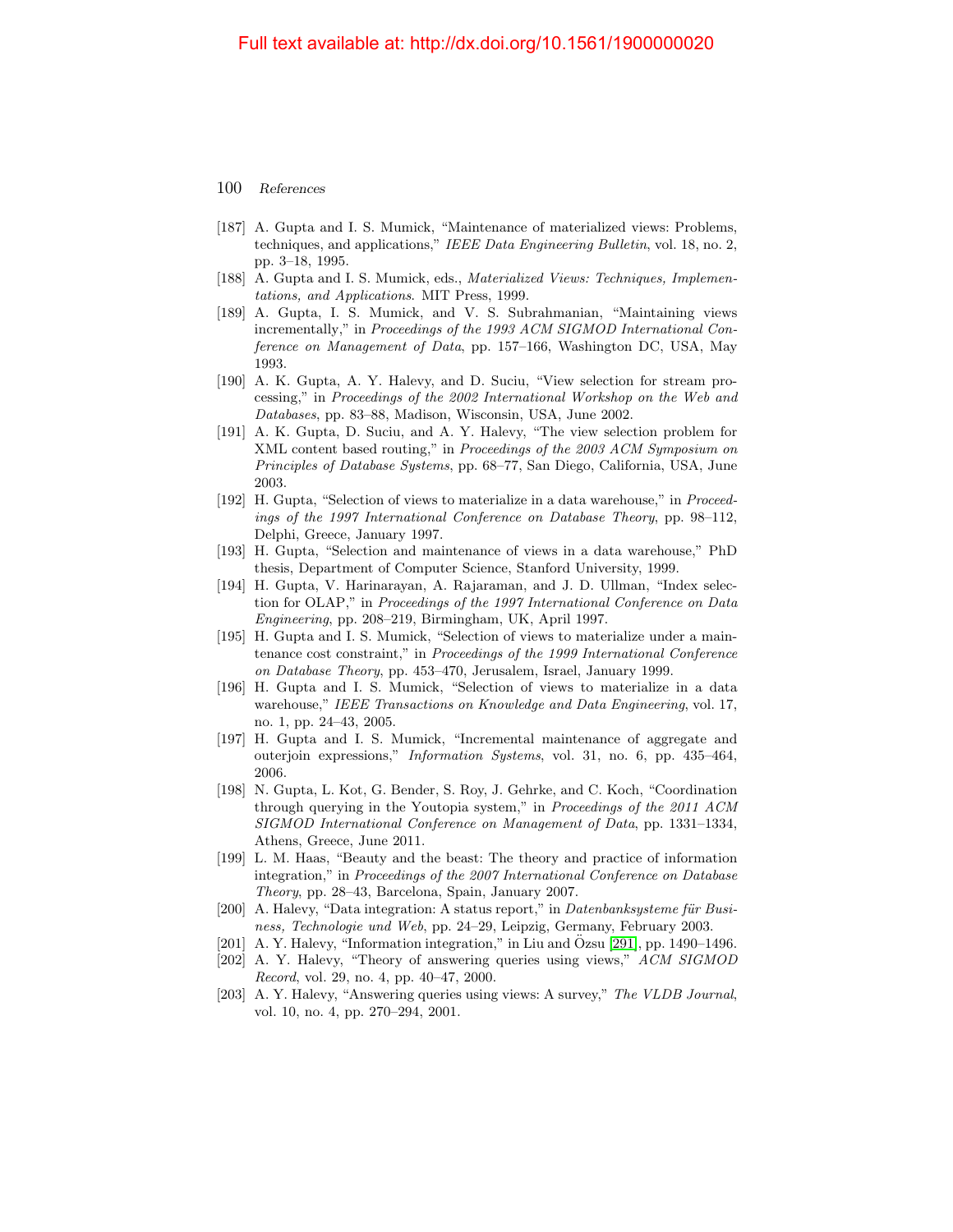- [204] A. Y. Halevy, N. Ashish, D. Bitton, M. J. Carey, D. Draper, J. Pollock, A. Rosenthal, and V. Sikka, "Enterprise information integration: Successes, challenges and controversies," in Proceedings of the 2005 ACM SIGMOD International Conference on Management of Data, pp. 778–787, Baltimore, Maryland, USA, June 2005.
- [205] A. Y. Halevy, Z. G. Ives, J. Madhavan, P. Mork, D. Suciu, and I. Tatarinov, "The Piazza peer data management system," IEEE Transactions on Knowledge and Data Engineering, vol. 16, no. 7, pp. 787–798, 2004.
- [206] A. Y. Halevy, Z. G. Ives, P. Mork, and I. Tatarinov, "Piazza: Data management infrastructure for semantic web applications," in Proceedings of the 2003 International Conference on World Wide Web, pp. 556–567, Budapest, Hungary, May 2003.
- [207] A. Y. Halevy, A. Rajaraman, and J. J. Ordille, "Data integration: The teenage years," in Proceedings of the 2006 International Conference on Very Large Data Bases, pp. 9–16, Seoul, Korea, September 2006.
- <span id="page-28-0"></span>[208] J. Han, M. Kamber, and J. Pei, Data Mining: Concepts and Techniques. Morgan Kaufmann, 3rd ed., 2005.
- [209] E. N. Hanson, "A performance analysis of view materialization strategies," in Proceedings of the 1987 ACM SIGMOD International Conference on Management of Data, pp. 440–453, San Francisco, California, USA, May 1987.
- [210] E. N. Hanson, C. Carnes, L. Huang, M. Konyala, L. Noronha, S. Parthasarathy, J. B. Park, and A. Vernon, "Scalable trigger processing," in Proceedings of the 1999 International Conference on Data Engineering, pp. 266–275, Sydney, Austrialia, March 1999.
- [211] N. Hanusse, S. Maabout, and R. Tofan, "A view selection algorithm with performance guarantee," in Proceedings of the 2009 International Conference on Extending Database Technology, pp. 946–957, Saint Petersburg, Russia, March 2009.
- [212] V. Harinarayan, A. Rajaraman, and J. D. Ullman, "Implementing data cubes efficiently," in Proceedings of the 1996 ACM SIGMOD International Conference on Management of Data, pp. 205–216, Montreal, Quebec, Canada, June 1996.
- [213] H. He, J. Xie, J. Yang, and H. Yu, "Asymmetric batch incremental view maintenance," in Proceedings of the 2005 International Conference on Data Engineering, pp. 106–117, Tokyo, Japan, April 2005.
- [214] J. M. Hellerstein, M. Stonebraker, and J. R. Hamilton, "Architecture of a database system," Foundations and Trends in Databases, vol. 1, no. 2, pp. 141–259, 2007.
- [215] K. Hose, D. Klan, and K.-U. Sattler, "Online tuning of aggregation tables for OLAP," in Proceedings of the 2009 International Conference on Data Engineering, pp. 1679–1686, Shanghai, China, March 2009.
- [216] V. Hristidis and M. Petropoulos, "Semantic caching of XML databases," in Proceedings of the 2002 International Workshop on the Web and Databases, pp. 25–30, Madison, Wisconsin, USA, June 2002.
- [217] R. Hull and G. Zhou, "A framework for supporting data integration using the materialized and virtual approaches," in Proceedings of the 1996 ACM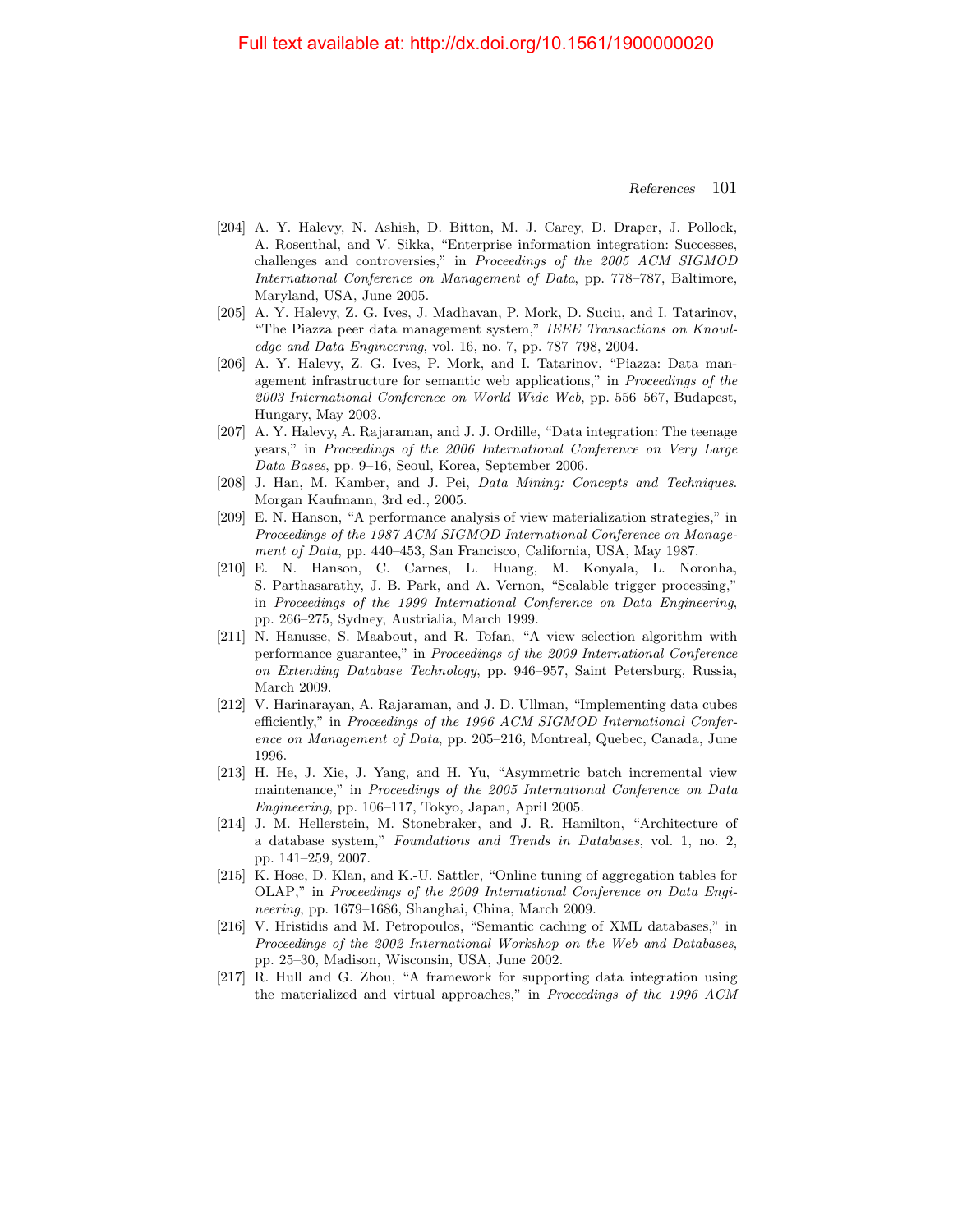SIGMOD International Conference on Management of Data, pp. 481–492, Montreal, Quebec, Canada, June 1996.

- [218] E. Hung, Y. Deng, and V. S. Subrahmanian, "RDF aggregate queries and views," in Proceedings of the 2005 International Conference on Data Engineering, pp. 717–728, Tokyo, Japan, April 2005.
- [219] C. A. Hurtado, C. Gutiérrez, and A. O. Mendelzon, "Capturing summarizability with integrity constraints in OLAP," ACM Transactions on Database Systems, vol. 30, no. 3, pp. 854–886, 2005.
- [220] N. Huyn, "Efficient view self-maintenance," in Proceedings of the 1996 Workshop on Materialized Views, pp. 17–25, 1996.
- [221] N. Huyn, "Multiple-view self-maintenance in data warehousing environments," in Proceedings of the 1997 International Conference on Very Large Data Bases, pp. 26–35, Athens, Greece, August 1997.
- [222] N. Huyn, "Speeding up view maintenance using cheap filters at the warehouse," in Proceedings of the 2000 International Conference on Data Engineering, p. 308, Los Angeles, California, USA, February 2000.
- [223] Y. Ioannidis and R. Ramakrishnan, "Containment of conjunctive queries: Beyond relations as sets," ACM Transactions on Database Systems, vol. 20, no. 3, pp. 288–324, 1995.
- [224] Y. E. Ioannidis, "Query optimization," in The Computer Science and Engineering Handbook, (A. B. Tucker, ed.), pp. 1038–1057, CRC Press, 1997.
- [225] Z. G. Ives, T. J. Green, G. Karvounarakis, N. E. Taylor, V. Tannen, P. P. Talukdar, M. Jacob, and F. Pereira, "The ORCHESTRA collaborative data sharing system," ACM SIGMOD Record, vol. 37, no. 3, pp. 26–32, 2008.
- [226] Z. G. Ives, A. Y. Halevy, P. Mork, and I. Tatarinov, "Piazza: Mediation and integration infrastructure for semantic web data," The Journal of Web Semantics, vol. 1, no. 2, pp. 155–175, 2004.
- [227] Z. G. Ives, N. Khandelwal, A. Kapur, and M. Cakir, "ORCHESTRA: Rapid, collaborative sharing of dynamic data," in Proceedings of the 2005 Conference on Innovative Data Systems Research, pp. 107–118, Asilomar, California, USA, January 2005.
- [228] H. V. Jagadish, I. S. Mumick, and A. Silberschatz, "View maintenance issues for the chronicle data model," in Proceedings of the 1995 ACM Symposium on Principles of Database Systems, pp. 113–124, San Jose, California, USA, June 1995.
- [229] M. Jarke and J. Koch, "Query optimization in database systems," ACM Computing Surveys, vol. 16, no. 2, pp. 111–152, 1984.
- [230] C. Jermaine, A. Pol, and S. Arumugam, "Online maintenance of very large random samples," in Proceedings of the 2004 ACM SIGMOD International Conference on Management of Data, pp. 299–310, Paris, France, June 2004.
- [231] H. Jiang, D. Gao, and W.-S. Li, "Exploiting correlation and parallelism of materialized-view recommendation for distributed data warehouses," in Proceedings of the 2007 International Conference on Data Engineering, pp. 276–285, Istanbul, Turkey, April 2007.
- [232] S. Joshi and C. Jermaine, "Materialized sample views for database approximation," in Proceedings of the 2006 International Conference on Data Engineering, p. 151, Atlanta, Georgia, USA, April 2006.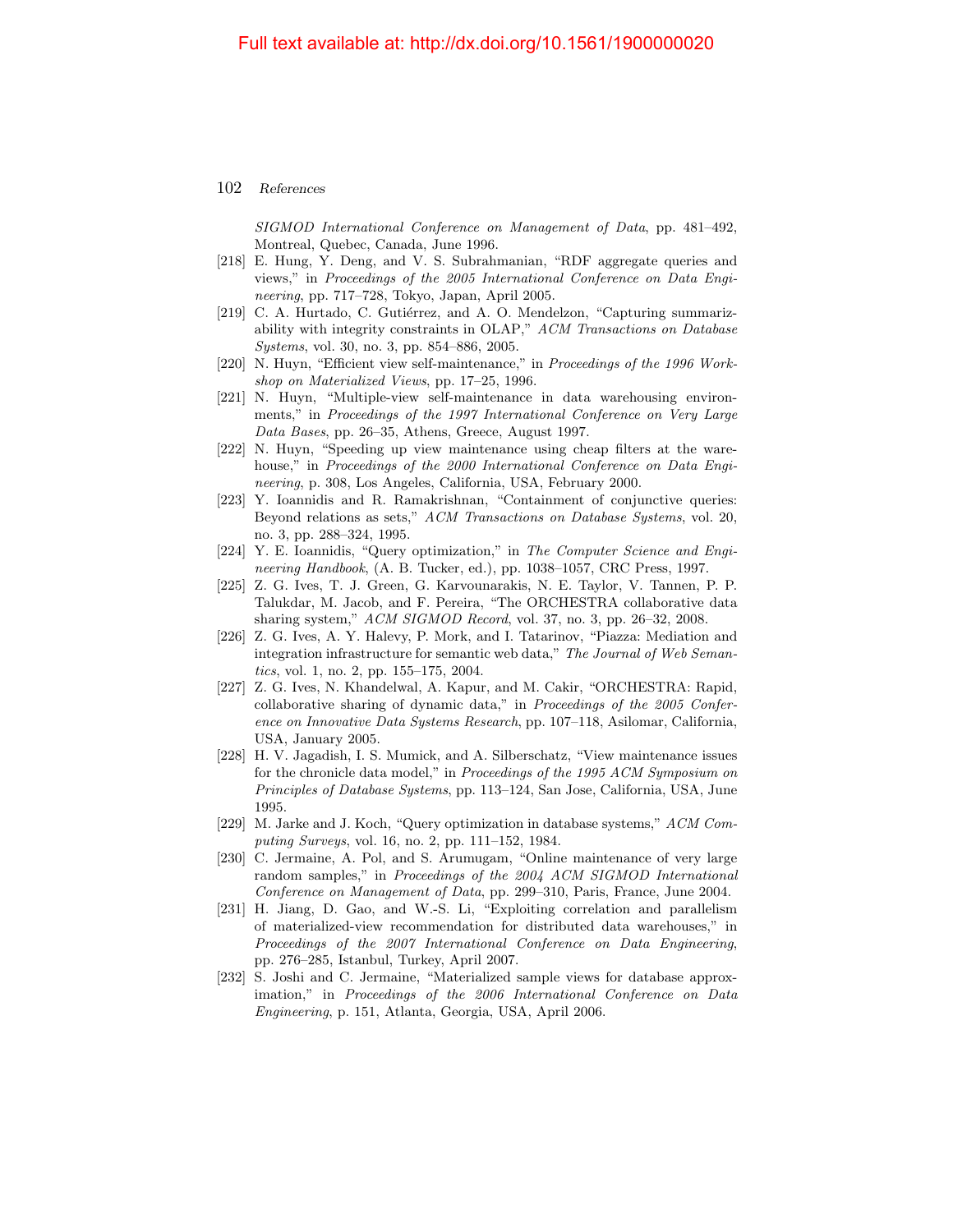- [233] S. Joshi and C. M. Jermaine, "Materialized sample views for database approximation," IEEE Transactions on Knowledge and Data Engineering, vol. 20, no. 3, pp. 337–351, 2008.
- [234] B. Kähler and O. Risnes, "Extending logging for database snapshot refresh," in Proceedings of the 1987 International Conference on Very Large Data Bases, pp. 389–398, Brighton, England, September 1987.
- [235] H.-G. Kang and C.-W. Chung, "Exploiting versions for on-line data warehouse maintenance in MOLAP servers," in Proceedings of the 2002 International Conference on Very Large Data Bases, pp. 742–753, Hong Kong, China, September 2002.
- [236] J. Kang, J. F. Naughton, and S. Viglas, "Evaluating window joins over unbounded streams," in Proceedings of the 2003 International Conference on Data Engineering, pp. 341–352, Bangalore, India, March 2003.
- [237] H. J. Karloff and M. Mihail, "On the complexity of the view-selection problem," in Proceedings of the 1999 ACM Symposium on Principles of Database Systems, pp. 167–173, Philadelphia, Pennsylvania, USA, June 1999.
- [238] G. Karvounarakis and Z. G. Ives, "Bidirectional mappings for data and update exchange," in Proceedings of the 2008 International Workshop on the Web and Databases, Vancouver, Canada, June 2008.
- [239] Y. Katsis and Y. Papakonstantinou, "View-based data integration," in Liu and  $\overline{\text{O}}$ zsu [\[291\]](#page-34-0), pp. 3332–3339.
- [240] A. Kawaguchi, D. F. Lieuwen, I. S. Mumick, D. Quass, and K. A. Ross, "Concurrency control theory for deferred materialized views," in Proceedings of the 1997 International Conference on Database Theory, pp. 306–320, Delphi, Greece, January 1997.
- [241] O. Kennedy, Y. Ahmad, and C. Koch, "DBToaster: Agile views for a dynamic data management system," in Proceedings of the 2011 Conference on Innovative Data Systems Research, pp. 284–295, Asilomar, California, USA, January 2011.
- <span id="page-30-0"></span>[242] R. Kimball and M. Ross, The Data Warehouse Toolkit: Practical Techniques for Building Dimensional Data Warehouses. John Wiley, 2nd ed., 2002.
- [243] H. Kimura, G. Huo, A. Rasin, S. Madden, and S. B. Zdonik, "CORADD: Correlation aware database designer for materialized views and indexes," Proceedings of the VLDB Endowment, vol. 3, no. 1, pp. 1103–1113, 2010.
- [244] A. Klug, "On conjunctive queries containing inequalities," Journal of the ACM, vol. 35, no. 1, pp. 146–160, 1988.
- [245] P. G. Kolaitis, D. L. Martin, and M. N. Thakur, "On the complexity of the containment problem for conjunctive queries with built-in predicates," in Proceedings of the 1998 ACM Symposium on Principles of Database Systems, pp. 197–204, Seattle, Washington, USA, June 1998.
- [246] M. Kormilitsin, R. Chirkova, Y. Fathi, and M. Stallmann, "View and index selection for query-performance improvement: Quality-centered algorithms and heuristics," in Proceedings of the 2008 International Conference on Information and Knowledge Management, pp. 1329–1330, Napa Valley, California, USA, October 2008.
- [247] M. Kormilitsin, R. Chirkova, Y. Fathi, and M. Stallmann, "Systematic exploration of efficient query plans for automated database restructuring," in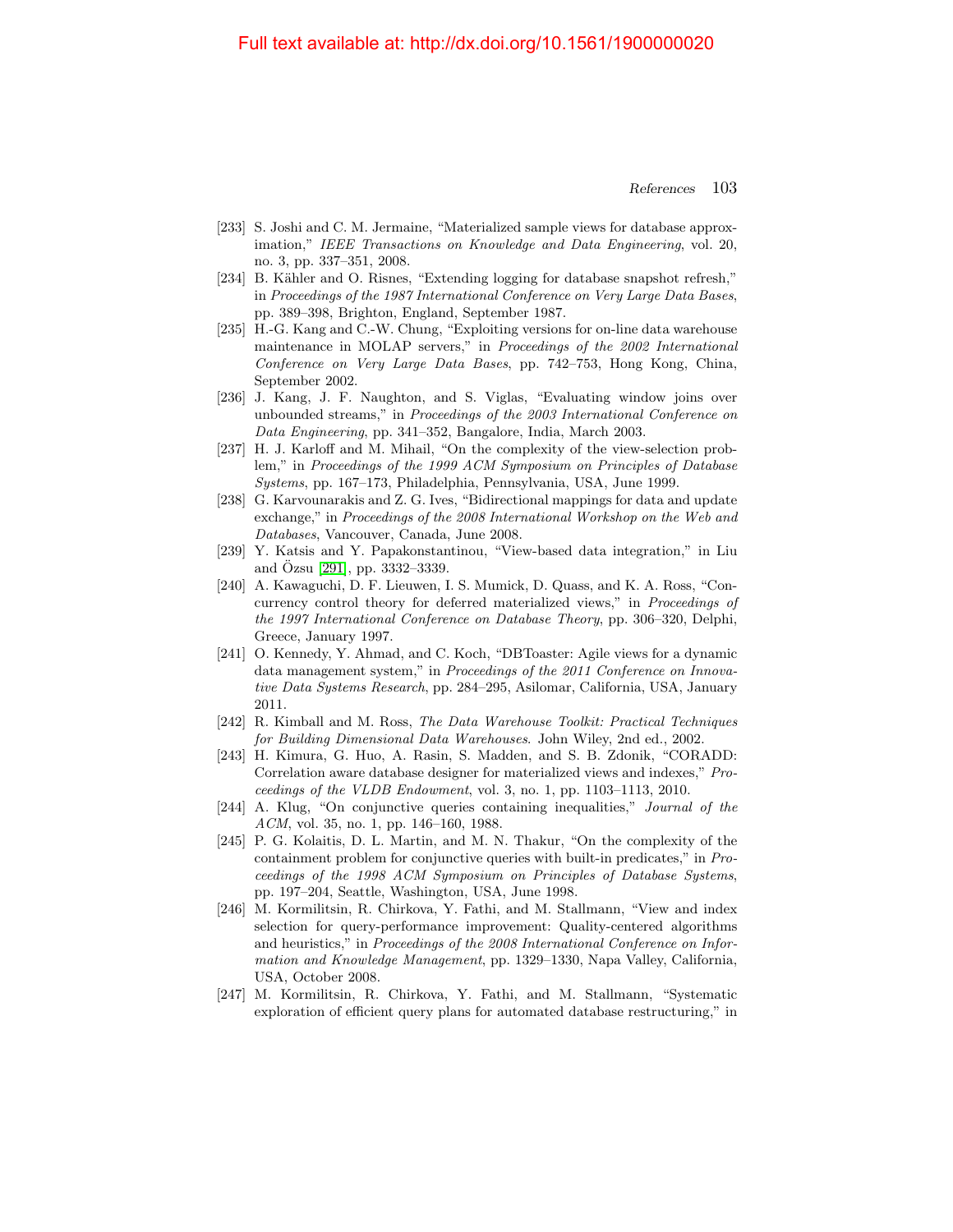Proceedings of the 2009 East European Conference on Advances in Databases and Information Systems, pp. 133–148, Riga, Latvia, September 2009.

- [248] L. Kot and C. Koch, "Cooperative update exchange in the Youtopia system," Proceedings of the VLDB Endowment, vol. 2, no. 1, pp. 193–204, 2009.
- [249] Y. Kotidis and N. Roussopoulos, "DynaMat: A dynamic view management system for data warehouses," in Proceedings of the 1999 ACM SIGMOD International Conference on Management of Data, pp. 371–382, Philadelphia, Pennsylvania, USA, May 1999.
- [250] Y. Kotidis and N. Roussopoulos, "A case for dynamic view management," ACM Transactions on Database Systems, vol. 26, no. 4, pp. 388–423, 2001.
- [251] S. Kulkarni and M. K. Mohania, "Concurrent maintenance of views using multiple versions," in Proceedings of the 1999 International Database Engineering and Applications Symposium, pp. 254–259, Montreal, Canada, August 1999.
- [252] W. Labio, D. Quass, and B. Adelberg, "Physical database design for data warehouses," in Proceedings of the 1997 International Conference on Data Engineering, pp. 277–288, Birmingham, UK, April 1997.
- [253] W. J. Labio, J. Yang, Y. Cui, H. Garcia-Molina, and J. Widom, "Performance issues in incremental warehouse maintenance," in *Proceedings of the* 2000 International Conference on Very Large Data Bases, pp. 461–472, Cairo, Egypt, September 2000.
- [254] W. J. Labio, R. Yerneni, and H. Garcia-Molina, "Shrinking the warehouse update window," in Proceedings of the 1999 ACM SIGMOD International Conference on Management of Data, pp. 383–394, Philadelphia, Pennsylvania, USA, May 1999.
- <span id="page-31-0"></span>[255] A. Labrinidis, Q. Luo, J. Xu, and W. Xue, "Caching and materialization for web databases," Foundations and Trends in Databases, vol. 2, no. 3, pp. 169–266, 2009.
- [256] L. V. S. Lakshmanan, J. Pei, and Y. Zhao, "QC-trees: An efficient summary structure for semantic OLAP," in Proceedings of the 2003 ACM SIGMOD International Conference on Management of Data, pp. 64–75, San Diego, California, USA, June 2003.
- [257] L. V. S. Lakshmanan, W. H. Wang, and Z. J. Zhao, "Answering tree pattern queries using views," in Proceedings of the 2006 International Conference on Very Large Data Bases, pp. 571–582, Seoul, Korea, September 2006.
- [258] P.-Å. Larson, W. Lehner, J. Zhou, and P. Zabback, "Cardinality estimation using sample views with quality assurance," in Proceedings of the 2007 ACM SIGMOD International Conference on Management of Data, pp. 175–186, Beijing, China, June 2007.
- [259] P.-Å. Larson, W. Lehner, J. Zhou, and P. Zabback, "Exploiting self-monitoring sample views for cardinality estimation," in Proceedings of the 2007 ACM SIGMOD International Conference on Management of Data, pp. 1073–1075, Beijing, China, June 2007.
- [260] P.-Å. Larson and H. Z. Yang, "Computing queries from derived relations," in Proceedings of the 1985 International Conference on Very Large Data Bases, pp. 259–269, Stockholm, Sweden, August 1985.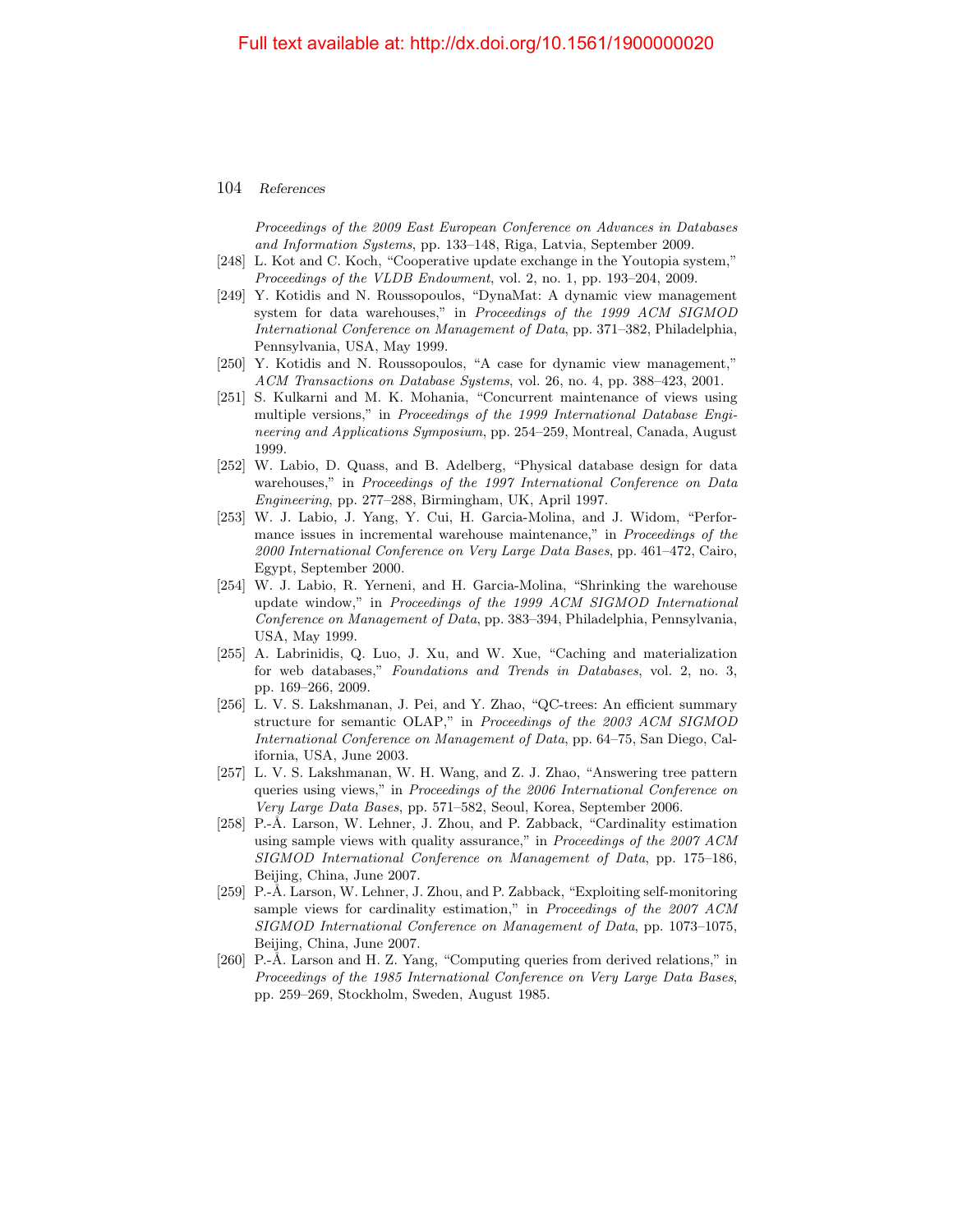- [261] P.-Å. Larson and J. Zhou, "View matching for outer-join views," in Proceedings of the 2005 International Conference on Very Large Data Bases, pp. 445–456, Trondheim, Norway, August 2005.
- [262] P.-Å. Larson and J. Zhou, "Efficient maintenance of materialized outer-join views," in Proceedings of the 2007 International Conference on Data Engineering, pp. 56–65, Istanbul, Turkey, April 2007.
- [263] P.-Å. Larson and J. Zhou, "View matching for outer-join views," The VLDB Journal, vol. 16, no. 1, pp. 29–53, 2007.
- [264] J. Lechtenbörger and G. Vossen, "On the computation of relational view complements," in Proceedings of the 2002 ACM Symposium on Principles of Database Systems, pp. 142–149, Madison, Wisconsin, USA, June 2002.
- [265] J. Lechtenbörger and G. Vossen, "On the computation of relational view complements," ACM Transactions on Database Systems, vol. 28, no. 2, pp. 175–208, 2003.
- [266] M. Lee and J. Hammer, "Speeding up materialized view selection in data warehouses using a randomized algorithm," International Journal of Cooperative Information Systems, vol. 10, no. 3, pp. 327–353, 2001.
- [267] W. Lehner, "Query processing in data warehouses," in Liu and  $\overline{O}$ zsu [\[291\]](#page-34-0), pp. 2297–2301.
- [268] W. Lehner, R. Cochrane, H. Pirahesh, and M. Zaharioudakis, "fAST refresh using mass query optimization," in Proceedings of the 2001 International Conference on Data Engineering, pp. 391–398, Heidelberg, Germany, April 2001.
- [269] W. Lehner, R. Sidle, H. Pirahesh, and R. Cochrane, "Maintenance of automatic summary tables," in Proceedings of the 2000 ACM SIGMOD International Conference on Management of Data, pp. 512–513, Dallas, Texas, USA, May 2000.
- <span id="page-32-0"></span>[270] M. Lenzerini, "Data integration: A theoretical perspective," in Proceedings of the 2002 ACM Symposium on Principles of Database Systems, pp. 233–246, Madison, Wisconsin, USA, June 2002.
- [271] M. Lenzerini, "Data integration: A theoretical perspective," in Proceedings of the 2002 ACM Symposium on Principles of Database Systems, pp. 233–246, Madison, Wisconsin, USA, June 2002.
- [272] A. Y. Levy, A. O. Mendelzon, Y. Sagiv, and D. Srivastava, "Answering queries using views," in Proceedings of the 1995 ACM Symposium on Principles of Database Systems, pp. 95–104, San Jose, California, USA, June 1995.
- [273] A. Y. Levy and Y. Sagiv, "Queries independent of updates," in Proceedings of the 1993 International Conference on Very Large Data Bases, pp. 171–181, Dublin, Ireland, August 1993.
- [274] C. Li, "Rewriting queries using views," in Liu and Özsu [\[291\]](#page-34-0), pp. 2438–2441.
- [275] C. Li, M. Bawa, and J. D. Ullman, "Minimizing view sets without losing query-answering power," in Proceedings of the 2001 International Conference on Database Theory, pp. 99–113, London, UK, January 2001.
- [276] J. Li, Z. Asgharzadeh Talebi, R. Chirkova, and Y. Fathi, "A formal model for the problem of view selection for aggregate queries," in Proceedings of the 2005 East European Conference on Advances in Databases and Information Systems, pp. 125–138, Tallinn, Estonia, September 2005.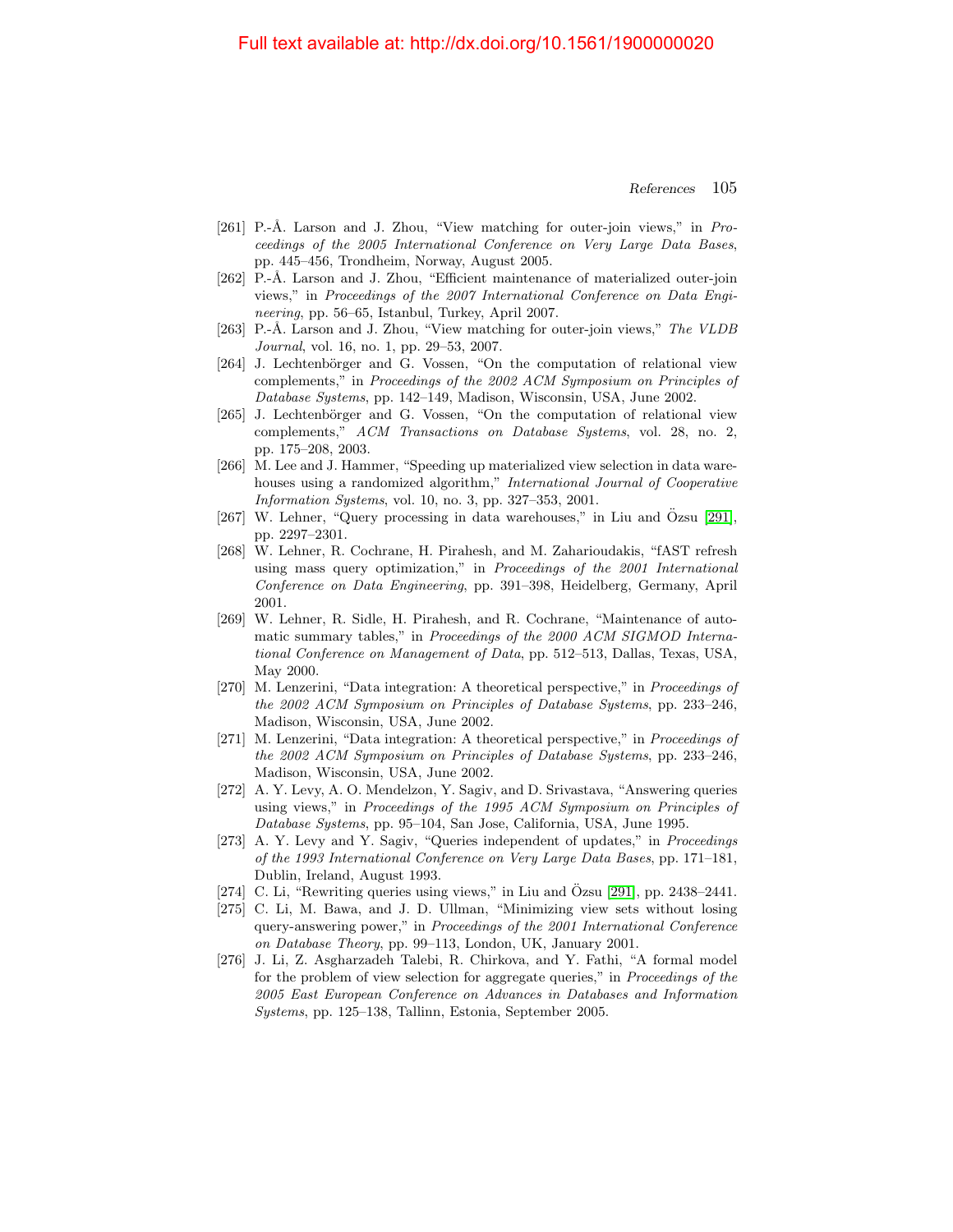- [277] W.-S. Li, D. C. Zilio, V. S. Batra, M. Subramanian, C. Zuzarte, and I. Narang, "Load balancing for multi-tiered database systems through autonomic placement of materialized views," in Proceedings of the 2006 International Conference on Data Engineering, p. 102, Atlanta, Georgia, USA, April 2006.
- [278] W. Liang, H. Li, H. Wang, and M. E. Orlowska, "Making multiple views selfmaintainable in a data warehouse," Data and Knowledge Engineering, vol. 30, no. 2, pp. 121–134, 1999.
- [279] W. Liang, H. Wang, and M. Orlowska, "Materialized view selection under the maintenance time constraint," Data and Knowledge Engineering, vol. 37, pp. 203–216, 2001.
- [280] S. Lifschitz and M. A. V. Salles, "Autonomic index management," in Proceedings of the 2005 International Conference on Autonomic Computing, pp. 304–305, Seattle, Washington, USA, June 2005.
- [281] S. Lightstone, "Seven software engineering principles for autonomic computing development," Innovations in Systems and Software Engineering, vol. 3, no. 1, pp. 71–74, 2007.
- [282] S. Lightstone, G. M. Lohman, P. J. Haas, V. Markl, J. Rao, A. J. Storm, M. Surendra, and D. C. Zilio, "Making DB2 products self-managing: Strategies and experiences," IEEE Data Engineering Bulletin, vol. 29, no. 3, pp. 16–23, 2006.
- [283] S. Lightstone, G. M. Lohman, and D. C. Zilio, "Toward autonomic computing with DB2 universal database," ACM SIGMOD Record, vol. 31, no. 3, pp. 55–61, 2002.
- [284] S. Lightstone, M. Surendra, Y. Diao, S. S. Parekh, J. L. Hellerstein, K. Rose, A. J. Storm, and C. Garcia-Arellano, "Control theory: A foundational technique for self managing databases," in ICDE Workshops, pp. 395–403, 2007.
- [285] S. Lightstone, T. Teorey, and T. Nadeau, Physical Database Design: The Database Professional's Guide to Exploiting Indexes, Views, Storage, and More. Morgan Kaufmann, 2007.
- [286] B. G. Lindsay, L. M. Haas, C. Mohan, H. Pirahesh, and P. F. Wilms, "A snapshot differential refresh algorithm," in Proceedings of the 1986 ACM SIGMOD International Conference on Management of Data, pp. 53–60, Washington DC, USA, May 1986.
- [287] B. Liu, S. Chen, and E. A. Rundensteiner, "Batch data warehouse maintenance in dynamic environments," in Proceedings of the 2002 International Conference on Information and Knowledge Management, pp. 68–75, McLean, Virginia, USA, Novermber 2002.
- [288] B. Liu, S. Chen, and E. A. Rundensteiner, "A transactional approach to parallel data warehouse maintenance," in Proceedings of the 2002 International Conference on Data Warehousing and Knowledge Discovery, pp. 307–316, Aixen-Provence, France, September 2002.
- [289] B. Liu and E. A. Rundensteiner, "Cost-driven general join view maintenance over distributed data sources," in Proceedings of the 2005 International Conference on Data Engineering, pp. 578–579, Tokyo, Japan, April 2005.
- [290] B. Liu, E. A. Rundensteiner, and D. Finkel, "Restructuring batch view maintenance efficiently," in Proceedings of the 2004 International Conference on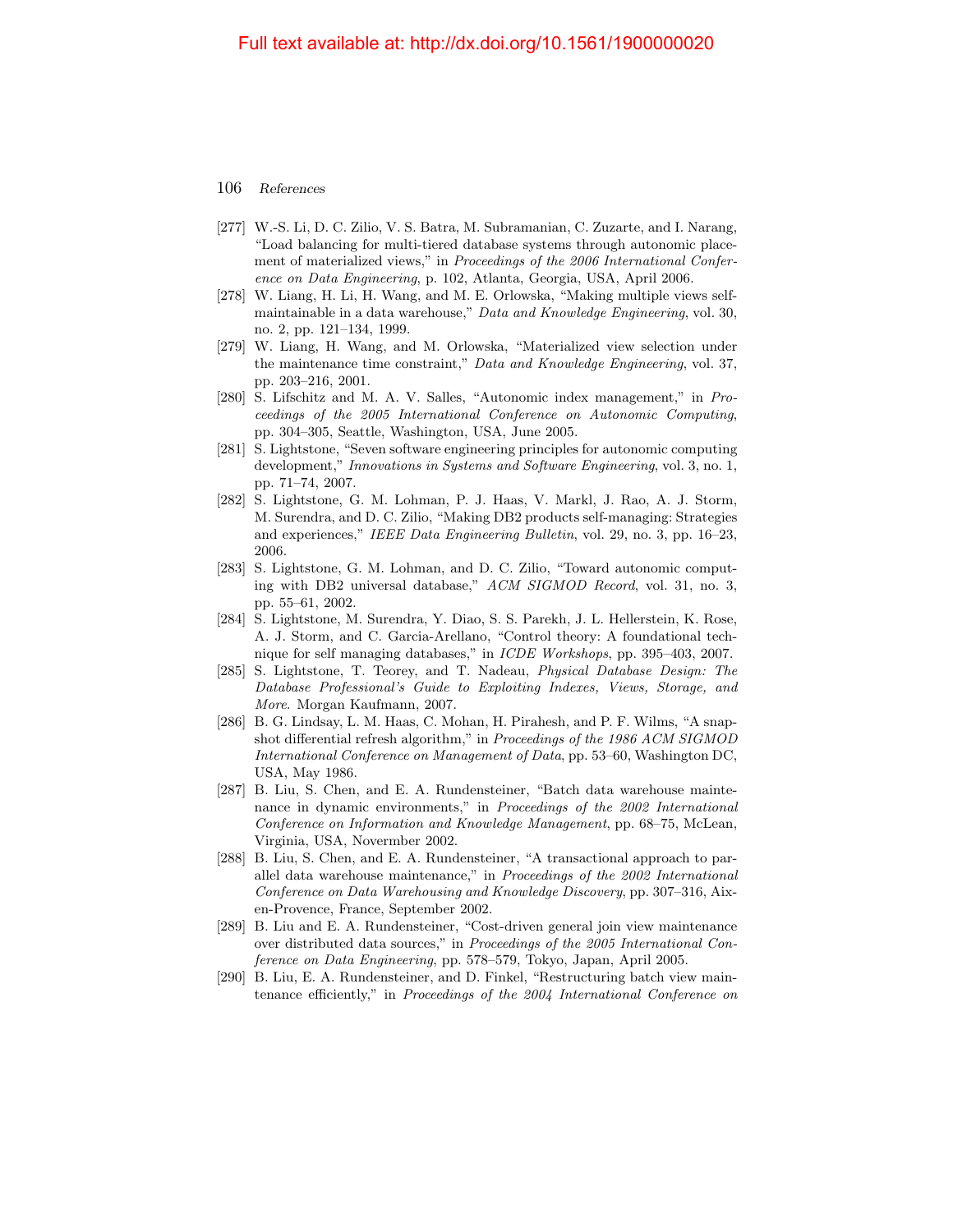Information and Knowledge Management, pp. 228–229, Washington DC, USA, Novermber 2004.

- <span id="page-34-0"></span>[291] L. Liu and M. T. Özsu, eds., *Encyclopedia of Database Systems*. Springer, 2009.
- [292] Z. Liu and Y. Chen, "Answering keyword queries on XML using materialized views," in Proceedings of the 2008 International Conference on Data Engineering, pp. 1501–1503, Cancun, Mexico, April 2008.
- [293] G. M. Lohman and S. Lightstone, "SMART: Making DB2 (more) autonomic," in Proceedings of the 2002 International Conference on Very Large Data Bases, pp. 877–879, Hong Kong, China, September 2002.
- [294] B. T. Loo, T. Condie, M. N. Garofalakis, D. E. Gay, J. M. Hellerstein, P. Maniatis, R. Ramakrishnan, T. Roscoe, and I. Stoica, "Declarative networking," Communications of the ACM, vol. 52, no. 11, pp. 87–95, 2009.
- [295] G. Luo, "V locking protocol for materialized aggregate join views on B-tree indices," in Proceedings of the 2010 International Conference on Web-Age Information Management, vol. 6184 of Lecture Notes in Computer Science, (L. Chen, C. Tang, J. Yang, and Y. Gao, eds.), pp. 768–780, Jiuzhaigou, Sichuan, China: Springer, July 2010. ISBN 978-3-642-14245-1.
- [296] G. Luo, "Partial materialized views," in Proceedings of the 2007 International Conference on Data Engineering, pp. 756–765, Istanbul, Turkey, April 2007.
- [297] G. Luo, J. F. Naughton, C. J. Ellmann, and M. Watzke, "A comparison of three methods for join view maintenance in parallel RDBMS," in Proceedings of the 2003 International Conference on Data Engineering, pp. 177–188, Bangalore, India, March 2003.
- [298] G. Luo, J. F. Naughton, C. J. Ellmann, and M. Watzke, "Locking protocols for materialized aggregate join views," in Proceedings of the 2003 International Conference on Very Large Data Bases, pp. 596–607, Berlin, Germany, September 2003.
- [299] G. Luo, J. F. Naughton, C. J. Ellmann, and M. Watzke, "Locking protocols for materialized aggregate join views," IEEE Transactions on Knowledge and Data Engineering, vol. 17, no. 6, pp. 796–807, 2005.
- [300] G. Luo and P. S. Yu, "Content-based filtering for efficient online materialized view maintenance," in Proceedings of the 2008 International Conference on Information and Knowledge Management, pp. 163–172, Napa Valley, California, USA, October 2008.
- [301] S. Madden, M. A. Shah, J. M. Hellerstein, and V. Raman, "Continuously adaptive continuous queries over streams," in Proceedings of the 2002 ACM SIG-MOD International Conference on Management of Data, Madison, Wisconsin, USA, June 2002.
- [302] B. Mandhani and D. Suciu, "Query caching and view selection for XML databases," in Proceedings of the 2005 International Conference on Very Large Data Bases, pp. 469–480, Trondheim, Norway, August 2005.
- [303] M. Marx, "Queries determined by views: Pack your views," in Proceedings of the 2007 ACM Symposium on Principles of Database Systems, pp. 23–30, Beijing, China, June 2007.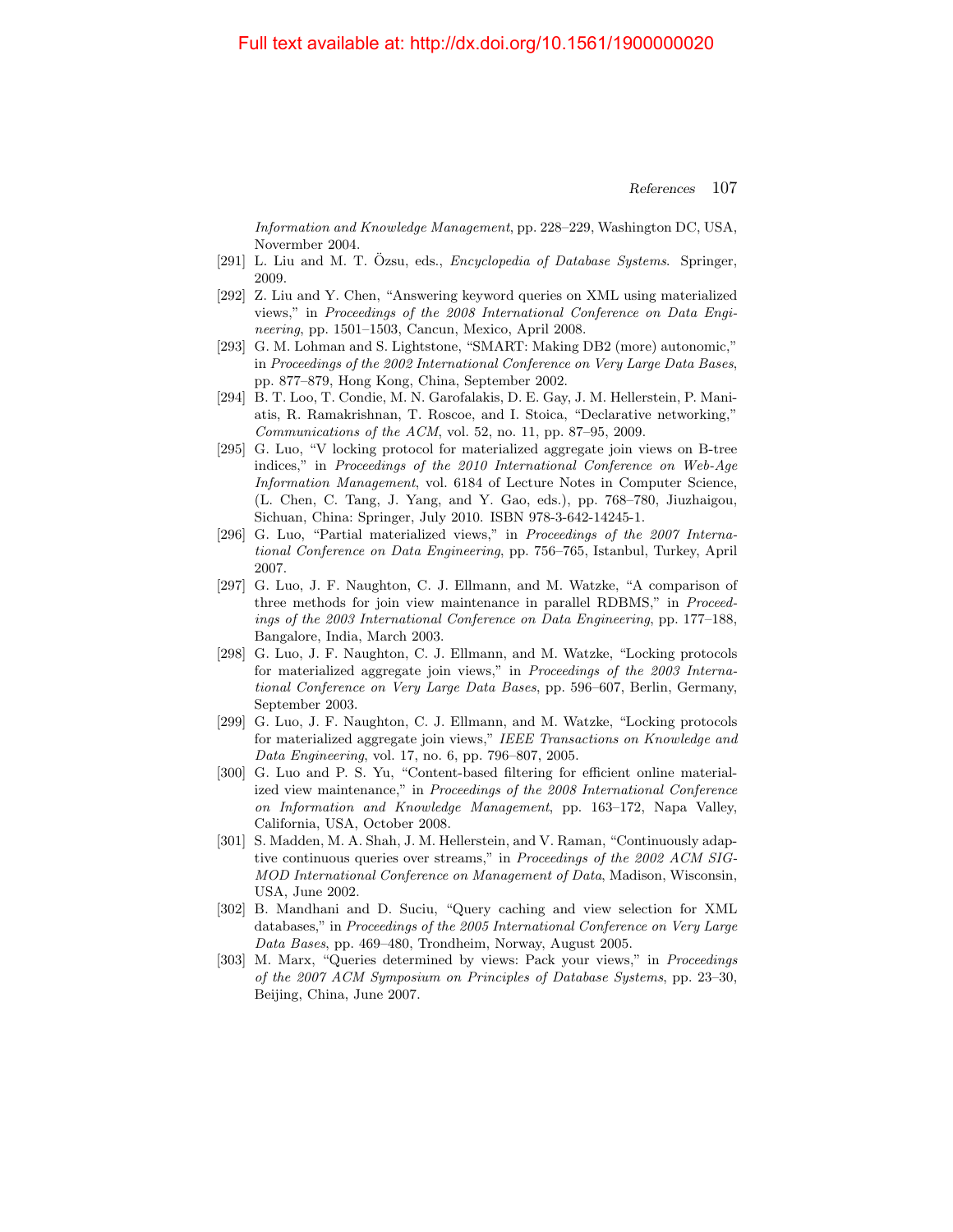- [304] G. Mecca, A. O. Mendelzon, and P. Merialdo, "Efficient queries over web views," IEEE Transactions on Knowledge and Data Engineering, vol. 14, no. 6, pp. 1280–1298, 2002.
- [305] H. Mistry, P. Roy, S. Sudarshan, and K. Ramamritham, "Materialized view selection and maintenance using multi-query optimization," in Proceedings of the 2001 ACM SIGMOD International Conference on Management of Data, pp. 307–318, Santa Barbara, California, USA, June 2001.
- [306] M. K. Mohania and Y. Kambayashi, "Making aggregate views selfmaintainable," Data and Knowledge Engineering, vol. 32, no. 1, pp. 87–109, 2000.
- [307] I. S. Mumick, D. Quass, and B. S. Mumick, "Maintenance of data cubes and summary tables in a warehouse," in Proceedings of the 1997 ACM SIGMOD International Conference on Management of Data, pp. 100–111, Tucson, Arizona, USA, May 1997.
- [308] K. Munagala, J. Yang, and H. Yu, "Online view maintenance under a response-time constraint," in Proceedings of the 2005 European Symposium on Algorithms, pp. 677–688, Palma de Mallorca, Spain, October 2005.
- [309] S. Muthukrishnan, "Data streams: Algorithms and applications," Theoretical Computer Science, vol. 1, 2006.
- [310] A. Nash, L. Segoufin, and V. Vianu, "Views and queries: Determinacy and rewriting," ACM Transactions on Database Systems, vol. 35, no. 3, 2010.
- [311] A. Nica, A. J. Lee, and E. A. Rundensteiner, "The CVS algorithm for view synchronization in evolvable large-scale information systems," in Proceedings of the 1998 International Conference on Extending Database Technology, pp. 359–373, Valencia, Spain, March 1998.
- [312] N. F. Noy, A. Doan, and A. Y. Halevy, "Semantic integration," AI Magazine, vol. 26, no. 1, pp. 7–10, 2005.
- [313] K. O'Gorman, D. Agrawal, and A. E. Abbadi, "Posse: A framework for optimizing incremental view maintenance at data warehouse," in *Proceedings of* the 1999 International Conference on Data Warehousing and Knowledge Discovery, pp. 106–115, Florence, Italy, September 1999.
- [314] K. O'Gorman, D. Agrawal, and A. E. Abbadi, "On the importance of tuning in incremental view maintenance: An experience case study," in Proceedings of the 2000 International Conference on Data Warehousing and Knowledge Discovery, pp. 77–82, London, UK, September 2000.
- [315] F. Olken and D. Rotem, "Random sampling from database files: A survey," in Proceedings of the 1990 International Conference on Scientific and Statistical Database Management, pp. 92–111, Charlotte, North Carolina, USA, April 1990.
- [316] C. Olston, G. Chiou, L. Chitnis, F. Liu, Y. Han, M. Larsson, A. Neumann, V. B. N. Rao, V. Sankarasubramanian, S. Seth, C. Tian, T. ZiCornell, and X. Wang, "Nova: Continuous Pig/Hadoop workflows," in Proceedings of the 2011 ACM SIGMOD International Conference on Management of Data, pp. 1081–1090, Athens, Greece, June 2011.
- [317] C. Olston, B. Reed, U. Srivastava, R. Kumar, and A. Tomkins, "Pig latin: A not-so-foreign language for data processing," in Proceedings of the 2008 ACM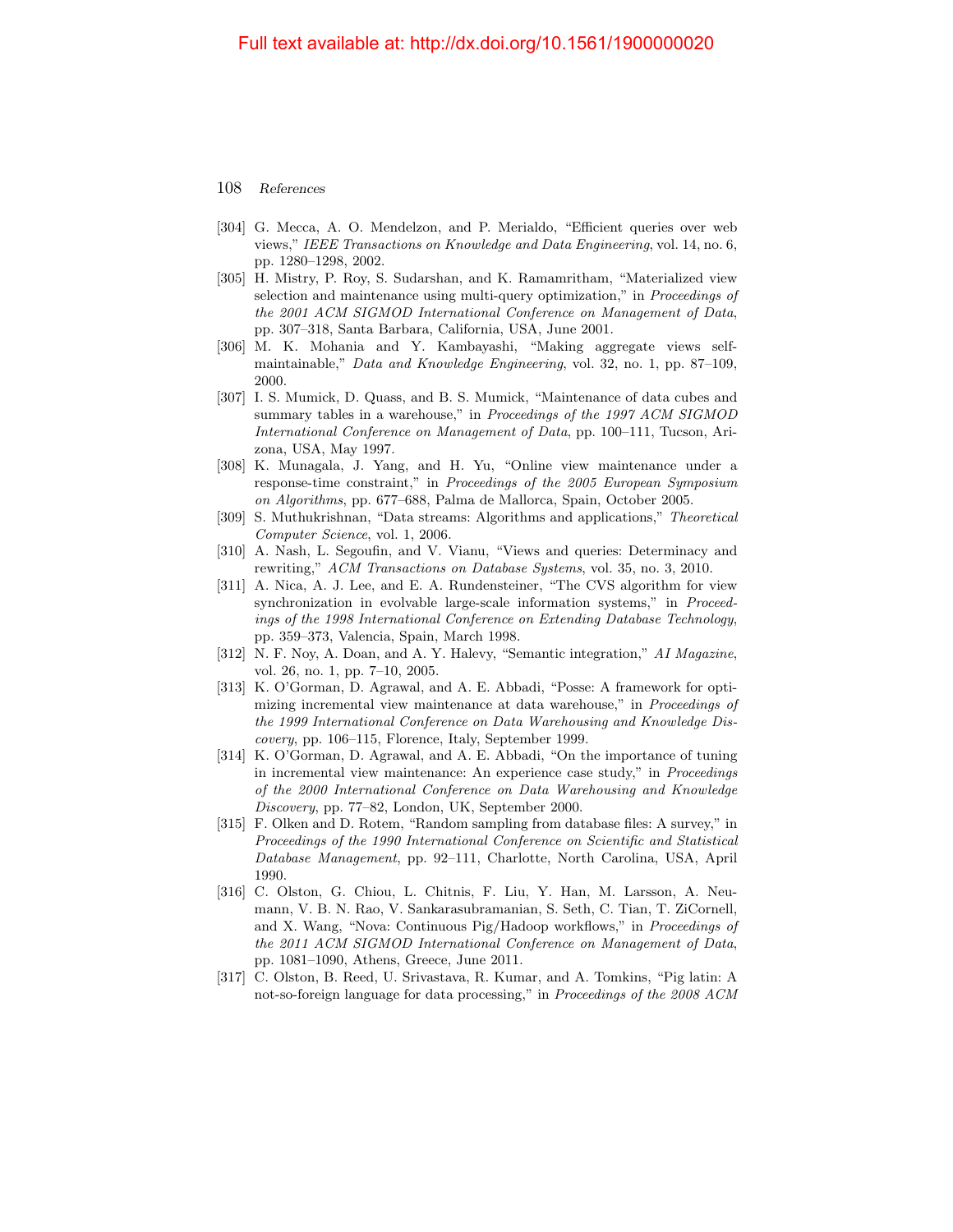SIGMOD International Conference on Management of Data, pp. 1099–1110, Vancouver, Canada, June 2008.

- [318] P. E. O'Neil and D. Quass, "Improved query performance with variant indexes," in Proceedings of the 1997 ACM SIGMOD International Conference on Management of Data, pp. 38–49, Tucson, Arizona, USA, May 1997.
- [319] N. Onose, A. Deutsch, Y. Papakonstantinou, and E. Curtmola, "Rewriting nested XML queries using nested views," in Proceedings of the 2006 ACM SIGMOD International Conference on Management of Data, pp. 443–454, Chicago, Illinois, USA, June 2006.
- [320] T. Palpanas, R. Sidle, R. Cochrane, and H. Pirahesh, "Incremental maintenance for non-distributive aggregate functions," in Proceedings of the 2002 International Conference on Very Large Data Bases, pp. 802–813, Hong Kong, China, September 2002.
- [321] S. Papadomanolakis and A. Ailamaki, "An integer linear programming approach to database design," in ICDE Workshops, pp. 442–449, 2007.
- [322] S. Paraboschi, G. Sindoni, E. Baralis, and E. Teniente, "Materialized views in multidimensional databases," in Multidimensional Databases, pp. 222–251, Idea Group, 2003.
- [323] C.-S. Park, M. Kim, and Y.-J. Lee, "Rewriting OLAP queries using materialized views and dimension hierarchies in data warehouses," in Proceedings of the 2001 International Conference on Data Engineering, pp. 515–523, Heidelberg, Germany, April 2001.
- [324] C.-S. Park, M. Kim, and Y.-J. Lee, "Finding an efficient rewriting of OLAP queries using materialized views in data warehouses," Decision Support Systems, vol. 32, no. 4, pp. 379–399, 2002.
- [325] N. W. Paton and O. Díaz, "Active database systems," ACM Computing Surveys, vol. 31, no. 1, pp. 63–103, 1999.
- [326] T. Phan and W.-S. Li, "Dynamic materialization of query views for data warehouse workloads," in Proceedings of the 2008 International Conference on Data Engineering, pp. 436–445, Cancun, Mexico, April 2008.
- [327] B. C. Pierce, "Linguistic foundations for bidirectional transformations: Invited tutorial," in Proceedings of the 2012 ACM Symposium on Principles of Database Systems, pp. 61–64, Scottsdale, Arizona, USA, May 2012.
- [328] V. Poe, Building a Data Warehouse for Decision Support. Prentice Hall, 1996.
- [329] A. Pol, C. M. Jermaine, and S. Arumugam, "Maintaining very large random samples using the geometric file," The VLDB Journal, vol. 17, no. 5, pp. 997–1018, 2008.
- [330] L. Popa, M. Budiu, Y. Yu, and M. Isard, "DryadInc: Reusing work in largescale computations," in Proceedings of the 2009 Workshop on Hot Topics on Cloud Computing, Boston, Massachusetts, USA, June 2009.
- [331] X. Qian and G. Wiederhold, "Incremental recomputation of active relational expressions," IEEE Transactions on Knowledge and Data Engineering, vol. 3, no. 3, pp. 337–341, 1991.
- [332] D. Quass, "Maintenance expressions for views with aggregation," in *Proceed*ings of the 1996 Workshop on Materialized Views, pp. 110–118, 1996.
- [333] D. Quass, A. Gupta, I. S. Mumick, and J. Widom, "Making views selfmaintainable for data warehousing," in Proceedings of the 1996 International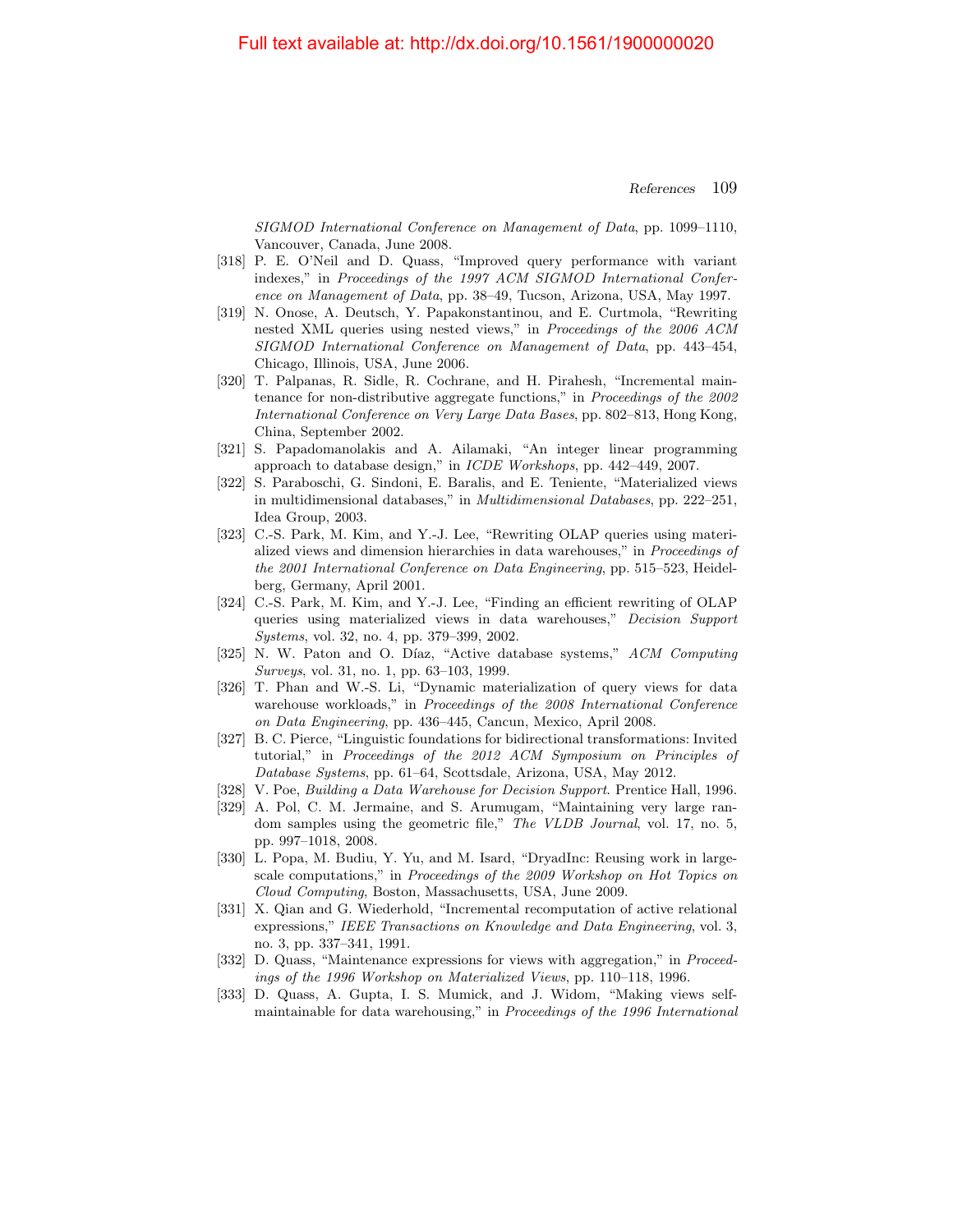Conference on Parallel and Distributed Information Systems, pp. 158–169, Miami Beach, Florida, USA, December 1996.

- [334] D. Quass and J. Widom, "On-line warehouse view maintenance," in Proceedings of the 1997 ACM SIGMOD International Conference on Management of Data, pp. 393–404, Tucson, Arizona, USA, May 1997.
- <span id="page-37-0"></span>[335] R. Ramakrishnan and J. Gehrke, Database Management Systems. McGraw-Hill, 3rd ed., 2009.
- [336] C. Re and D. Suciu, "Materialized views in probabilistic databases for information exchange and query optimization," in Proceedings of the 2007 International Conference on Very Large Data Bases, pp. 51–62, Vienna, Austria, September 2007.
- [337] S. Rizvi, A. Mendelzon, S. Sudarshan, and P. Roy, "Extending query rewriting techniques for fine-grained access control," in Proceedings of the 2004 ACM SIGMOD International Conference on Management of Data, pp. 551–562, Paris, France, June 2004.
- [338] K. A. Ross, "View adaptation," in Liu and  $\overline{O}$ zsu [\[291\]](#page-34-0), pp. 3324–3325.
- [339] K. A. Ross, D. Srivastava, and S. Sudarshan, "Materialized view maintenance and integrity constraint checking: Trading space for time," in Proceedings of the 1996 ACM SIGMOD International Conference on Management of Data, pp. 447–458, Montreal, Quebec, Canada, June 1996.
- [340] N. Roussopoulos, "An incremental access method for ViewCache: Concept, algorithms, and cost analysis," ACM Transactions on Database Systems, vol. 16, no. 3, pp. 535–563, 1991.
- [341] N. Roussopoulos, C.-M. Chen, S. Kelley, A. Delis, and Y. Papakonstantinou, "The ADMS project: Views "R" us," IEEE Data Engineering Bulletin, vol. 18, no. 2, pp. 19–28, 1995.
- [342] N. Roussopoulos and H. Kang, "Principles and techniques in the design of ADMS±," IEEE Computer, vol. 19, no. 12, pp. 19–25, 1986.
- [343] S. Rozen and D. Shasha, "A framework for automating physical database design," in Proceedings of the 1991 International Conference on Very Large Data Bases, pp. 401–411, Barcelona, Catalonia, Spain, 1991.
- [344] G. Ruberg and M. Mattoso, "XCraft: Boosting the performance of active XML materialization," in Proceedings of the 2008 International Conference on Extending Database Technology, pp. 299–310, Nantes, France, March 2008.
- [345] Y. Sagiv and M. Yannakakis, "Equivalences among relational expressions with the union and difference operators," Journal of the ACM, vol. 27, no. 4, pp. 633–655, 1980.
- [346] K. Salem, K. S. Beyer, R. Cochrane, and B. G. Lindsay, "How to roll a join: Asynchronous incremental view maintenance," in Proceedings of the 2000 ACM SIGMOD International Conference on Management of Data, pp. 129–140, Dallas, Texas, USA, May 2000.
- [347] S. Samtani, V. Kumar, and M. K. Mohania, "Self maintenance of multiple views in data warehousing," in Proceedings of the 1999 International Conference on Information and Knowledge Management, pp. 292–299, Kansas City, Missouri, USA, Novermber 1999.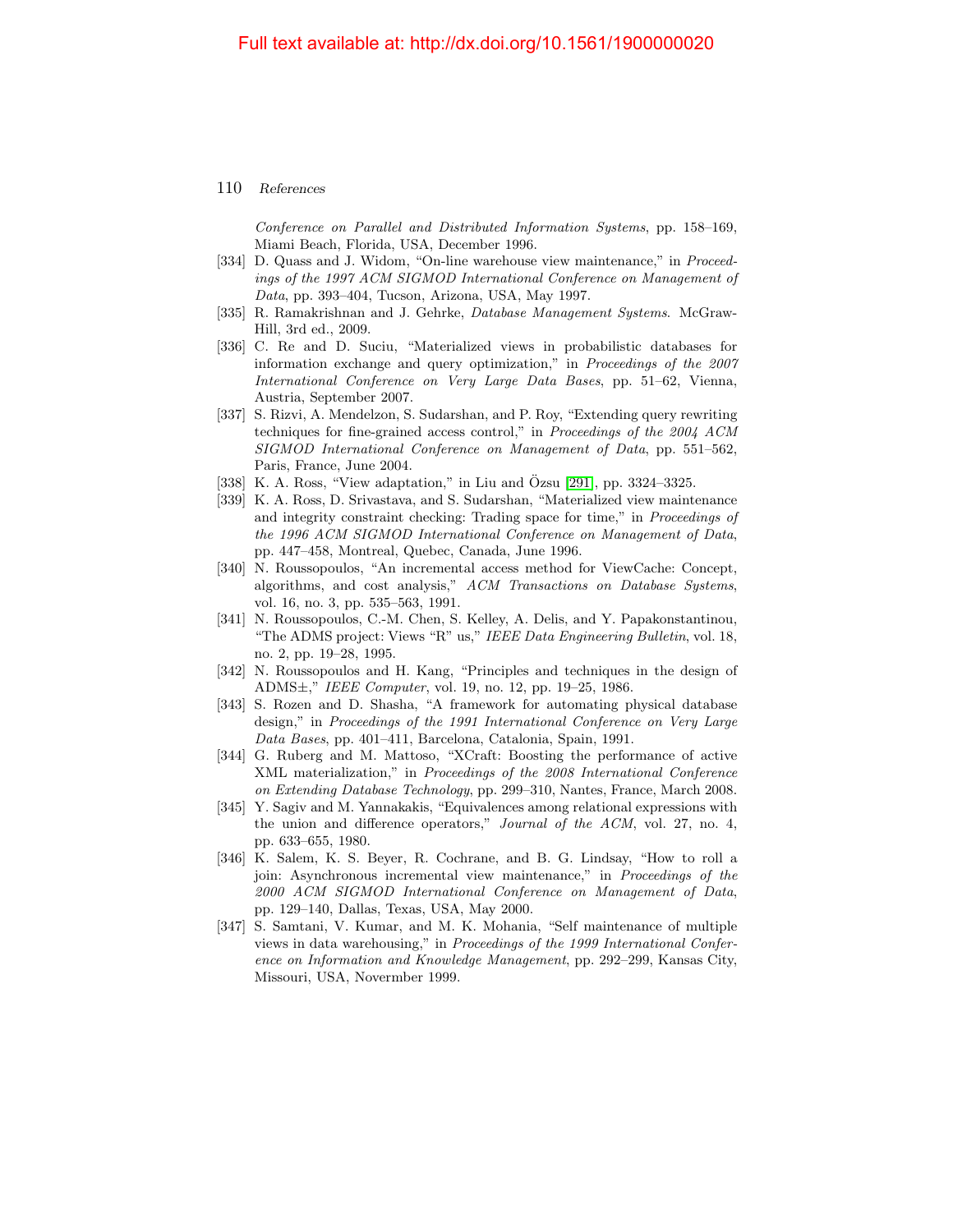- [348] A. D. Sarma, M. Theobald, and J. Widom, "LIVE: A lineage-supported versioned DBMS," in Proceedings of the 2010 International Conference on Scientific and Statistical Database Management, pp. 416–433, Heidelberg, Germany, June 2010.
- [349] A. Sawires, J. Tatemura, O. Po, D. Agrawal, A. E. Abbadi, and K. S. Candan, "Maintaining XPath views in loosely coupled systems," in Proceedings of the 2006 International Conference on Very Large Data Bases, pp. 583–594, Seoul, Korea, September 2006.
- [350] A. Sawires, J. Tatemura, O. Po, D. Agrawal, and K. S. Candan, "Incremental maintenance of path expression views," in Proceedings of the 2005 ACM SIGMOD International Conference on Management of Data, pp. 443–454, Baltimore, Maryland, USA, June 2005.
- [351] A. Segev and W. Fang, "Currency-based updates to distributed materialized views," in Proceedings of the 1990 International Conference on Data Engineering, pp. 512–520, Los Angeles, California, USA, February 1990.
- [352] A. Segev and J. Park, "Maintaining materialized views in distributed databases," in Proceedings of the 1989 International Conference on Data Engineering, pp. 262–270, Los Angeles, California, USA, February 1989.
- [353] A. Segev and J. Park, "Updating distributed materialized views," IEEE Transactions on Knowledge and Data Engineering, vol. 1, no. 2, pp. 173–184, 1989.
- [354] L. Segoufin and V. Vianu, "Views and queries: Determinacy and rewriting," in Proceedings of the 2005 ACM Symposium on Principles of Database Systems, pp. 49–60, Baltimore, Maryland, USA, June 2005.
- [355] P. Seshadri and A. N. Swami, "Generalized partial indexes," in Proceedings of the 1995 International Conference on Data Engineering, pp. 420–427, Taipei, Taiwan, March 1995.
- [356] D. Shasha, "Tuning database design for high performance," in The Computer Science and Engineering Handbook, pp. 995–1011, CRC Press, 1997.
- [357] D. Shasha, P. Bonnet, and J. Gray, Database Tuning: Principles, Experiments and Troubleshooting Techniques. Morgan Kaufmann, 2003.
- [358] A. Shukla, P. Deshpande, and J. F. Naughton, "Materialized view selection for multidimensional datasets," in Proceedings of the 1998 International Conference on Very Large Data Bases, pp. 488–499, New York City, New York, USA, August 1998.
- [359] A. Shukla, P. Deshpande, and J. F. Naughton, "Materialized view selection for multi-cube data models," in *Proceedings of the 2000 International Conference* on Extending Database Technology, pp. 269–284, Konstanz, Germany, March 2000.
- [360] A. Simitsis and D. Theodoratos, "Data warehouse back-end tools," in Encyclopedia of Data Warehousing and Mining, (J. Wang, ed.), pp. 572–579, IGI Global, 2009.
- [361] Y. Sismanis, A. Deligiannakis, N. Roussopoulos, and Y. Kotidis, "Dwarf: Shrinking the PetaCube," in Proceedings of the 2002 ACM SIGMOD International Conference on Management of Data, pp. 464–475, Madison, Wisconsin, USA, June 2002.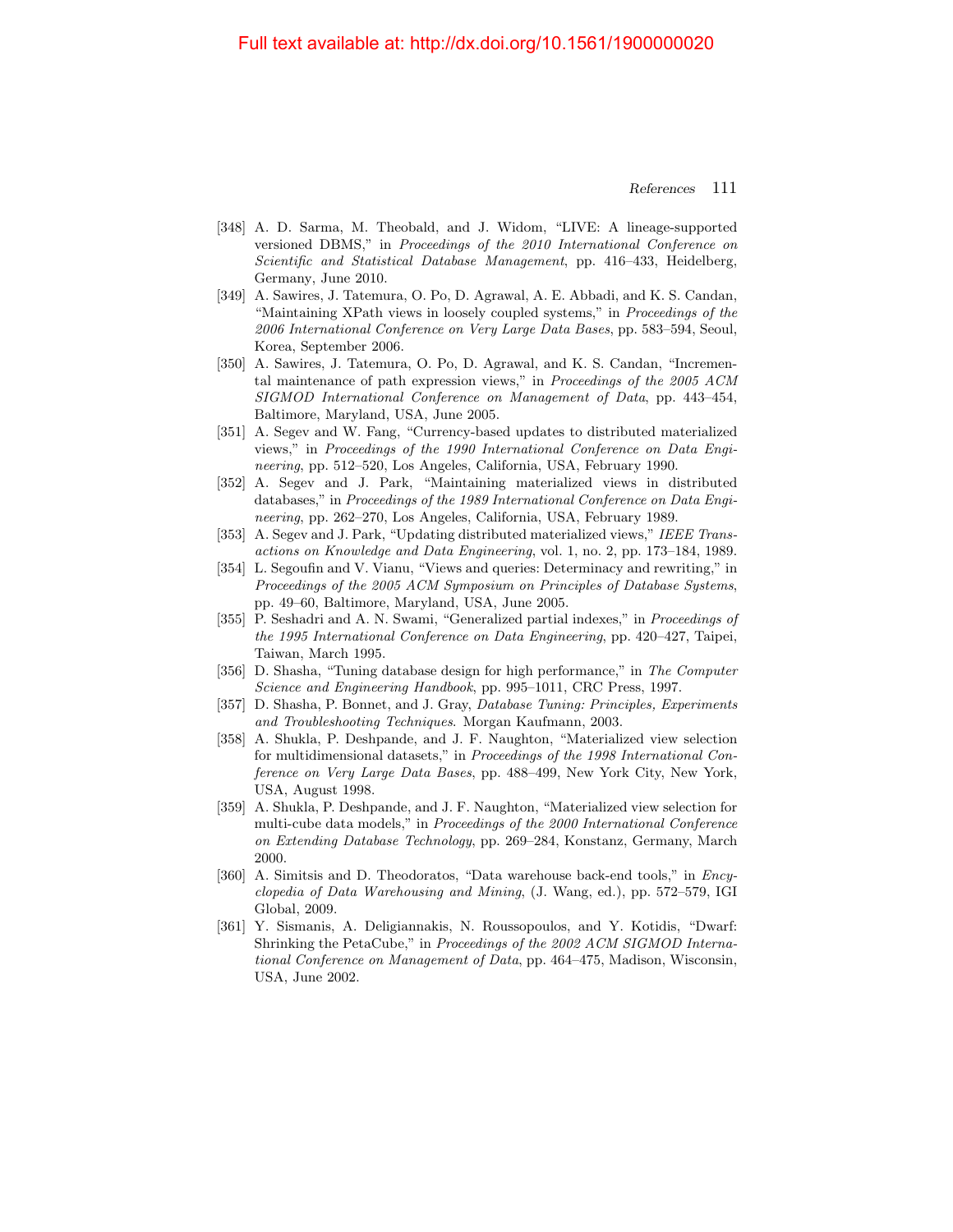- [362] Y. Sismanis and N. Roussopoulos, "The complexity of fully materialized coalesced cubes," in Proceedings of the 2004 International Conference on Very Large Data Bases, pp. 540–551, Toronto, Canada, August 2004.
- [363] D. Srivastava, S. Dar, H. V. Jagadish, and A. Y. Levy, "Answering queries with aggregation using views," in Proceedings of the 1996 International Conference on Very Large Data Bases, pp. 318–329, Mumbai (Bombay), India, September 1996.
- [364] J. Srivastava and D. Rotem, "Analytical modeling of materialized view maintenance," in Proceedings of the 1988 ACM Symposium on Principles of Database Systems, pp. 126–134, Austin, Texas, USA, March 1988.
- [365] M. Stonebraker, "The case for partial indexes," ACM SIGMOD Record, vol. 18, no. 4, pp. 4–11, 1989.
- [366] K. Tajima and Y. Fukui, "Answering XPath queries over networks by sending minimal views," in Proceedings of the 2004 International Conference on Very Large Data Bases, pp. 48–59, Toronto, Canada, August 2004.
- <span id="page-39-0"></span>[367] P.-N. Tan, M. Steinbach, and V. Kumar, *Introduction to Data Mining*. Addison-Wesley, 2005.
- [368] W. C. Tan, "Provenance in databases: Past, current, and future," IEEE Data Engineering Bulletin, vol. 30, no. 4, pp. 3–12, 2007.
- [369] N. Tang, J. X. Yu, M. T. Özsu, B. Choi, and K.-F. Wong, "Multiple materialized view selection for XPath query rewriting," in Proceedings of the 2008 International Conference on Data Engineering, pp. 873–882, Cancun, Mexico, April 2008.
- <span id="page-39-1"></span>[370] V. Tannen, "Relational algebra," in Liu and  $\overline{O}$ zsu [\[291\]](#page-34-0), pp. 2369–2370.
- [371] I. Tatarinov, Z. G. Ives, J. Madhavan, A. Y. Halevy, D. Suciu, N. N. Dalvi, X. Dong, Y. Kadiyska, G. Miklau, and P. Mork, "The Piazza peer data management project," ACM SIGMOD Record, vol. 32, no. 3, pp. 47–52, 2003.
- [372] M. Teschke and A. Ulbrich, "Concurrent warehouse maintenance without compromising session consistency," in Proceedings of the 1998 International Conference on Database and Expert Systems Applications, pp. 776–785, Vienna, Austria, August 1998.
- [373] D. Theodoratos, "Detecting redundant materialized views in data warehouse evolution," Information Systems, vol. 26, no. 5, pp. 363–381, 2001.
- [374] D. Theodoratos and M. Bouzeghoub, "Data currency quality satisfaction in the design of a data warehouse," International Journal of Cooperative Information Systems, vol. 10, no. 3, pp. 299–326, 2001.
- [375] D. Theodoratos, S. Ligoudistianos, and T. K. Sellis, "View selection for designing the global data warehouse," Data and Knowledge Engineering, vol. 39, no. 3, pp. 219–240, 2001.
- [376] D. Theodoratos and T. Sellis, "Data warehouse configuration," in Proceedings of the 1997 International Conference on Very Large Data Bases, pp. 126–135, Athens, Greece, August 1997.
- [377] D. Theodoratos and T. Sellis, "Designing data warehouses," Data and Knowledge Engineering, vol. 31, pp. 279–301, 1999.
- [378] D. Theodoratos and T. K. Sellis, "Incremental design of a data warehouse," Journal of Intelligent Information Systems, vol. 15, no. 1, pp. 7–27, 2000.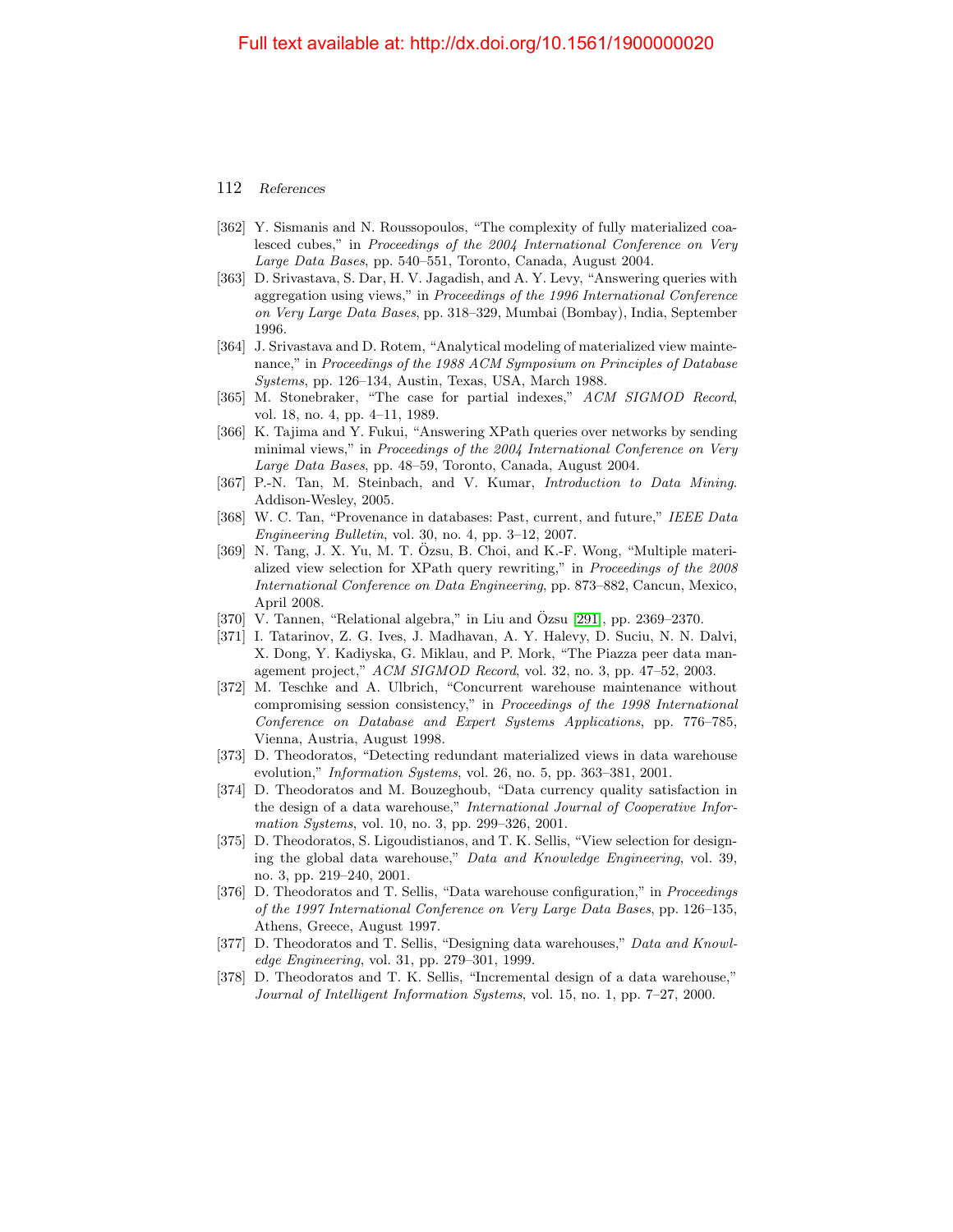- [379] D. Theodoratos, W. Xu, and A. Simitsis, "Materialized view selection for data warehouse design," in Encyclopedia of Data Warehousing and Mining, (J. Wang, ed.), pp. 1182–1187, IGI Global, 2009.
- [380] A. Thiem and K.-U. Sattler, "An integrated approach to performance monitoring for autonomous tuning," in Proceedings of the 2009 International Conference on Data Engineering, pp. 1671–1678, Shanghai, China, March 2009.
- [381] A. Thusoo, J. S. Sarma, N. Jain, Z. Shao, P. Chakka, S. Anthony, H. Liu, P. Wyckoff, and R. Murthy, "Hive — a warehousing solution over a map-reduce framework," Proceedings of the VLDB Endowment, vol. 2, no. 2, pp. 1626– 1629, 2009.
- [382] F. W. Tompa and J. A. Blakeley, "Maintaining materialized views without accessing base data," Information Systems, vol. 13, no. 4, pp. 393–406, 1988.
- [383] O. G. Tsatalos, M. H. Solomon, and Y. E. Ioannidis, "The gmap: A versatile tool for physical data independence," in Proceedings of the 1994 International Conference on Very Large Data Bases, pp. 367–378, Santiago de Chile, Chile, September 1994.
- [384] O. G. Tsatalos, M. H. Solomon, and Y. E. Ioannidis, "The GMAP: A versatile tool for physical data independence," The VLDB Journal, vol. 5, no. 2, pp. 101–118, 1996.
- [385] J. D. Ullman, "Information integration using logical views," Theoretical Computer Science, vol. 239, no. 2, pp. 189–210, 2000.
- [386] G. Valentin, M. Zuliani, D. C. Zilio, G. M. Lohman, and A. Skelley, "DB2 advisor: An optimizer smart enough to recommend its own indexes," in *Proceedings* of the 2000 International Conference on Data Engineering, pp. 101–110, Los Angeles, California, USA, February 2000.
- [387] R. van der Meyden, "The complexity of querying indefinite data about linearly ordered domains," in Proceedings of the 1992 ACM Symposium on Principles of Database Systems, pp. 331–345, San Diego, CA, USA, June 1992.
- [388] V. Vassalos, "Answering queries using views," in Liu and Ozsu [\[291\]](#page-34-0), pp. 92–98.
- [389] Y. Velegrakis, "Side-effect-free view updates," in Liu and Özsu [\[291\]](#page-34-0), pp. 2639– 2642.
- [390] Y. Velegrakis, "Updates through views," in Liu and Özsu [\[291\]](#page-34-0), pp. 3244–3247.
- [391] S. D. Viglas, J. F. Naughton, and J. Burger, "Maximizing the output rate of multi-way join queries over streaming information sources," in Proceedings of the 2003 International Conference on Very Large Data Bases, pp. 285–296, Berlin, Germany, September 2003.
- [392] D. Vista, "Optimizing incremental view maintenance expressions in relational databases," PhD thesis, University of Toronto, 1996.
- [393] D. Vista, "Integration of incremental view maintenance into query optimizers," in Proceedings of the 1998 International Conference on Extending Database Technology, pp. 374–388, Valencia, Spain, March 1998.
- [394] J. Wang, M. J. Maher, and R. W. Topor, "Rewriting unions of general conjunctive queries using views," in Proceedings of the 2002 International Conference on Extending Database Technology, pp. 52–69, Prague, Czech Republic, March 2002.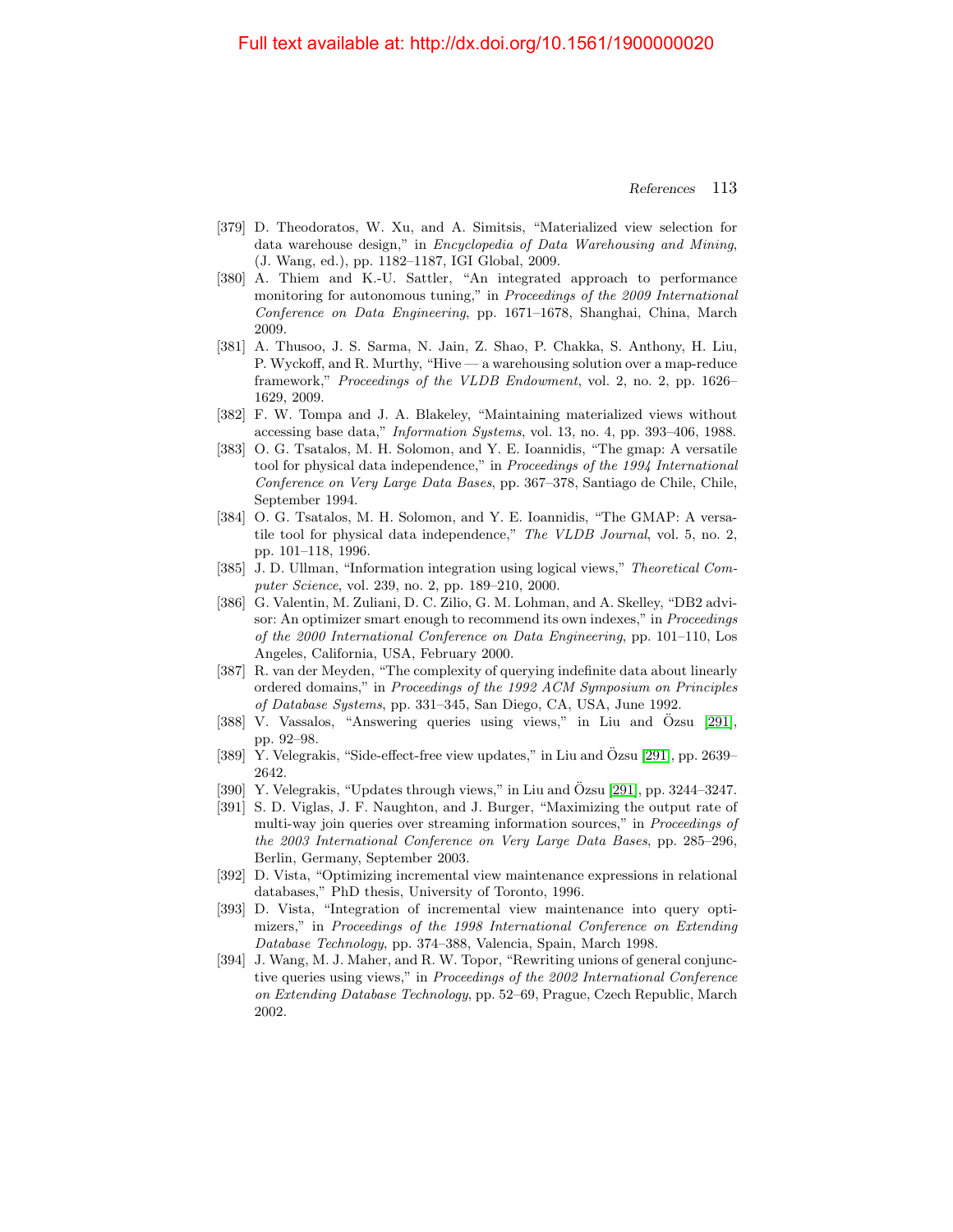- [395] W. Wang, H. Lu, J. Feng, and J. X. Yu, "Condensed cube: An efficient approach to reducing data cube size," in Proceedings of the 2002 International Conference on Data Engineering, pp. 155–165, San Jose, California, USA, February 2002.
- [396] G. Weikum, A. Mönkeberg, C. Hasse, and P. Zabback, "Self-tuning database technology and information services: From wishful thinking to viable engineering," in Proceedings of the 2002 International Conference on Very Large Data Bases, pp. 20–31, Hong Kong, China, September 2002.
- [397] C. M. Wyss and E. L. Robertson, "Relational languages for metadata integration," ACM Transactions on Database Systems, vol. 30, no. 2, pp. 624–660, 2005.
- [398] J. Xie and J. Yang, "A survey of join processing in data streams," in Aggarwal [\[15\]](#page-15-1), pp. 209–236.
- [399] M. Xu and C. I. Ezeife, "Maintaining horizontally partitioned warehouse views," in Proceedings of the 2000 International Conference on Data Warehousing and Knowledge Discovery, pp. 126–133, London, UK, September 2000.
- [400] W. Xu, "The framework of an XML semantic caching system," in Proceedings of the 2005 International Workshop on the Web and Databases, pp. 127–132, Baltimore, Maryland, USA, June 2005.
- [401] W. Xu and Z. M. Özsoyoglu, "Rewriting XPath queries using materialized views," in Proceedings of the 2005 International Conference on Very Large Data Bases, pp. 121–132, Trondheim, Norway, August 2005.
- [402] W. Xu, C. Zuzarte, D. Theodoratos, and W. Ma, "Preprocessing for fast refreshing materialized views in DB2," in Proceedings of the 2006 International Conference on Data Warehousing and Knowledge Discovery, pp. 55–64, Krakow, Poland, September 2006.
- [403] J. Yang, K. Karlapalem, and Q. Li, "Algorithms for materialized view design in data warehousing environment," in Proceedings of the 1997 International Conference on Very Large Data Bases, pp. 136–145, Athens, Greece, August 1997.
- [404] J. Yang and J. Widom, "Incremental computation and maintenance of temporal aggregates," in Proceedings of the 2001 International Conference on Data Engineering, pp. 51–60, Heidelberg, Germany, April 2001.
- [405] J. Yang and J. Widom, "Incremental computation and maintenance of temporal aggregates," The VLDB Journal, vol. 12, no. 3, pp. 262–283, 2003.
- [406] K. Yi, H. Yu, J. Yang, G. Xia, and Y. Chen, "Efficient maintenance of materialized top-k views," in Proceedings of the 2003 International Conference on Data Engineering, pp. 189–200, Bangalore, India, March 2003.
- [407] M. Zaharioudakis, R. Cochrane, G. Lapis, H. Pirahesh, and M. Urata, "Answering complex SQL queries using automatic summary tables," in Proceedings of the 2000 ACM SIGMOD International Conference on Management of Data, pp. 105–116, Dallas, Texas, USA, May 2000.
- [408] C. Zhang, J. Yang, and K. Karlapalem, "Dynamic materialized view selection in data warehouse environment," Informatica (Slovenia), vol. 27, no. 4, pp. 451–460, 2003.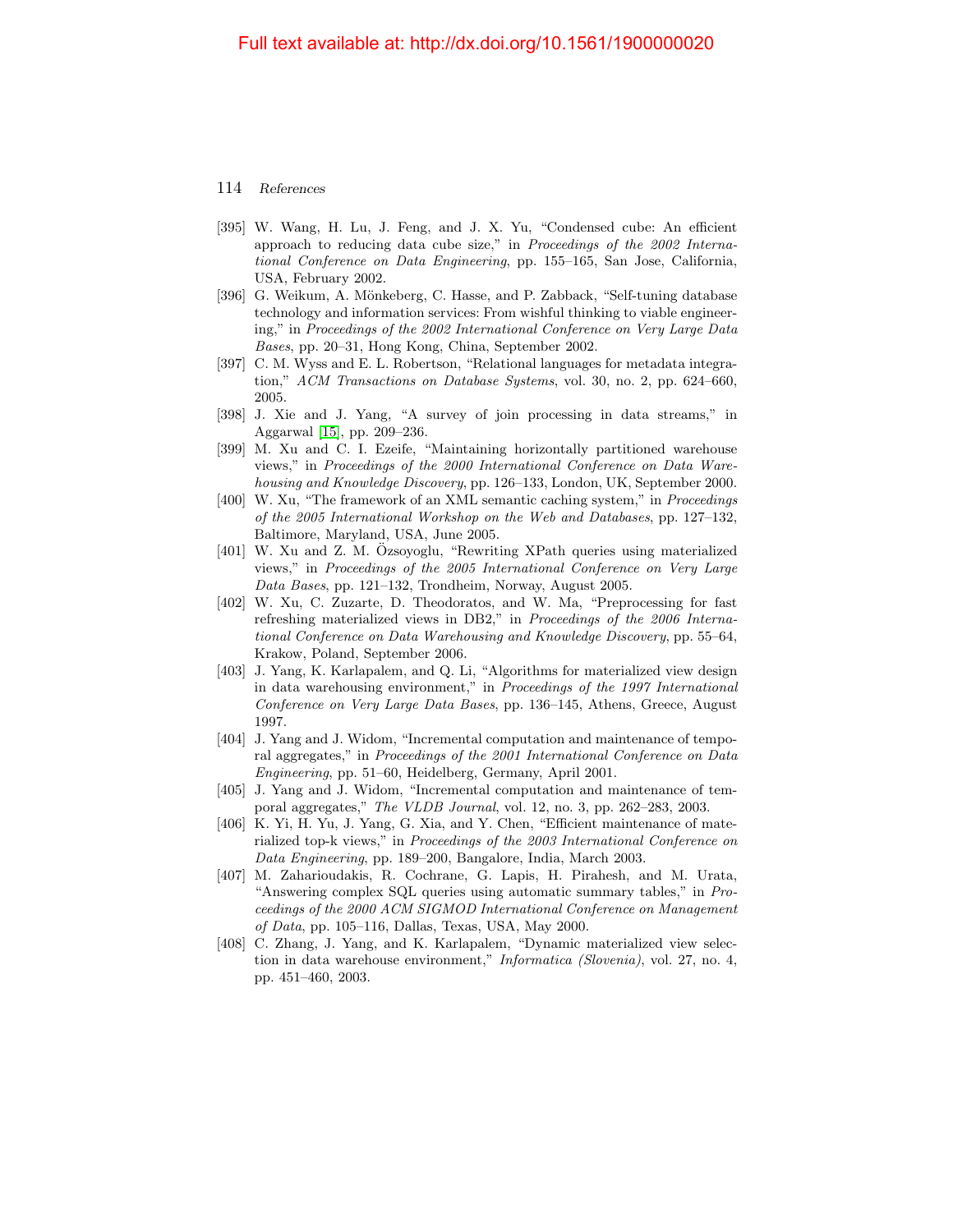- [409] C. Zhang, X. Yao, and J. Yang, "An evolutionary approach to materialized views selection in a data warehouse environment," IEEE Transactions on Systems, Man, and Cybernetics, Part C, vol. 31, no. 3, pp. 282–294, 2001.
- [410] X. Zhang, K. Dimitrova, L. Wang, M. El-Sayed, B. Murphy, B. Pielech, M. Mulchandani, L. Ding, and E. A. Rundensteiner, "Rainbow: Multi-XQuery optimization using materialized XML views," in Proceedings of the 2003 ACM SIGMOD International Conference on Management of Data, p. 671, San Diego, California, USA, June 2003.
- [411] X. Zhang, L. Ding, and E. A. Rundensteiner, "PVM: Parallel view maintenance under concurrent data updates of distributed sources," in *Proceedings* of the 2001 International Conference on Data Warehousing and Knowledge Discovery, pp. 230–239, Munich, Germany, September 2001.
- [412] X. Zhang, L. Ding, and E. A. Rundensteiner, "Parallel multisource view maintenance," The VLDB Journal, vol. 13, no. 1, pp. 22–48, 2004.
- [413] X. Zhang and E. A. Rundensteiner, "DyDa: Dynamic data warehouse maintenance in a fully concurrent environment," in Proceedings of the 2000 International Conference on Data Warehousing and Knowledge Discovery, pp. 94–103, London, UK, September 2000.
- [414] Z. Zhang and A. O. Mendelzon, "Authorization views and conditional query containment," in Proceedings of the 2005 International Conference on Database Theory, pp. 259–273, Edinburgh, UK, January 2005.
- [415] J. Zhou, P.-Å. Larson, and H. G. Elmongui, "Lazy maintenance of materialized views," in Proceedings of the 2007 International Conference on Very Large Data Bases, pp. 231–242, Vienna, Austria, September 2007.
- [416] J. Zhou, P.-Å. Larson, J. C. Freytag, and W. Lehner, "Efficient exploitation of similar subexpressions for query processing," in Proceedings of the 2007 ACM SIGMOD International Conference on Management of Data, pp. 533– 544, Beijing, China, June 2007.
- [417] J. Zhou, P.-Å. Larson, J. Goldstein, and L. Ding, "Dynamic materialized views," in Proceedings of the 2007 International Conference on Data Engineering, pp. 526–535, Istanbul, Turkey, April 2007.
- [418] Y. Zhuge, H. Garcia-Molina, J. Hammer, and J. Widom, "View maintenance in a warehousing environment," in Proceedings of the 1995 ACM SIGMOD International Conference on Management of Data, pp. 316–327, San Jose, California, USA, May 1995.
- [419] Y. Zhuge, H. Garcia-Molina, and J. L. Wiener, "The strobe algorithms for multi-source warehouse consistency," in Proceedings of the 1996 International Conference on Parallel and Distributed Information Systems, pp. 146–157, Miami Beach, Florida, USA, December 1996.
- [420] Y. Zhuge, H. Garcia-Molina, and J. L. Wiener, "Multiple view consistency for data warehousing," in Proceedings of the 1997 International Conference on Data Engineering, pp. 289–300, Birmingham, UK, April 1997.
- [421] Y. Zhuge, H. Garcia-Molina, and J. L. Wiener, "Consistency algorithms for multi-source warehouse view maintenance," Distributed and Parallel Databases, vol. 6, no. 1, pp. 7–40, 1998.